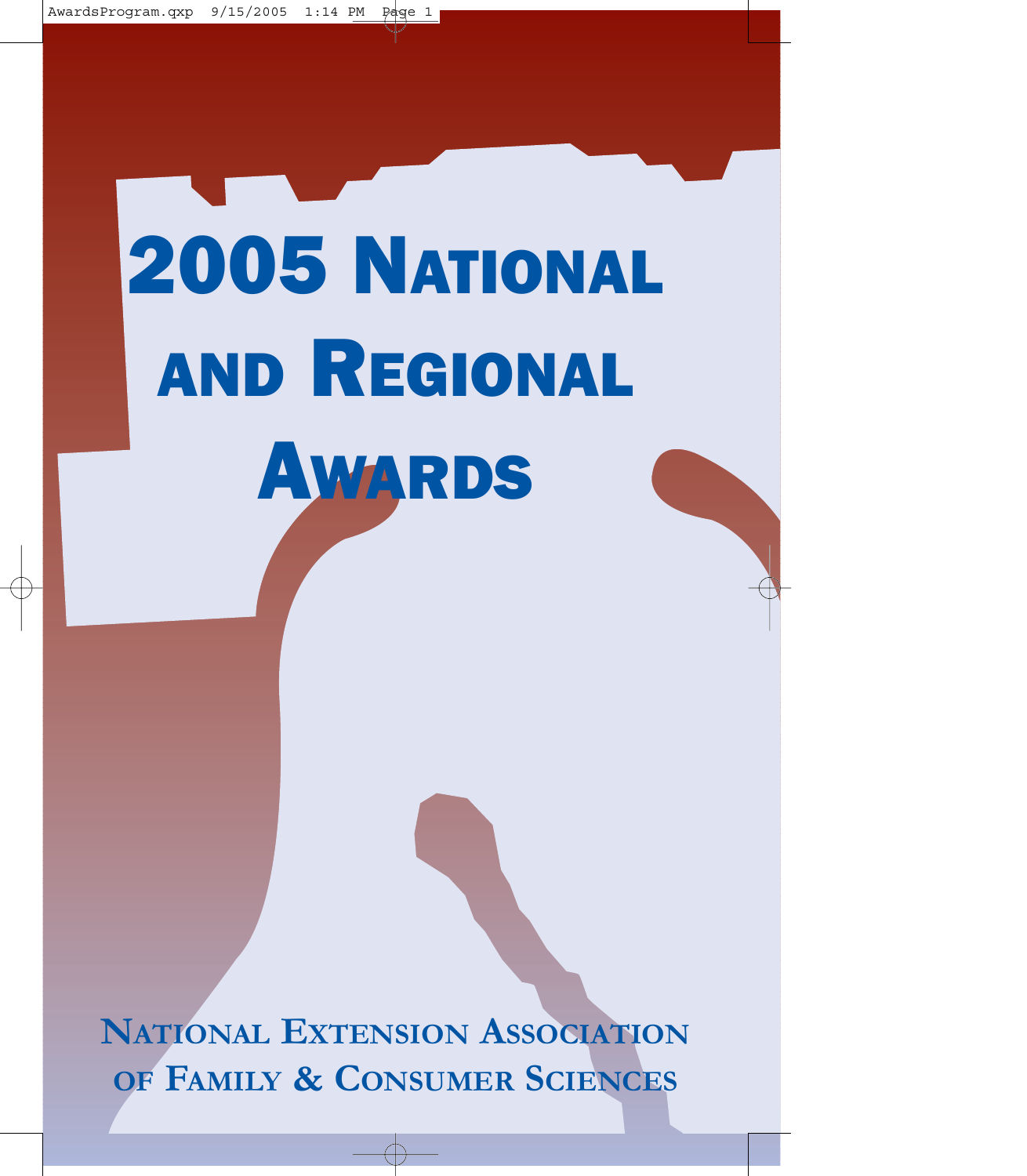

Dear Friends and Colleagues,

It is my pleasure to congratulate the 2005 NEAFCS award and fellowship winners. Extension Family and Consumer Science Agents and Staff work diligently each day to educate and assist consumers in their efforts of "Raising Kids, Eating Right, Spending Smart, and Living Well".

Annual Session is a wonderful time to celebrate the con-

tributions that our members make to the profession and to society. Our national winners represent our brightest and best in Extension Family and Consumer Sciences around the country. At the affiliate level, 564 award applications were submitted, with 446 of those applications judged in regional and national competition.

A special moment in this year's annual session will be the awarding to Senator Charles E. Grassley (Iowa) the first ever "Friend of NEAFCS Award." This will be a time to give special thanks to the Senator for his personal efforts in re-introducing the NEAFCS Living Well Week bill as a Senate resolution that was passed on February 28, 2005. Senator Grassley personally asked his colleagues to support the bill and got the necessary co-sponsors to move the effort forward.

Our award winners are truly "Forging Our Future" through the great educational programs and opportunities that they provide. Again, congratulations and thank you for all that you do!

Marilyn Y. Gore 2004-2005 NEAFCS National President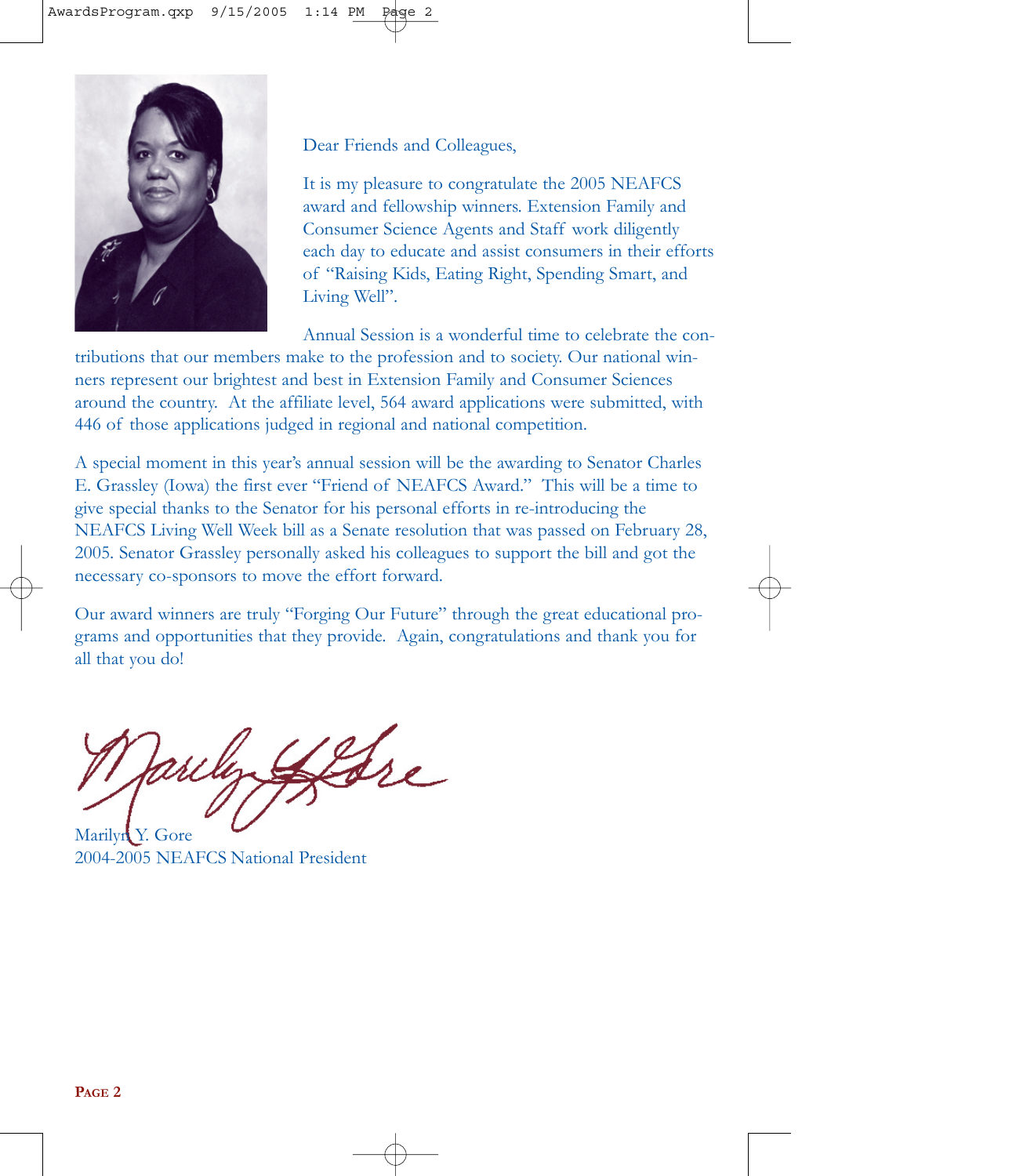# Table of Contents

### **President's Message . . . . . . . . . .2 Catagories & Sponsors . . . . . . .4**

### National Awards

### **FELLOWSHIPS**

| Greenwood Fellowship 7 |  |  |  |  |  |  |  |  |  |  |  |  |  |
|------------------------|--|--|--|--|--|--|--|--|--|--|--|--|--|
|------------------------|--|--|--|--|--|--|--|--|--|--|--|--|--|

### PROFESSIONAL DEVELOPMENT AWARDS

| Distinguished Service 7                                   |
|-----------------------------------------------------------|
| Continued Excellence 13                                   |
| Extension Educator of the Year 18                         |
| Florence Hall $\dots\dots\dots\dots\dots\dots$ . 19       |
| New Professional $\dots \dots \dots \dots \dots \dots 20$ |
| Para-Professional 20                                      |

### PROGRAM AWARDS

### COMMUNICATION AWARDS

| Television $\ldots \ldots \ldots \ldots \ldots \ldots \ldots \ldots 25$ |
|-------------------------------------------------------------------------|
| Written News 26                                                         |
| Educational Technology 26                                               |
| Educational Curriculum Package 27                                       |
| Educational Publications 27                                             |
| Internet Education Technology 28                                        |

### PUBLIC RELATIONS AWARDS

| Marketing Package 29     |  |  |  |  |  |
|--------------------------|--|--|--|--|--|
| Community Partnership 29 |  |  |  |  |  |

## Regional Awards

| CENTRAL REGION 30  |  |
|--------------------|--|
| EASTERN REGION 38  |  |
| SOUTHERN REGION 45 |  |
| Western Region 55  |  |

| <b>Awards &amp; Recognition</b> |  |  |  |
|---------------------------------|--|--|--|
| Committee 62                    |  |  |  |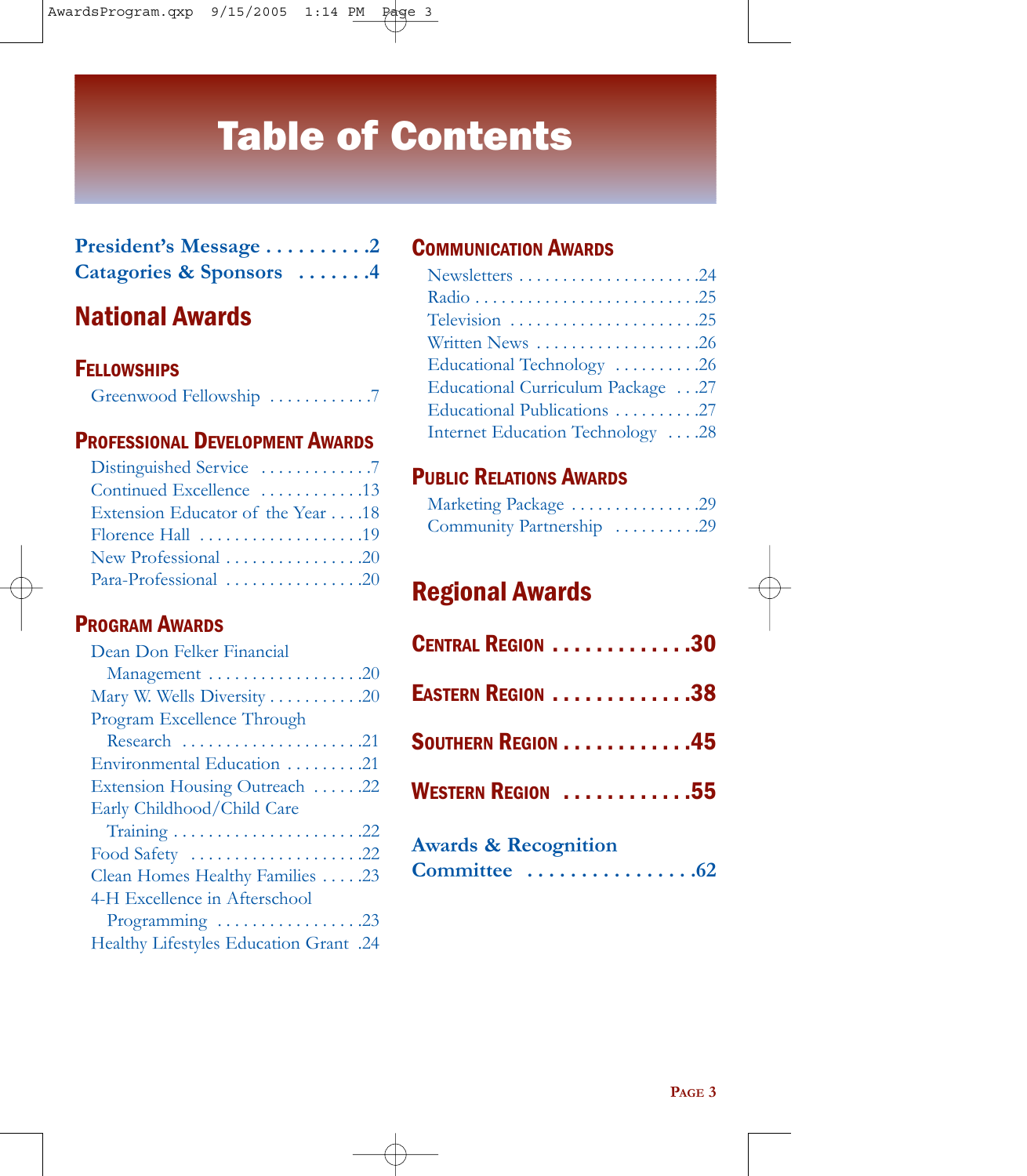# Award Categories & Sponsors

*The Educational Awards Fund of the National Extension Association of Family & Consumer Sci-*<br> *ences, is a 501(c)(3) nonprofit foundation. The association contributes 16 percent of every members' dues to the Awards Fund to support many of the awards given each year. In addition, NEAFCS relies on the generous contributions of organizations, local affiliates and individuals for the continued success of the awards program.*

### Fellowships

**Greenwood Fellowship** SPONSORED BY: **NEAFCS MEMBERS** This fellowship gives members an opportunity to pursue professional improvement through graduate study in the area of their own choosing.

#### **Grace Frysinger Fellowship** SPONSORED BY: **NEAFCS MEMBERS**

This fellowship provides an opportunity for members to study and observe family and consumer sciences education in other states or countries.

### Professional Development Awards

**Distinguished Service Award** PLAQUES PROVIDED BY: **A&T**

#### **INDUSTRIES**

Wendell Garnhart

1602 16th Street, Barron, WI 54812 The Distinguished Service Award is the highest award presented by NEAFCS. The award recognizes members for leadership, educational program efforts and professional development.

#### **Continued Excellence Award** PLAQUES PROVIDED BY: **A&T**

#### **INDUSTRIES**

The award recognizes members who have previously received the Distinguished Service Award and continue to be actively involved in professional improvement programs and promoting professional development and leadership.

#### **Extension Educator of the Year** SPONSORED BY: **NEAFCS MEMBERS**

This award is to recognize a professional Extension Family and Consumer Sciences Educator who is conducting outstanding educational programs that demonstrate impact on families.

#### **Florence Hall Award**

SPONSORED BY: **NEAFCS MEMBERS** The Florence Hall Award is presented for an outstanding program conducted by one or more NEAFCS members who have been alert in recognizing new concerns and interests of families and have involved people in planning and implementing programs that benefit families.

**New Professional Award** SPONSORED BY: **NEAFCS PAST NATIONAL PRESIDENTS** Jean Clarkson-Frisbie (Chair)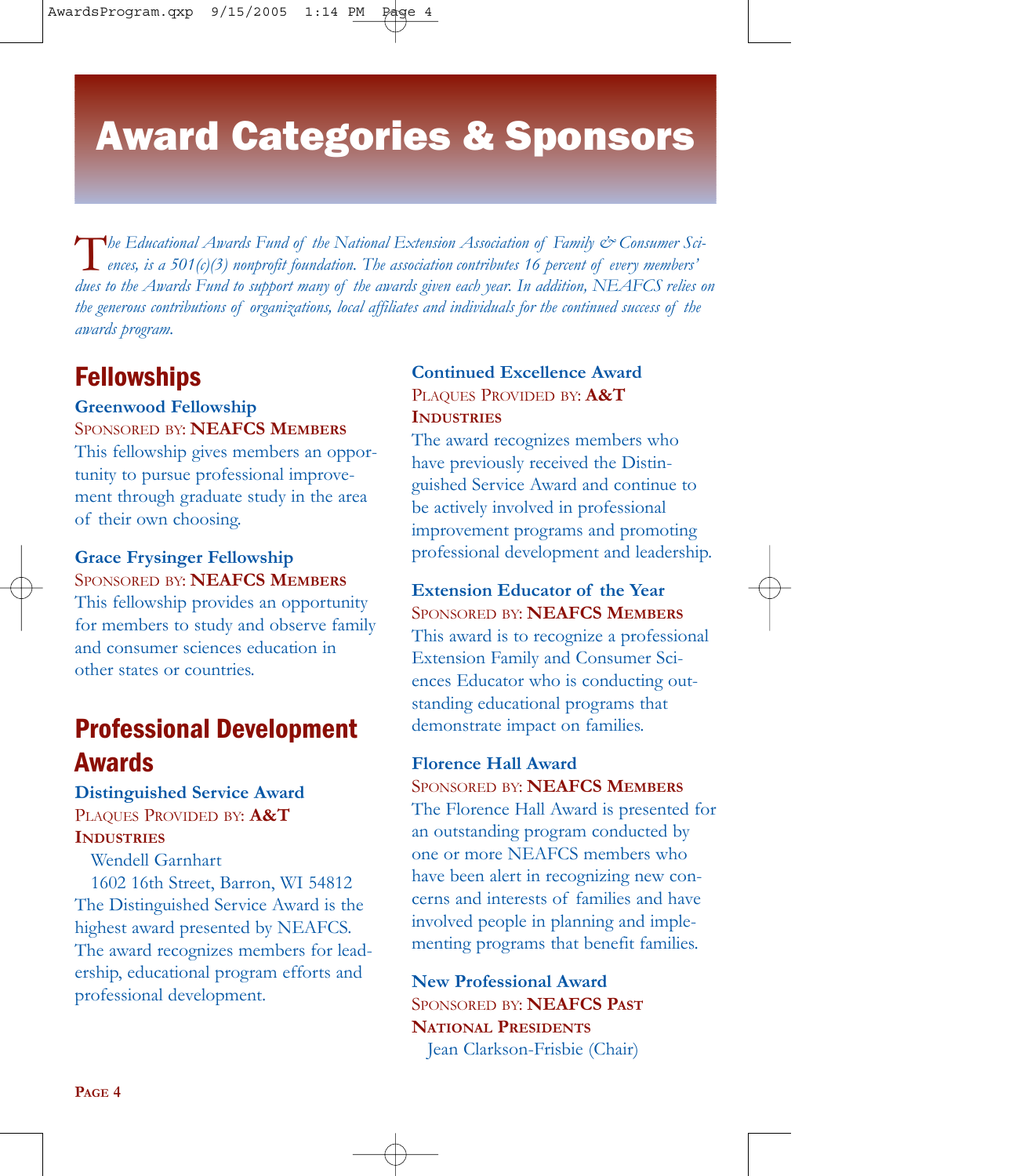Kansas State Univ. Coop. Extension 824 W 1st St., Pratt, KS 67124-2020 This award is presented to an outstanding new professional, but must be used to help defray the cost of attending the recipient's first NEAFCS Annual Session.

#### **Para-Professional Award** SPONSORED BY: **NEAFCS MEMBERS**

This award recognizes outstanding service to special audiences through the use of para-professionals working with or supervised by Extension Family and Consumer Sciences Educators.

### Program Awards

#### **Dean Don Felker Financial Management Award** SPONSORED BY: **NEAFCS MEMBERS**

This award recognized the development of financial management programs which help individuals and families make decisions and plans for their present and future needs.

#### **Mary W. Wells Diversity Award** SPONSORED BY: **STATE AFFILIATES & INDIVIDUAL CONTRIBUTIONS**

This award recognizes outstanding efforts and accomplishments of individuals and/or teams in diversity and pluralism for any Extension Family and Consumer Sciences program or activity, including staff development, advisory councils, programs, etc.

**Healthy Lifestyles Education Grant** SPONSORED BY: **NEAFCS MEMBERS** Awarded to individual(s) with goals to create educational programs and public awareness emphasizing current health

issues, including nutrition, fitness, and healthy lifestyle education.

#### **Program Excellence Through Research Award**

SPONSORED BY: **NEAFCS MEMBERS** This award emphasizes the use of research results to improve existing programs or to develop new programs.

#### **Environmental Education Award**

SPONSORED BY: **NEAFCS MEMBERS** This award recognizes NEAFCS members for outstanding educational programs conducted for families and/or communities on various environmental issues/concerns.

#### **Extension Housing Outreach Award**

SPONSORED BY: **MONTANA STATE UNIV.** Michael Vogel, FCS Program Leader Housing & Environmental Quality Bozeman, MT 59717 Recognizes outstanding housing educational programs conducted for families and/or communities.

#### **Early Childhood Child Care Training**  SPONSORED BY: **KEYSTONE UNIVERSITY RESEARCH CORPORATION**

Joyce Iutcovich, Ph.D., President 3823 W. 12th St., Erie, PA 16505-3301 This award recognizes outstanding childcare professional training that addresses the needs of young children, birth to eight years of age.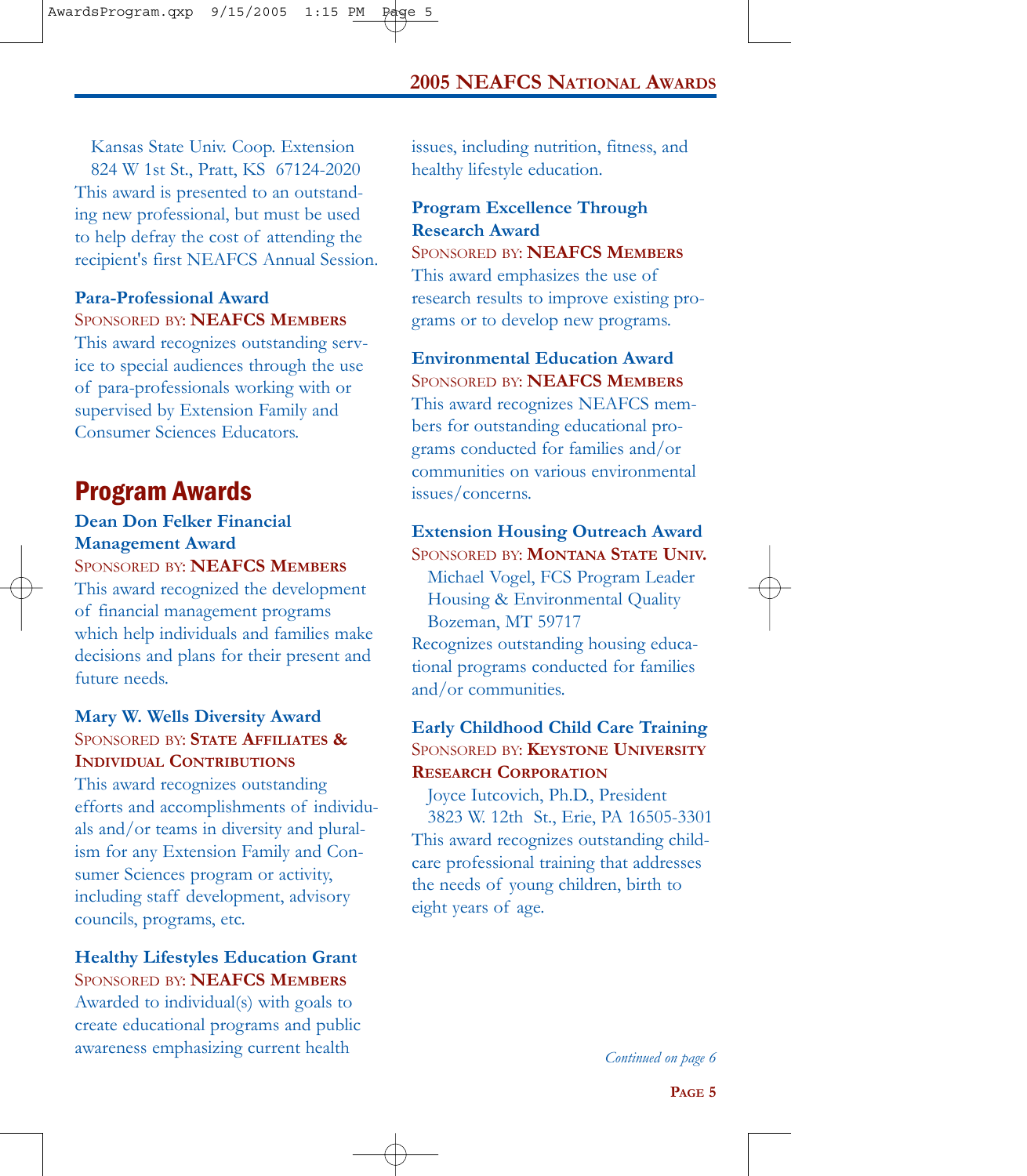#### CATEGORIES & SPONSORS

*continued from page 5*

#### **Food Safety Award** SPONSORED BY: **UNIVERSITY OF NEBRASKA-LINCOLN EXTENSION**

Elbert Dickey, Dean and Director 211 Agricultural Hall Lincoln, NE 68583-0703 This award recognizes NEAFCS members for outstanding educational programs conducted for families, school nutrition workers, food industry employees or managers, church workers preparing meals, home care providers, and other groups/individuals preparing and/or serving food.

#### **Clean Homes…Healthy Families Program Award** SPONSORED BY: **SOAP & DETERGENT ASSOCIATION**

Nancy Bock 1500 K Street, NW, Suite 300 Washington, DC 20005 Recognizes NEAFCS members for their innovative educational programs that help families and individuals understand the link between clean homes and good health.

#### **4-H Excellence in Afterschool Programming Award** SPONSORED BY: **JCPENNEY**

#### **AFTERSCHOOL FUND**

Edward W. Solczak Executive Vice President P.O. Box 10001 Dallas, TX 75301-8101 This award recognizes excellence in development and implementation of after-school programming or providing enrichment to ongoing programs through curriculum and/or training for staff.

### Communications Awards

SPONSORED BY: **AMERICAN INCOME LIFE INSURANCE COMPANY** William Viar, Special Risk Division P.O. Box 50158 Indianapolis, IN 46250 Established in 1972 to encourage excellence in communications. Awards are given for the following categories: Newsletters, Radio, Television, Written News, Overhead Transparancies, Educational Technology, Educational Curriculum Package, and Educational Publications.

### Public Relations Awards

**Marketing Package Award** SPONSORED BY: **NEAFCS MEMBERS** Recognizes NEAFCS members for outstanding marketing efforts addressing concerns and needs of children, families or communities.

**Community Partnership Award** SPONSORED BY: **NEAFCS MEMBERS** Recognizes NEAFCS members for out-

standing community partnership efforts in meeting the needs of families through collaboration with group, agencies and consumers.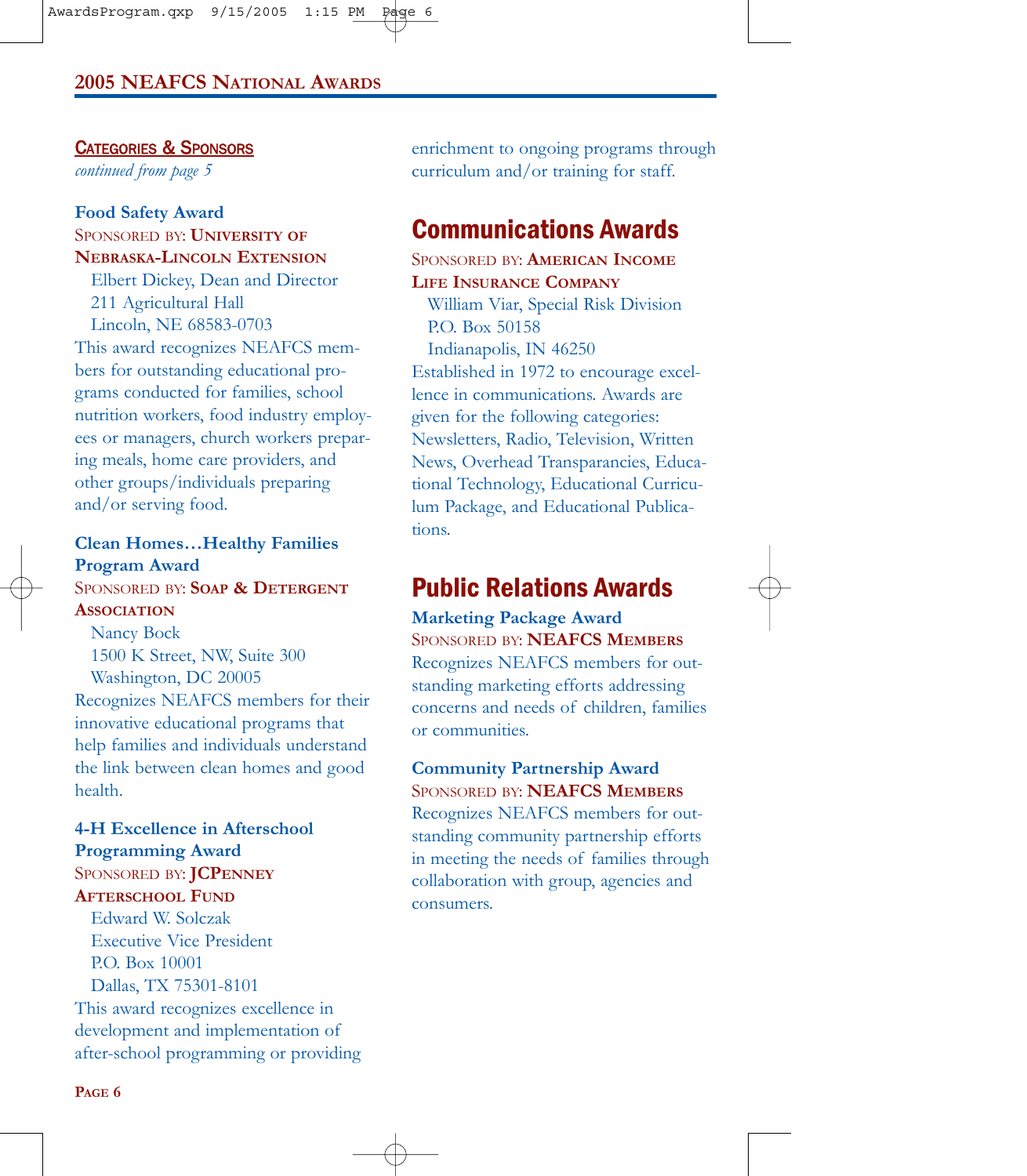# National Awards

# **FELLOWSHIPS**

### Greenwood Fellowship

**Ana H. Marty Alicea (Puerto Rico)** Ana is a doctoral candidate at FSU in Human Sciences, Child Development emphasis. Her dissertation will examine child attachment and its correlates emphasizing in ethnic differences and the role of non-parental caregivers. Implications for parenting education, training, and policy will be derived. Her research will be relevant for Extension Educators.

# PROFESSIONAL DEVELOPMENT AWARDS

### Distinguished Service Award

#### **CENTRAL REGION**

#### **Karen J. Elliott (Missouri)**

Karen, EFNEP/FSNE coordinator for eleven counties surrounding Kansas City, has been adapting our adult curriculum to include PowerPoint presentations, modifying handouts, and developing recipe cards for incentives plus coordinating the Spanish translation. Development of Kids in the Kitchen curriculum

was another accomplishment to bring nutrition & food prep skills to kids.

#### **Zelda Felix-Mottley (Michigan)**

My leadership has afforded me the ability to secure funding for new and existing programs and allowed our educational services to be well recognized and respected in the community. Through strategically planned training and organization, I have been able to serve our clients, community and employees well.

#### **Jessye A. Goertz (Nebraska)**

Funded by a three year \$25,000 renewable grant, Jessye co-developed the Nutrition Mission curriculum and co-presented the program to 215 5th graders in nine counties in central Nebraska during the first year. Students received three one-hour nutrition education lessons about healthy snacks, the food label and beverages.

#### **Rebecca Haynes-Bordas (Indiana)**

Rebecca educates individuals and families to become financially stable. She leads the 17 member Indianapolis Get Checking™ Collaboration, was the co-developer of Making Your Money Work and also recruits, trains, and manages Volunteer Money Mentors with Purdue Extension-Marion County. She is recognized in Indianapolis as a leader in financial education.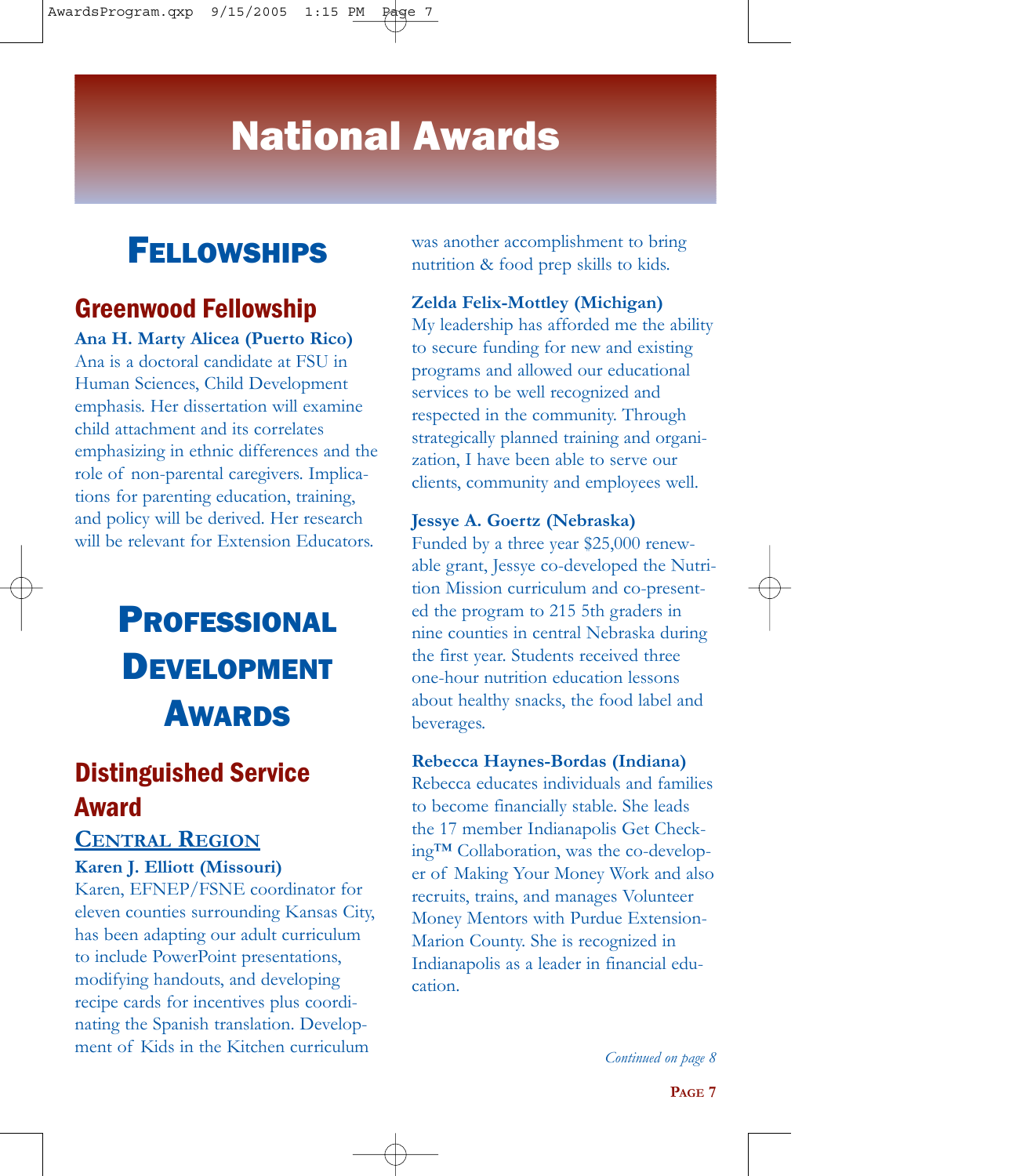#### DISTINGUISHED SERVICE AWARD

*continued from page 7*

#### **Dorothy D. Keeton (Indiana)**

Dotty Keeton has been a member for 21 years. She taught parenting programs to incarcerated individuals during the past 6 years. She taught ServSafe during the past 5 years. She participated in the Money 2000+ design team and wrote several news articles and education pieces, i.e., Money Traps.

#### **Rose Fisher Merkowitz (Ohio)**

Rose has served the clientele of Ohio State University Extension for 18 years. Her areas of specializations are leadership and child development. She has developed numerous curricula, fact sheets and projects to support her programming as well as to share her expertise at the local, state and national levels.

#### **Kathleen M. Metzenbauer (Wisconsin)**

Financial security is the goal for many Americans. However, with plant closings and job layoffs, a family's day-to-day money management is greatly affected. In response to this need, the Family Living Program of Juneau County UW-Extension has collaborated with other agencies to focus on Family Finance Education.

#### **Marilyn A. Sachs (Ohio)**

Marilyn helps people help themselves through her specializations in managing multiple roles, strengthening relationships and managing resources. She provided leadership in survey development, data collection and data analysis for three

community research projects, which laid the groundwork for strategic planning and program efforts by county agencies serving individuals and families.

#### **Deborah D. Simmons-Gray (Illinois)**

Deborah D. Simmons-Gray, Extension Educator, University of Illinois Extension has served the residents of southern Illinois for 30 years. She has implemented programs in character education, life skills for youth and adults, and leadership. Deborah has helped the people of southern Illinois to improve their way of living

#### **Karen L. Slunecka (South Dakota)**

Karen Slunecka has networked within the four–county community in an effort to extend awareness of "Protecting Yourself from Fraud". Educational efforts on Fraud and Identity theft have made many people aware that even, in a small rural community you need to minimize your risk of theft.

#### **Elaine H. Smillie (Illinois)**

Elaine Smillee worked over a decade with Heartline, an agency assisting individuals/families not being assisted by government programs. Extension provided educational resources. Periodic evaluations showed: improved diets, adoption of conflict resolution techniques, and improved money management practices. Elaine also worked with local groups to address community and economic development issues.

#### **Jenell M. Smith (Kansas)**

Jenell coordinates Sedgwick County's Senior Health Insurance Counseling for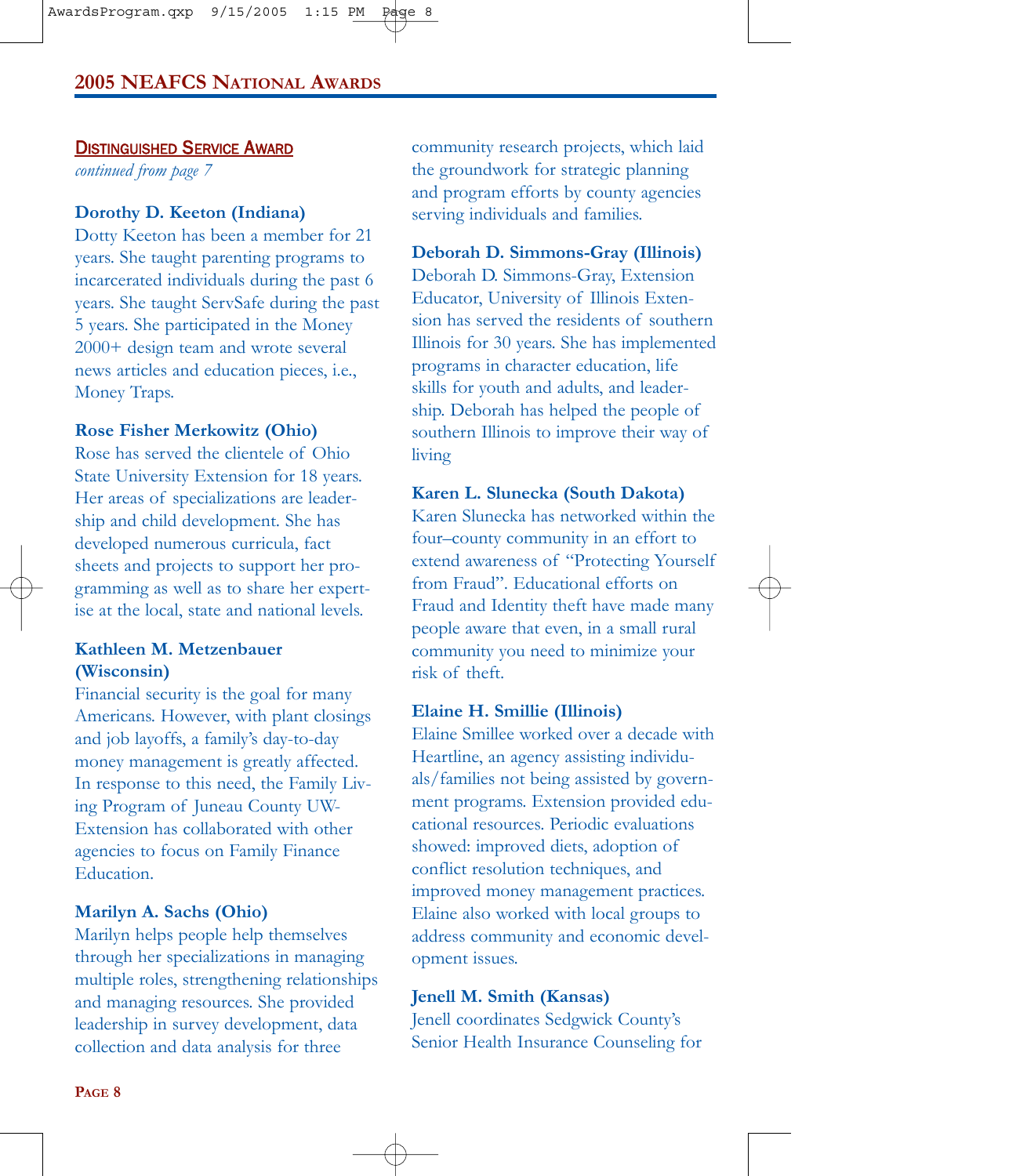Kansas (SHICK) program. She trained over 60 volunteers to educate Medicare beneficiaries through educational programs, health fairs, one-on-one counseling, and State SHICK hotline, sharing the latest Medicare information. Jenell and her volunteers have saved Sedgwick County seniors \$1,363,921 this past year.

#### **LaDonna A. Werth (Nebraska)**

The programs done by LaDonna Werth are in collaboration with local agencies and business focused on areas of critical needs of the community and are geared toward learned outcomes. Examples of programs include, First Time Home Buyers, Women Health Conference, Asset Development.

#### **Denise M. Wyland (Iowa)**

Denise believes in making a difference each day. She is known among clients and peers for high-quality creative work, a visionary drive, leadership and networking skills. Her focus on nutrition and healthy lifestyle education, women's health issues, and safe food handling has resulted in healthier individuals, families and communities.

#### **Lori A. Zierl (Wisconsin)**

Lori Zierl's programs primarily in parenting education, food security and housing. She co-chairs the state housing team and coordinates the Pierce County Nutrition Education Program. Lori, a skilled grant writer, works with numerous initiatives that support family strengthening. Recent curriculum development includes Bully Prevention, Overindulgence and Raising Your Spirited Child.

#### **EASTERN REGION**

#### **Cassandra S. Corridon (Maryland)**

Fulfilling a childhood goal of becoming an Extension Agent, Sandy started her career in 4-H. As an FCS educator serving her home county with family programs: nutrition education, food safety and others, has been her passion. Teaming with her colleagues to bring programs to Maryland has been her joy.

#### **Tarasha L. Darden-McKoy (New York)**

Tarasha Darden-McKoy has served ten years as a Family and Consumer Science Resource Educator. She has served as NY-Affiliate President, V.P. for Awards and Recognition. In addition, she has served on various National Committees. Tarasha also won a State Award for her work with Fathers at her local county jail.

#### **Mary A. Gettings (Pennsylvania)**

Mary Alice provides leadership in the areas of nutrition and food safety education. At the local, state, and national levels, she has been instrumental in educating people in the safe use of herbal supplements. Recently, her food safety expertise was utilized during the largest Hepatitis A outbreak in U.S. history.

#### **Diane E. Mincher (Vermont)**

Diane has been proactive in developing very successful nutrition and literacy programs including nationally-recognized Food, Fun, and Reading plus Growing Connections, a garden-enhanced nutrition program for Child Care Providers.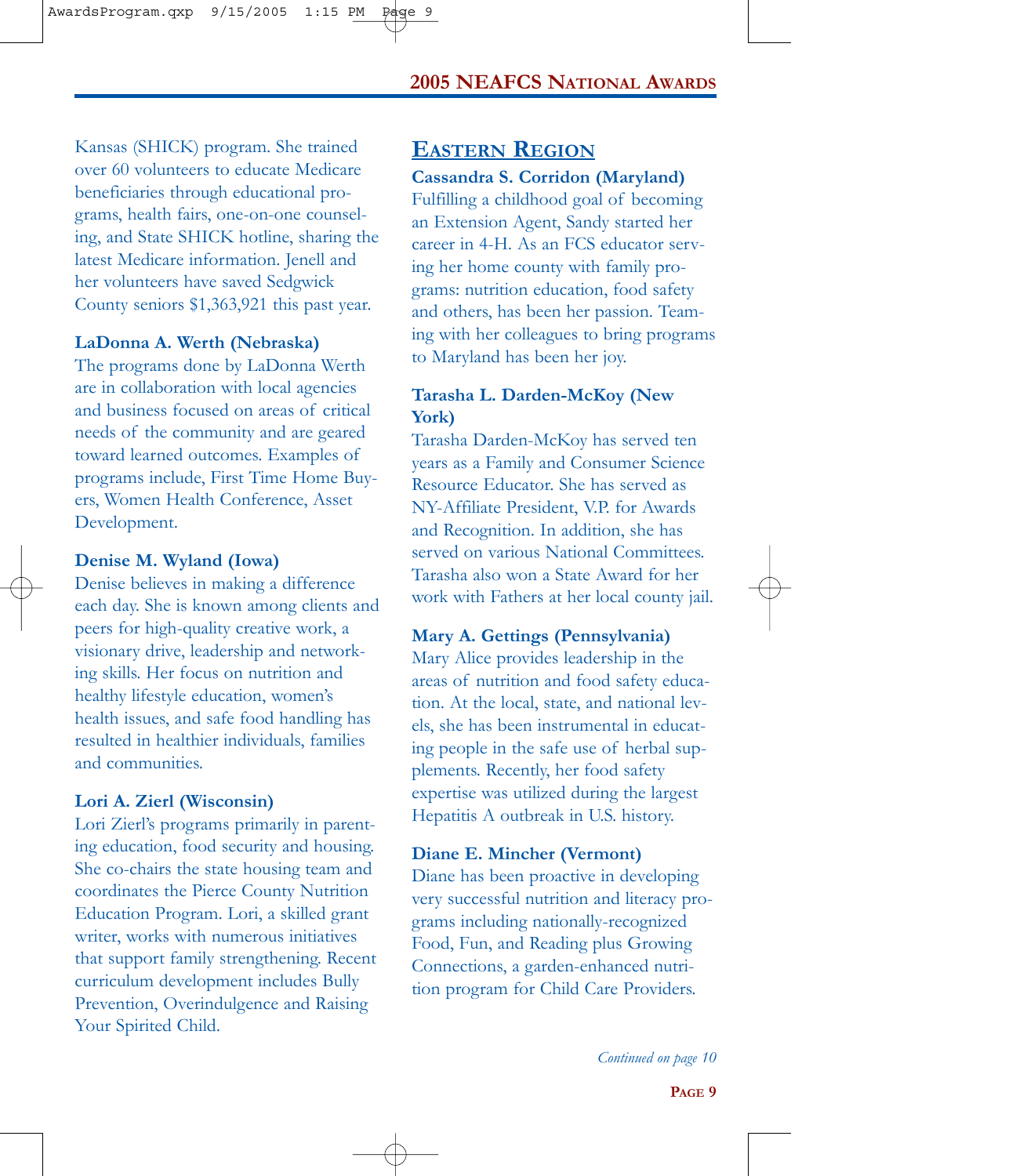#### DISTINGUISHED SERVICE AWARD

*continued from page 9*

Diane's varied programming efforts have improved the quality of life for Vermonters.

#### **Carl A. Townsend (West Virginia)**

Carl Townsend has contributed significantly to the quality of Family Child Care in West Virginia through a tax and business workshop that he authored. He organized the first family child care association in the state and was instrumental in placing five providers on state committees involved with regulating their business.

### **SOUTHERN REGION**

**Jane M. Allen (Florida)**

Jane's Extension career has spanned 16 years and three Florida counties. Her programs have received local, state, and national recognition. Leading-edge efforts have included USDA funding for Food Irradiation programs, outside funding for EFNEP expansion, and community-wide preschool hand washing programs. Jane is currently a county extension director and FCS Agent.

#### **Joan Prince Almond (Louisiana)**

With 22 years as Extension agent, LEAFCS Member, 12 years, Outstanding Young 4-H Agent, LAE4-HA, 1982; LCAAA 4-H Team Award,1996; Epsilon Sigma Phi State Award-Portions-2001; NEAFCS Florence Hall Award-2002; Major accomplishments: Participation in development of Portions curriculum;

State Nutrition Team Member for Louisiana; Parish Chair for 2 parishes.

#### **Carol J. Brandon (Tennessee)**

Carol believes collaboration with community agencies is the key to strong programs for families in Claiborne County. As an educator with Extension, she has worked with many organizations to deliver Family & Consumer Sciences programs for youth and adult audiences in the areas of leadership, parenting, and nutrition.

#### **Kimberly Burgess (Alabama)**

Kimberly Burgess, Extension Specialist, administers the Expanded Food & Nutrition Education Program (EFNEP) in a ten county region. Highlights of her eleven year career include: state and national presentations and development of EFNEP program materials. Kimberly Burgess' desire for excellence and professionalism serves as the catalyst for her Extension success.

#### **Susan E. Cosgrove (Mississippi)**

Susan E. Cosgrove, committed to raising consumer awareness to combat fraud, gives consumers tools to prevent identity theft through seminars, radio, television, newsletters and newspapers. One feature story in a local newspaper was awarded first place in National Written News category in 2003.

#### **Sue Counts (North Carolina)**

As County Extension Director with Community Development responsibilities, Sue has been innovative in her approach to programming—creating educational programs that meet the needs of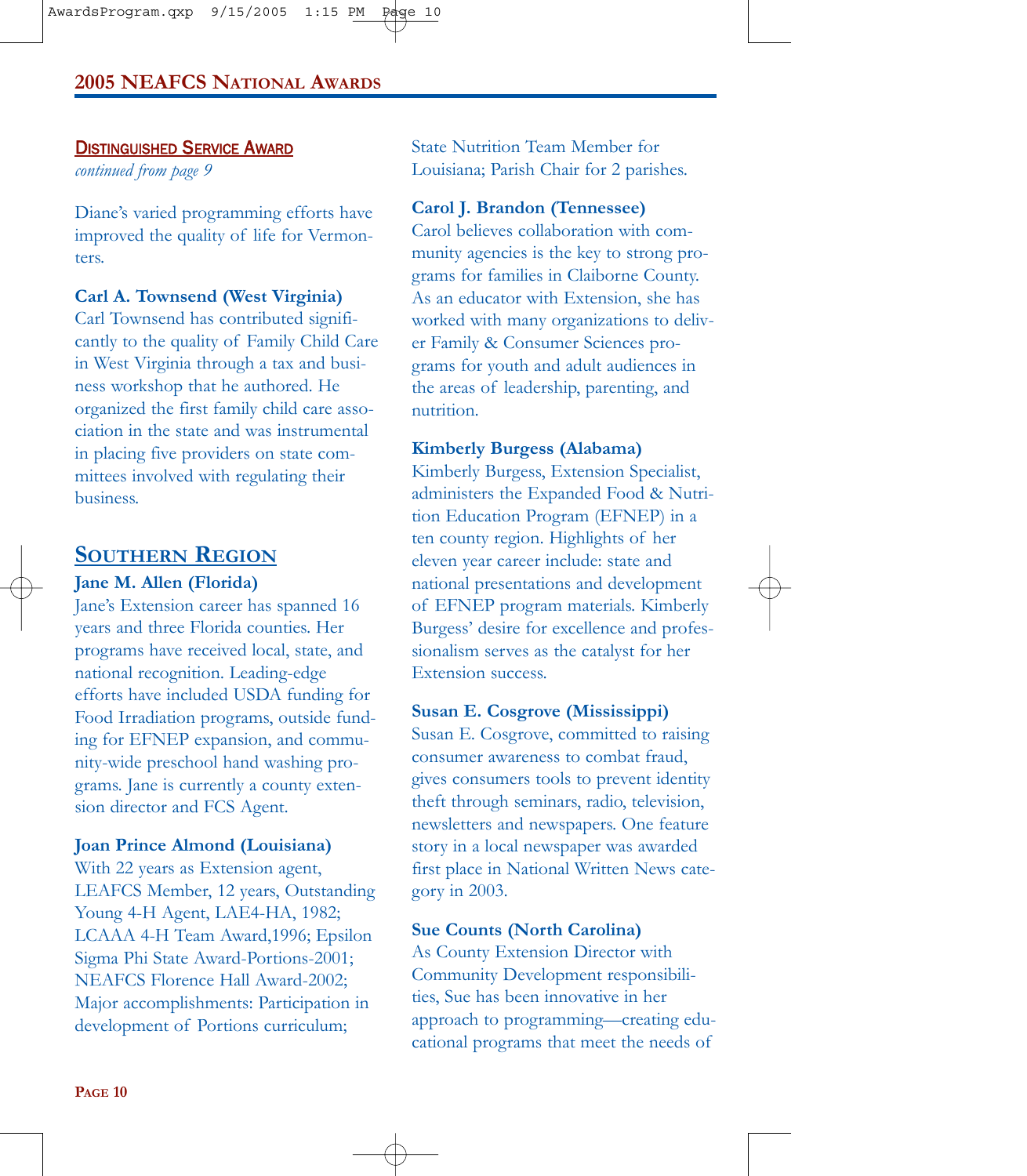diverse populations. Sue's focus has been on educational programs for the Hispanic community, cancer education and sustainable energy.

#### **Pamela J. Dooley (Kentucky)**

Having grown up in a rural area, Pam Dooley relates to the clients she serves. She recognized the unique artistic talents of the residents, and has been instrumental in developing marketing avenues. Her efforts have helped to increase incomes in an area with a limited job market.

#### **Dianne S. Gatewood (North Carolina)**

Dianne Gatewood's major program focus is on building healthy families is based on client centered needs. Youth and adults have been empowered to adopt healthy lifestyles. Programming efforts are extended through agency collaborations. Nutrition education opportunities include Dining with Diabetes, Color Me Healthy Training, Meal Creations, nutrition camp, and Fight BAC.

#### **Cecelia K. Hall (Kentucky)**

Kay is dedicated to improving the health of Hancock County citizens through nutrition education and physical activity programs. The Get Moving Kentucky program has been used by 112 people who tracked their walking with a pedometer daily. Benefits of the program include lower blood pressure, weight loss, and more energy.

#### **Shirley W. Hastings (Tennessee)**

Shirley Hastings is Professor and Associate Dean of UT Extension and The College of Education, Health and Human Sciences at The University of Tennessee.

She was formerly the Director of the School of Human Sciences at Mississippi State University and is a past president of AAFCS.

#### **Floyda J. Hicks (Louisiana)**

Dr. Floyda Jan Hicks has worked as a parish agent and a district administrator. She currently serves FCS agents as a field program leader. Her successful programs include coordinating a 5-parish family literacy program in the Delta, writing a nutrition education book, and conducting multivariate research in parenting education.

#### **Georgia Upton Kight (North Carolina)**

A major emphasis was delivery of a variety of educational programs in Nutrition, Health and Wellness reaching about 3000 individuals including senior adults, employees, child care providers and youth. Another emphasis was providing state-mandated training for 184 child care providers and parent educational sessions.

#### **Sheila K. Lewis (Texas)**

Shelia Lewis has made an impact on the residents of Smith County by implementing the Do Well, Be Well with Diabetes program. Participants learn how to better manage their disease through educational lessons on making wise food choices, monitoring their blood sugar, exercise and daily self-care.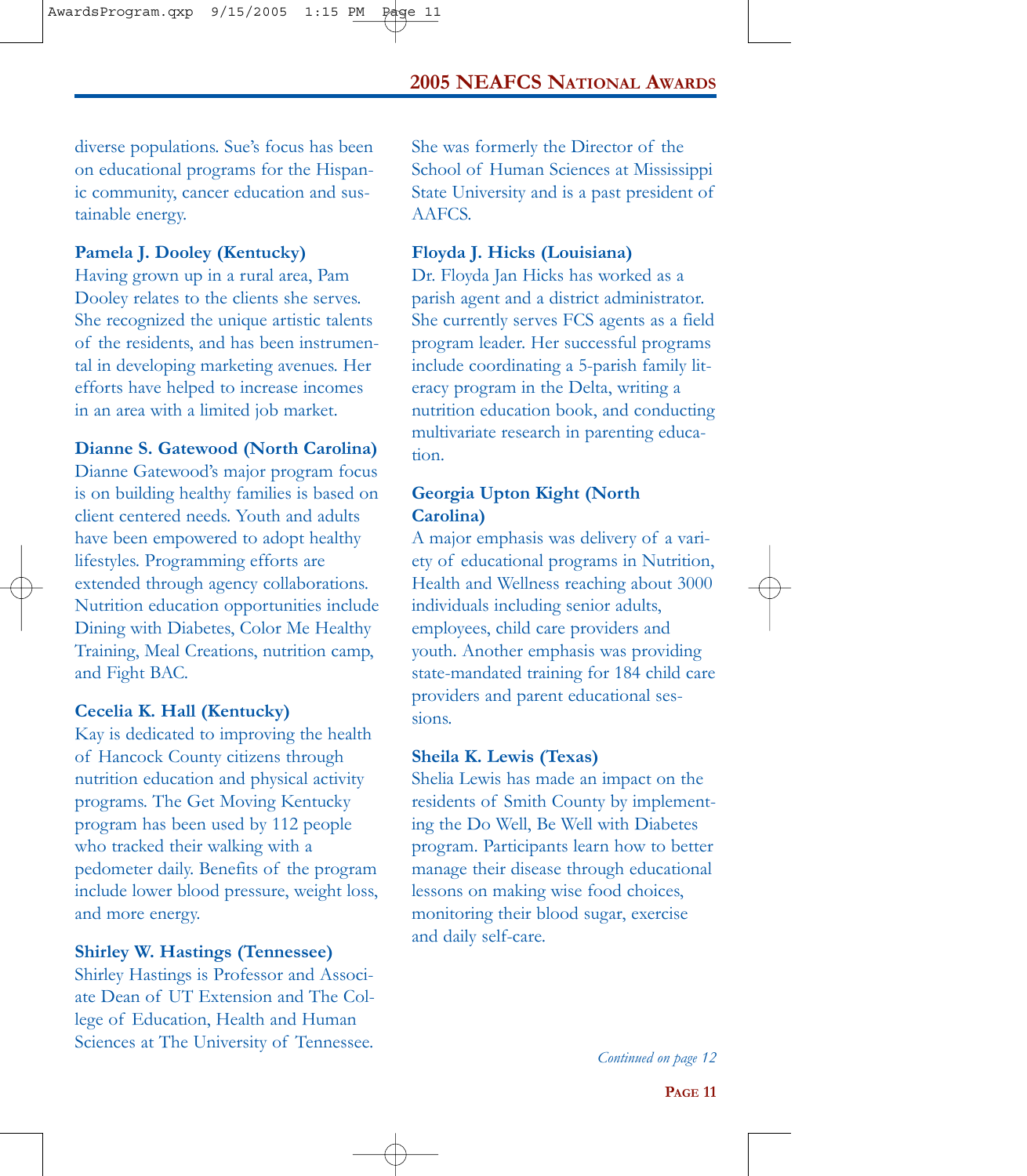#### DISTINGUISHED SERVICE AWARD

*continued from page 11*

#### **Betty M. Miller (Florida)**

Betty Miller's ability and willingness to network with a myriad of community agencies and organizations have been instrumental in expanding the Extension Family and Consumer Sciences program in Leon County, Florida. Community collaborations serving at-risk youth and families have augmented traditional Extension both programmatically and financially (over \$1,600,000).

#### **Susan K. Pearson (Oklahoma)**

Susan has been a member of NEAFCS 14 years. She is OEAFCS Vice-President for Awards & Recognition, serves on NEAFCS awards & recognition committee, received recognition for programming efforts in Childcare & Nutrition education, received Level I & II on the NEAFCS Challenge and stays active in grant seeking opportunities.

#### **Susan J. Pickle (Arkansas)**

Susan's goal was to increase the physical activity and improve the health of county residents. Over 300 individuals participated in the Walk Across Arkansas-Johnson County program. Susan also provided information at a health fair and on weekly radio programs. She has worked for Extension 23 years in Missouri and Arkansas.

#### **Beverly A. Shelby (Tennessee)**

Human Development and Nutrition and Health programming have been Beverly's areas of focus. Since January 2001, she has reached 700 divorcing parents of

minor aged children with the Co-Parenting Apart program. Beverly, along with her 4-H Co-Workers, develops and implements an after-school nutrition education program for limited income children.

#### **Mandel Johnson Smith (Georgia)**

Mandel Smith has been with The University of Georgia Cooperative Extension Service for over 12 years. Currently she serves as the county FACS Agent and County Coordinator. Educating families and individuals about the importance of maintaining and developing healthy lifestyles is a key focus of her extension work.

#### **Dana L. Tarter (Texas)**

Dana Tarter provides nutrition and health education to the residents of Tarrant County. She feels it is important to find creative ways to engage the audience in learning activities and to provide them with tools that will help them incorporate healthy eating and daily physical activity into their busy lives.

#### **Pamela C. York (Kentucky)**

Pam is a dedicated professional who maintains a high level of excellence as an educator. She conducts high quality programs through effective use of volunteers, strong committee/task force structure, and a variety of educational activities. Her main goal is to improve the quality of life of county residents.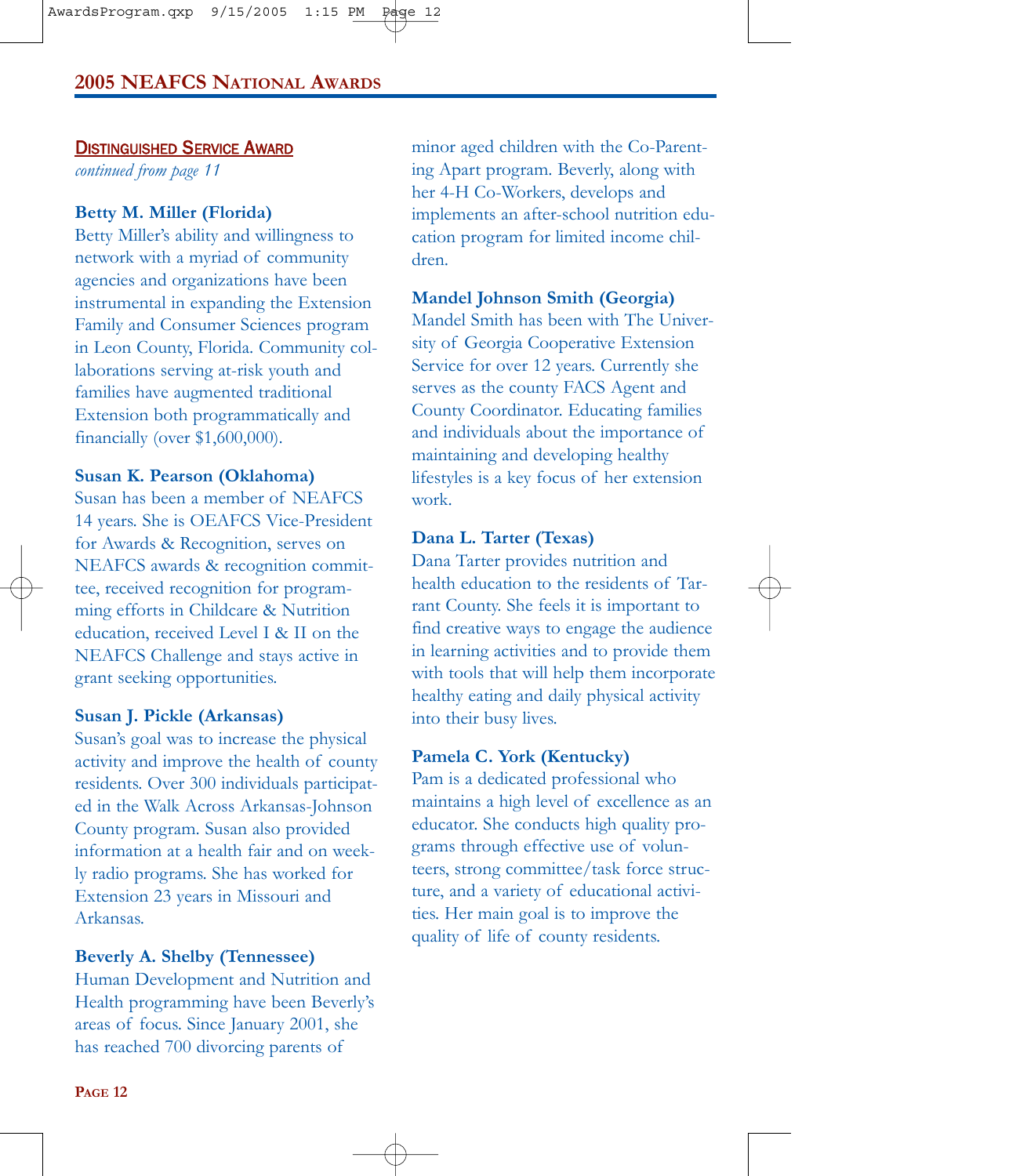#### **WESTERN REGION**

#### **Patricia J. Aaron (New Mexico)**

Serving residents of Albuquerque, New Mexico's largest and most economically diverse population, Patricia has developed programs on financial management, nutrition education and food safety. A highly motivated educator, she has longterm, successful relationships with the community and media, and continues professional development through participation in local, state and national organizations.

#### **Lana M. Thomas Cruse (Washington)**

Lana Thomas Cruse, Kittitas County Extension Educator for Family Living and 4-H, has maximized community impacts by networking with other agencies and training/empowering volunteers. Two recent programs of note are Care Provider Workshops and Día de los Niños, a celebration of youth/diversity/literacy.

#### **Rhea K. Lanting (Idaho)**

My program accomplishments have been in the area of curricula development, (coauthor on three curricula), Diabetes Education and the Food Stamp Nutrition Program, of which I am a District Administrator. My collaborations with agencies in the community have made the Healthy Diabetes Plate classes and other programs successful.

#### **Ronda Harris Olsen (Utah)**

Employed twenty three years as the Family Consumer Sciences/4-H Agent in Uintah County, Ronda Olsen also provides Extension support to Daggett County residents. Ronda offers annual

sewing conferences, after school programs, Food Safety Managers Certification, financial management courses, nutrition education, 4-H summer daycamps, and numerous other 4-H workshops/activities.

### Continued Excellence Award

#### **CENTRAL REGION**

**Sandra R. Aamlid (South Dakota)** Community nutrition outreach shapes much of Sandra's educational programming. Her roles in this endeavor include educator, supervisor, preceptor and interventionist in the largest city in South Dakota. Sandra has served on and chaired the national exhibits committee, presented concurrent sessions at two national meetings, and is currently her Association's historian.

#### **Janet R. Burnett (Illinois)**

During 21 years of Janet Burnett's Extension career, she thrives on the diversity of her urban and rural counties with a population of 760,000. Growth of the programming has been possible through extensive collaboration with agencies, grant writing, and recruitment of volunteers reaching beyond the traditional Extension volunteer role.

#### **Barbara J. Clements (Ohio)**

Jean Clements, FCS Educator in Greene County Ohio, specializes in financial management, with particular interest in low-income families. She has attended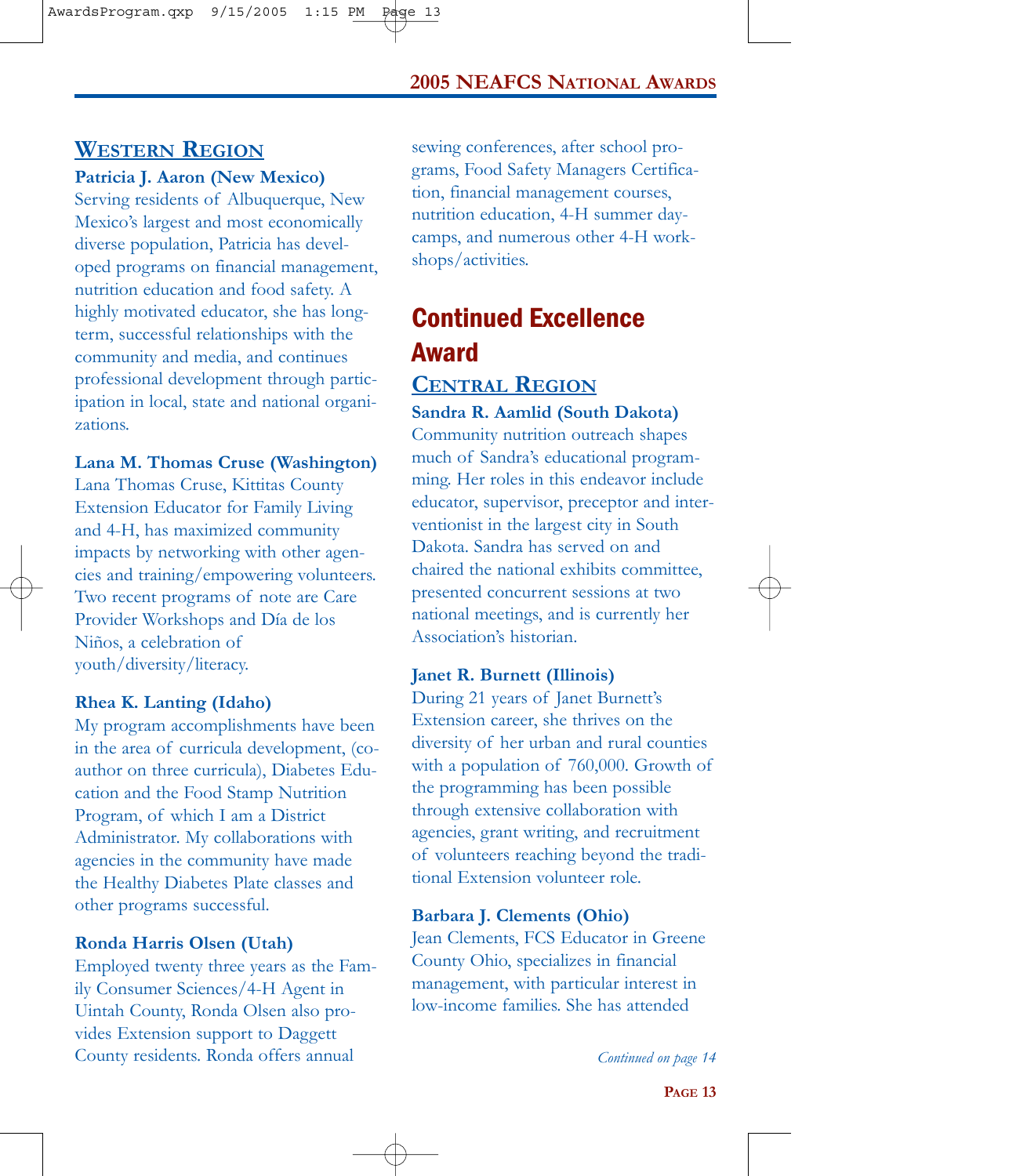#### **CONTINUED EXCELLENCE**

*continued from page 13*

over 26 in-services in the past 3 years and has assisted with planning and/or presenting at 18 professional development in-services for others. She received her DSA in 2000.

#### **Mary J. Crooks (Iowa)**

Mary Crooks has demonstrated an ongoing commitment to professional development during her 28 year career with Iowa State University Extension. She is President-elect of the Iowa NEAFCS association. Mary has led study trips to Mexico and provides statewide leadership to programs that improve the quality of child care in Iowa.

#### **Peggy A. Ehlers (Indiana)**

Peggy Ehlers is a CFS Extension Educator in Dearborn County, Indiana. This applicant has been a member of NEAFCS for 14 years. During her career as an educator, she has participated in PILD during 2003, 2004 and received the Monhaut Zmola award 2003.

#### **Beth E. Green (Indiana)**

Beth Green has been a member of NEAFCS since 1991. During that time she has received the Distinguished Service Award, attended PILD twice and participated in a Rural Development Study Tour of Ireland. As County Extension Director, Beth has designed development opportunities for her local and area staff.

#### **Katherine E. Hale (Michigan)**

In her 20+ years of Extension work, Katherine has delivered programs in parenting education, food safety and nutrition. Her in-home parenting program for teen parents and first-time moms utilizes para-professional staff, an RN, and a social worker. As county extension director, land use education has become her primary focus.

#### **Leanne M. Manning (Nebraska)**

Leanne Manning's work focuses on personal financial management. She has taught over 1000 second-grade youth logging over 280 hours of direct contact using the 4-H school enrichment project she authored. She teaches high school seniors credit management and coordinates a biennial Money Sense Day Camp for 9-12 year olds.

#### **Nancy K. Recker (Ohio)**

As an Extension professional for 27 years, Nancy is recognized for her educational programming for stepfamilies. She is committed to professional development of herself and others on current issues relating to divorce, remarriage and healthy marriages. She actively participates in professional development opportunities to incorporate new knowledge into program efforts.

#### **Cynthia R. Strasheim (Nebraska)**

Cindy Strasheim exhibits Continued Excellence in Programming by developing grant-funded programs such as Kids Talk About Divorce, Youth Leadership Academy, 4-H After School Zone, and Bullying Prevention. Each program is developed to be financially self-sustain-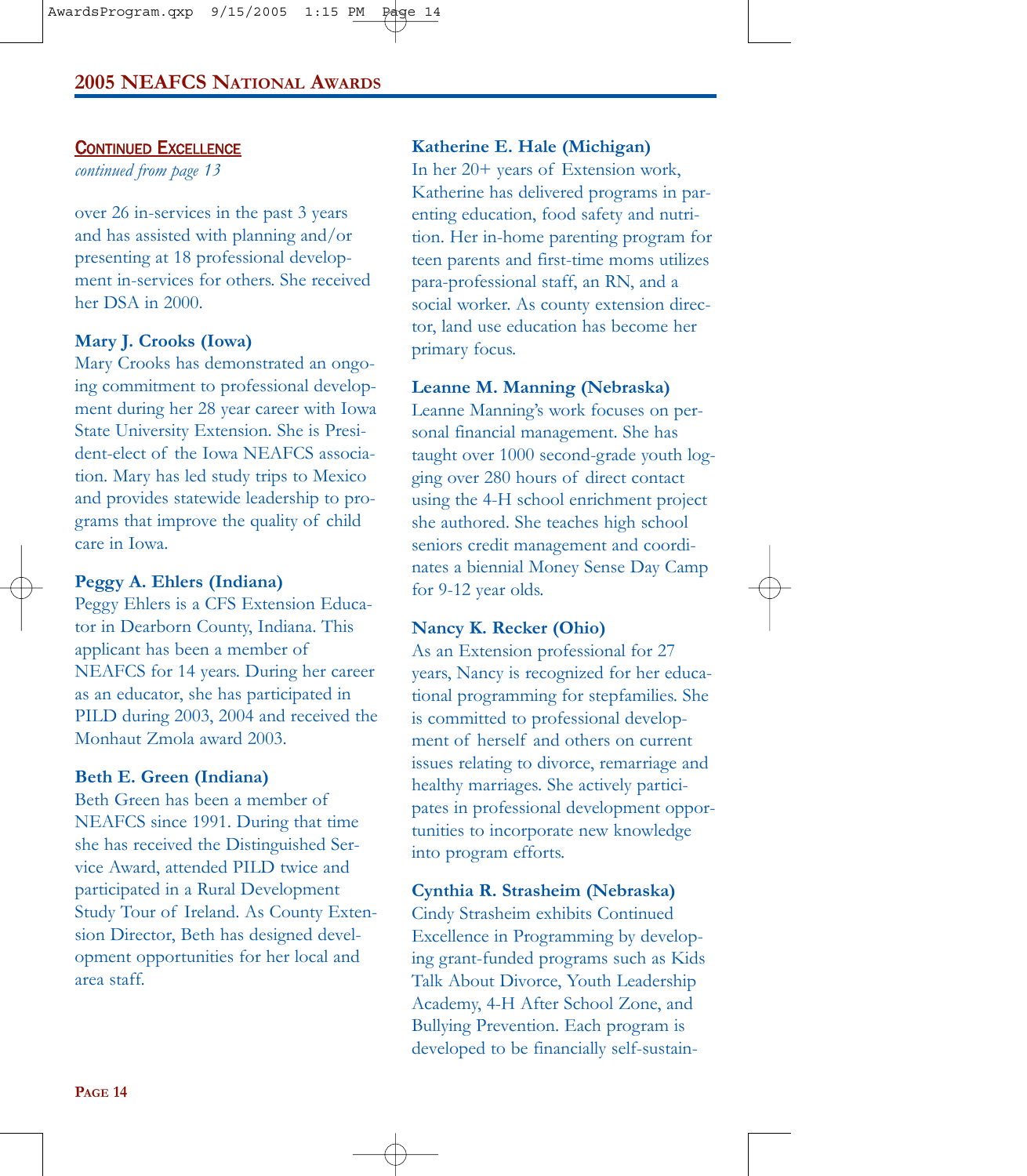ing. Indicators of success include increased leadership and self-confidence in youth.

#### **EASTERN REGION**

#### **Constance Mauro Barnett (Maryland)**

In her 27-year Extension career, Connie Barnett continues to develop innovative programming, such as Food, Fun & Fitness, Active Play and obesity prevention programs. She has secured Food Stamp Nutrition Education Program grants to extend her educational outreach. Connie has served NEAFCS-MD Affiliate as state secretary and public relations chair.

#### **Ann Belisle Hamilton (New Hampshire)**

Ann has demonstrated strong educational leadership in family financial management and food safety, and is a County Office Administrator. She's a member of the Achieving Financial Security and Family Resource Management Advisory teams, and past member of the food safety team. She was a founding member of NH Jump\$tart Coalition.

#### **Carolyn J. Kleffner (Maine)**

Carolyn Joyce Kleffner is a county educator with the University of Maine Cooperative Extension. Her program leadership and creativity fosters healthy lifestyle changes and successful collaborations. Joyce's work within a new business-assistance network has expanded and coordinated learning opportunities for small and home-based businesses in the region.

#### **Dawn M. Olson (Pennsylvania)**

Dawn Olson strives to grow professionally through continuous study and participation in opportunities that will enhance programming. Her program efforts concentrate in food safety, health and wellness, child care provider training, and office and grant administration. She has contributed significantly to the professional growth of others during her extension career.

#### **Karen A. Thomas (Pennsylvania)**

An extension educator for 19 years, Karen is committed to the extension mission and FCS profession. She is actively involved in professional development and leadership activities at the state and national level. She values these experiences and recognizes their importance in keeping educators current in family and consumer sciences issues.

#### **SOUTHERN REGION**

#### **Denise J. Brandon (Tennessee)**

Denise Brandon is committed to professional development because it allows her to keep up with the latest research, teaching innovations, and new tools for professionals and families. She plans to explore alternatives to in-person instruction that will allow Extension agents to receive training at their convenience with less expense.

#### **Candace Carrié (Arkansas)**

During her 15-year career, Candace has developed and implemented numerous programs in resource management, lead-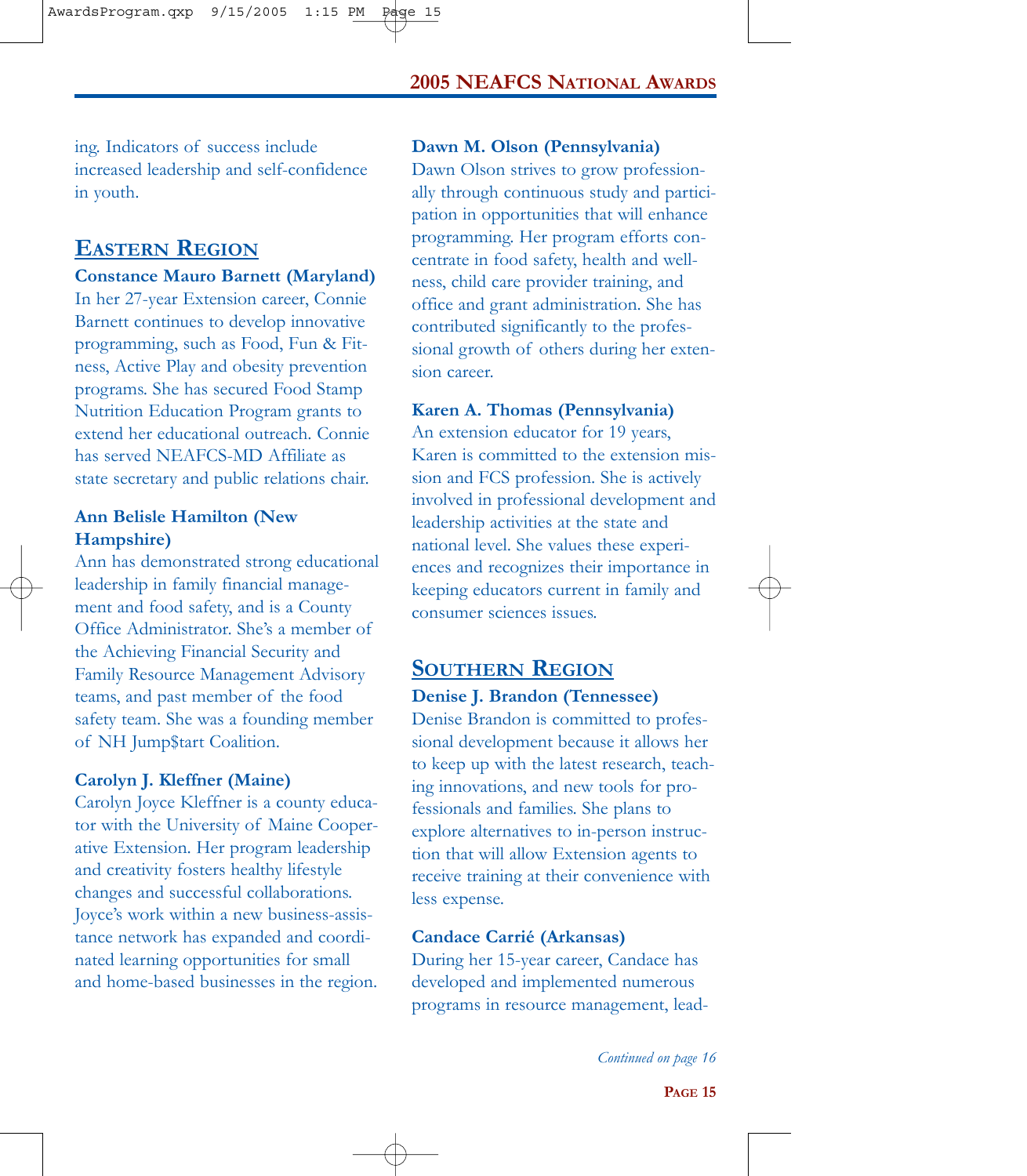#### CONTINUED EXCELLENCE

*continued from page 15*

ership development and health and wellness. She believes that professional growth is an ongoing process throughout one's life, and when you recognize and embrace that concept, it keeps you challenged and excited about your life's work.

#### **Cindy M. Duren (Tennessee)**

Cindy Duren believes that leadership, learning and teaching are the key words that depict her continuous professional development. Her county programs focus on nutrition education, financial management, and family issues that meet the needs of a wide variety of audiences. She gives support and leadership to many programs in her county.

#### **Alma Mancillas Fonseca (Texas)**

Alma Fonseca improves the well-being of type 2 diabetics in Brazos County through education using the Do Well, Be Well with Diabetes and Cooking Well with Diabetes curricula. Her 18-member Diabetes Coalition has impacted the program with positive results in teaching people how to control their blood sugar levels.

#### **Shenile Ford (North Carolina)**

Improving the lives of families has been the program focus for Shenile Rothwell-Ford's 12 year career. Outstanding results reflect the work of this FCS agent in areas of nutrition education, child development, health and home environment. Shenile has served in leadership roles at the district, local and state levels.

#### **Donna M. Fryman (Kentucky)**

Over the last 23 years, this Family and Consumer Sciences Agent for the University of Kentucky Cooperative Extension Service has worked diligently on Professional and Leadership Development programs that have impacted the lives of clients in the county, district and state she serves.

#### **Doris Heath (Virginia)**

A Family and Consumer Sciences professional for 25 years, I have a commitment to the profession. I have been an Extension Agent for 17 years and have recruited and trained many fellow professionals, served on local and state level committees, boards and served in management level positions throughout my career.

#### **Sandra C. Henson (Texas)**

Sandra Henson believes professional development is the key to her successful Extension career. She believes membership in district, state and national associations is required. She values continued education and the reading of professional journals. Sandra's and her peers development is evidenced by her work on district, state and past national committees.

#### **Shirlye G. Hopkins (Arkansas)**

For 28 years, I have been committed to providing research-based information through non-formal education to help Arkansans improve their economic well being and their quality of life. Emphasis in nutrition education has allowed me to have a positive influence on the people in Columbia County's healthy lifestyle options.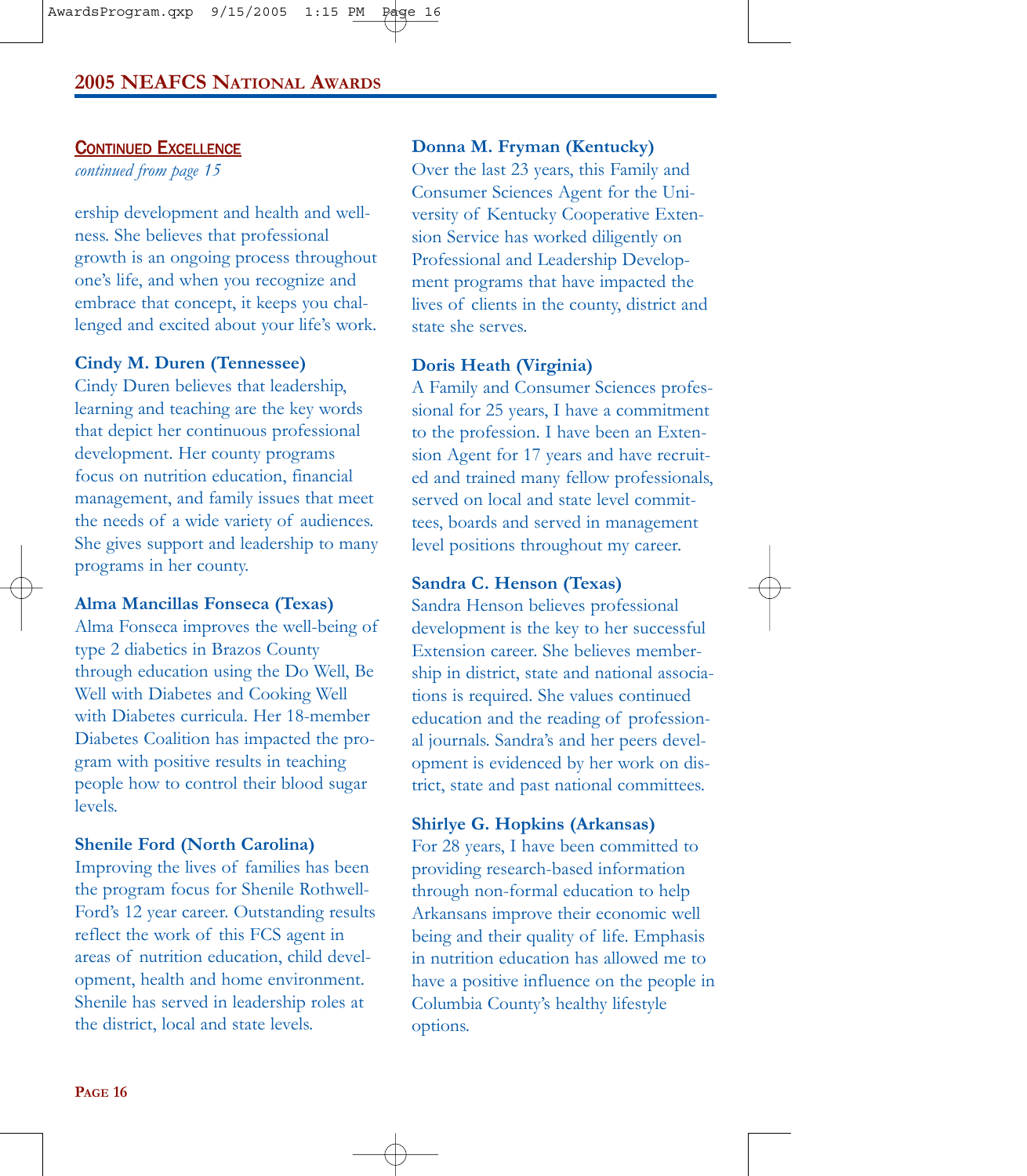#### **Barbara Hughes (Florida)**

Barbara Hughes has been an FCS Agent for 25 years. For the past thirteen years she has also served as the County Extension Director. She has been President of FEAFCS and her main emphasis is in family economic stability, administrative leadership, and international programming.

#### **Mary L. Jordan (Alabama)**

Mary Lucile has worked in Etowah County for 27 years. She works with 4-H, Family programs, CRD and is the County Extension Coordinator. She is involved in all aspects of extension. She is active in several professional associations. Mary Lucile has provided leadership at the district, state, and regional levels.

#### **Brenda K. Miller (Oklahoma)**

During her 14-year career with the Oklahoma Cooperative Extension Service, Brenda served Okmulgee County residents in Family & Consumer Science and 4-H Youth Development. She now focuses her attention on supporting the 21 FCS educators in the Northeast District as FCS Program Specialist.

#### **Rebecca Burris Nash (Kentucky)**

Becky Nash enjoys the opportunities for personal growth and education through Extension. She takes advantage of inservices, association connections, grant challenges, collaborations, and non-traditional venues to better serve her clientele. By exploring and addressing cutting-edge issues, she stays excited about her job of helping people help themselves.

#### **Kathleen A. Roesel-Byrnes (Kentucky)**

Kathy Roesel-Byrnes has served as a Kentucky Family and Consumer Sciences Agent for 19 years. Working in both a small rural and large urban county has given her unique perspective for successful Extension Programming. Program strengths include working with community collaborations and developing innovative lessons.

#### **Diane D. Sasser (Louisiana)**

Diane Sasser's goals have included providing resources for families and youth through information available through the LSU AgCenter. The fruits of these labors resulted through relationships nurtured with other agencies. These efforts have translated into funding for the LSU AgCenter and increased capacity to reach families and children.

#### **Jo Shuford-Law (Florida)**

During the 14 year collaboration of UF/IFAS–Leon County Extension with dietetic internships, 102 interns have each spent 80 hours working with EFNEP and FNP audiences. The partnership has resulted in high quality nutrition learning opportunities for limited resource youth and future nutrition professionals eager to continue their Extension partnership.

#### **Sally M. Soileau (Louisiana)**

Sally Soileau, PhD, MS, MEd, BS, Louisiana. Twenty-five year member with DSA-1990 focuses programs on nutrition, food safety, character education, and environmental education. Statewide food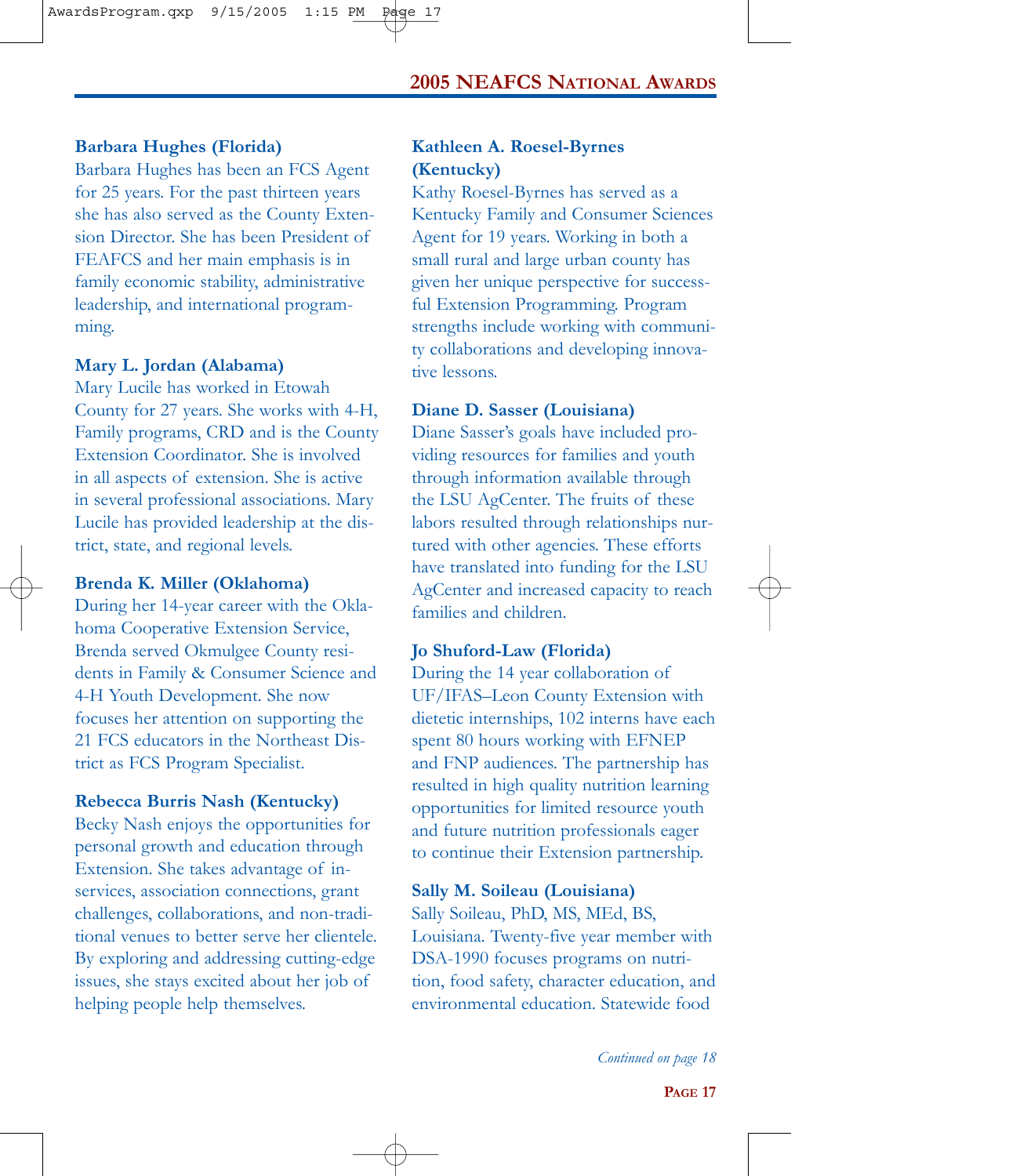#### **CONTINUED EXCELLENCE**

*continued from page 17*

safety trainings provided for dietitians, physicians, Extension educators, consumers, and restaurant industry. Leadership: Six annual NEAFCS meetings, ESP State/National office, JCEP PILD, and JCEP Regional workshops.

#### **Dena Kirby Wise (Tennessee)**

Dena Wise's career spans five states and includes Extension positions as a state specialist, county coordinator, FCS and 4-H agent in addition to university teaching. Her thorough insight into both the academic and applied components of Extension has resulted in a nationally recognized program that engages agents at all levels.

#### **WESTERN REGION**

#### **Mary L. Blackburn (California)**

Dr. Blackburn is recognized for her commitment to professional excellence, award- winning research and extension education for at-risk families, seniors, and grandparents. She served on NEAFCS Professional Development and Nominating Committees, as Peer Reviewer, and holds state office. She is on AAFCS National Nominating Committee and is Chair-Ca-AFCS Extension Section.

#### **Donna J. Liess (Colorado)**

Community development, grandparents raising grandchildren, elder care, money management for youth and nutrition/fitness lifestyle training are her key program areas. Provides in-service training on topics of evaluation, family relations and

aging. Winner of communication, finance and gerontology awards. Extension Agent for 21 years. Received the DSA Award in 1998.

#### **Betty J. Meloy (Washington)**

Betty J. Meloy, family and consumer sciences educator for 14 years, has worked to improve the lives of families through better nutrition knowledge, food safety practices and using good family financial procedures. Encouraging leadership and professional development to clients through these programs is an on-going process.

#### **Patricia A. Merk (Arizona)**

Patricia Merk demonstrates her leadership ability as co-chair for several statewide working groups. Her professional development interests include early brain development and grandparents raising grandchildren. She completed a Ph.D. in Family and Consumer Sciences with a major in Family Studies and Human Development in May, 2005, at University of Arizona.

#### **Kathleen Riggs (Utah)**

Kathy Riggs has been an educator for Utah State University for 24 years. She began the Youth and Families with Promise mentoring program in Iron County. The program has expanded to a state-wide nationally known initiative. Kathy was instrumental in obtaining 1.5 million dollars for Utah YFP.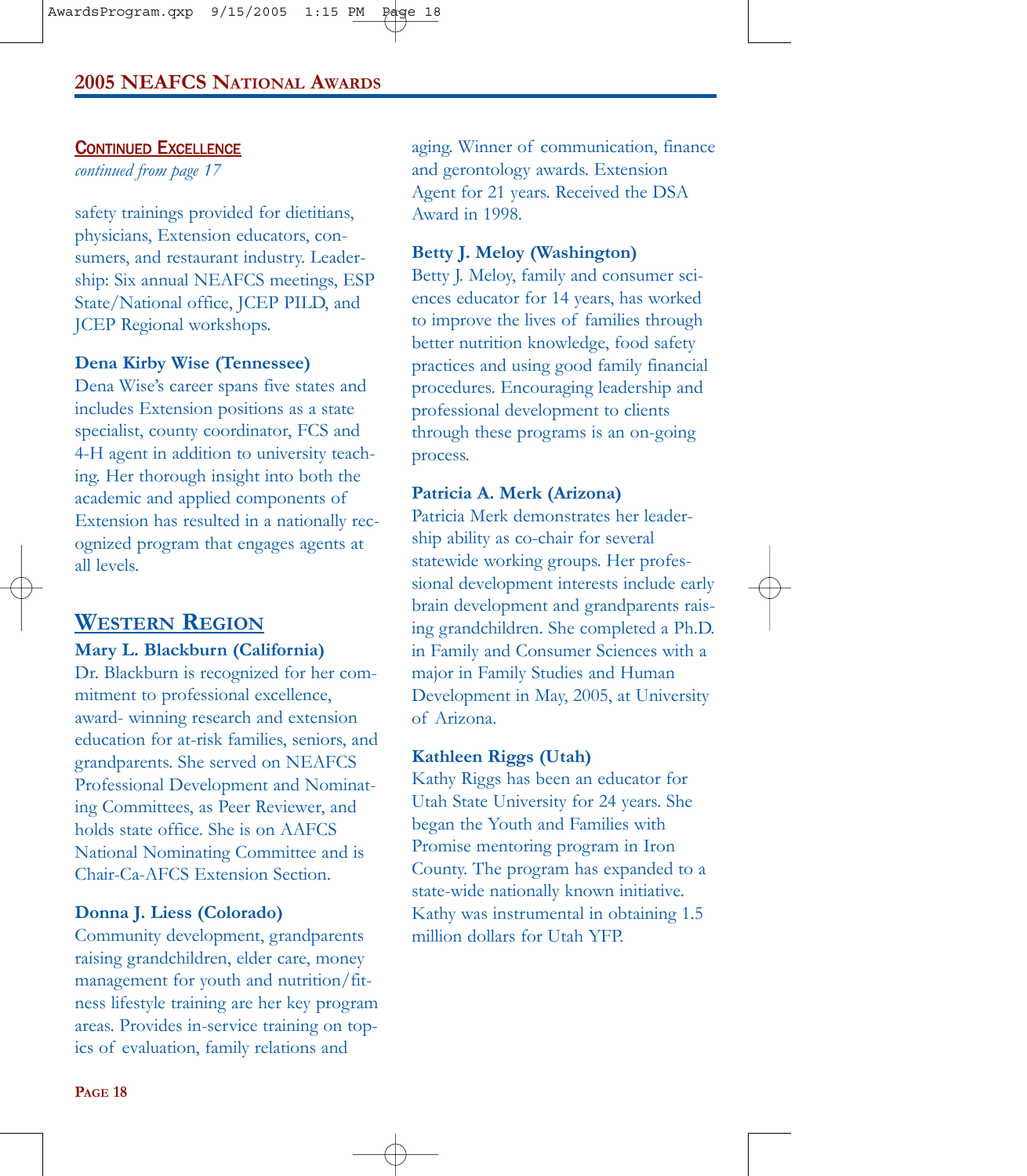### Extension Educator of the Year Award

#### **Fay B. Strickler (Pennsylvania)**

Creative programming, active committee involvement and collaboration with multiple community partners led to successful foods, nutrition and food safety programs that impacted diverse clientele in Berks County. Strickler maintained high quality educational programs while participating in professional development opportunities, international experiences and serving in state and national leadership roles.

### Florence Hall Award

**Deilee N. Calvert-Minor, June Hanrahan, Martin Broccoli, Michael Romano, Pamela Mandryck, Patricia Hudak, Rose Ann Convertino, Steven Miller (New York)**

To improve seniors' access to fresh produce, County Legislators, Office for the Aging and Cooperative Extension partnered to create the Senior Mobile Farmer's Market. Local farmers set up their farm stand at senior public housing sites each week. Nutrition classes and information about food stamps were also available.

**B. Susie Craig (Washington), Allison Nichols, Guendoline Brown (West Virginia), Lynn Nakamura-Tengan (Hawaii), Sandra McCurdy (Idaho), Donnie L. Cook (Alabama A&M)**

Germ City is a USDA funded Extension, education and research project that reached 400,000 children and adults in

Washington, Idaho, West Virginia, Florida, Hawaii, and Alabama. The Germ City walk-through interactive exhibit and education program has facilitated positive changes in hand washing behaviors at fairs, community events, and in schools.

#### **Karen M. Ensle (New Jersey)**

Supersize America: Ending the Obesity Epidemic PowerPoint program describes the obesity epidemic. Participants engage in a series of quizzes to test their knowledge of food calories against calories burned through exercise. Over 1000 NJ professionals/consumers understand how to cut portion sizes and add physical activity for improved health.

**Marilyn S. Fox, Becky Lamphiear, Carol Thayer, Celeste Heaivilin, Cheryl Fisher, Debbie Kuenning, Janet Clark, Jennifer Mayfield, Maurine Roller, Nancy Frecks, Sondra Germer, Tonya Ingram, Wanda Koszewski (Nebraska)** Rural welfare families face major obstacles to employment. To address this, Nebraska Health & Human Services collaborated with Cooperative Extension to teach family management/life skills to help folks maintain their families while moving to work. Building Nebraska Families provides intensive, individualized education to help families successfully hurdle those obstacles.

#### **Susan Gail Richey, Dana Tarter (Texas)**

Wellness in the City is a joint educational initiative between Dallas and Tarrant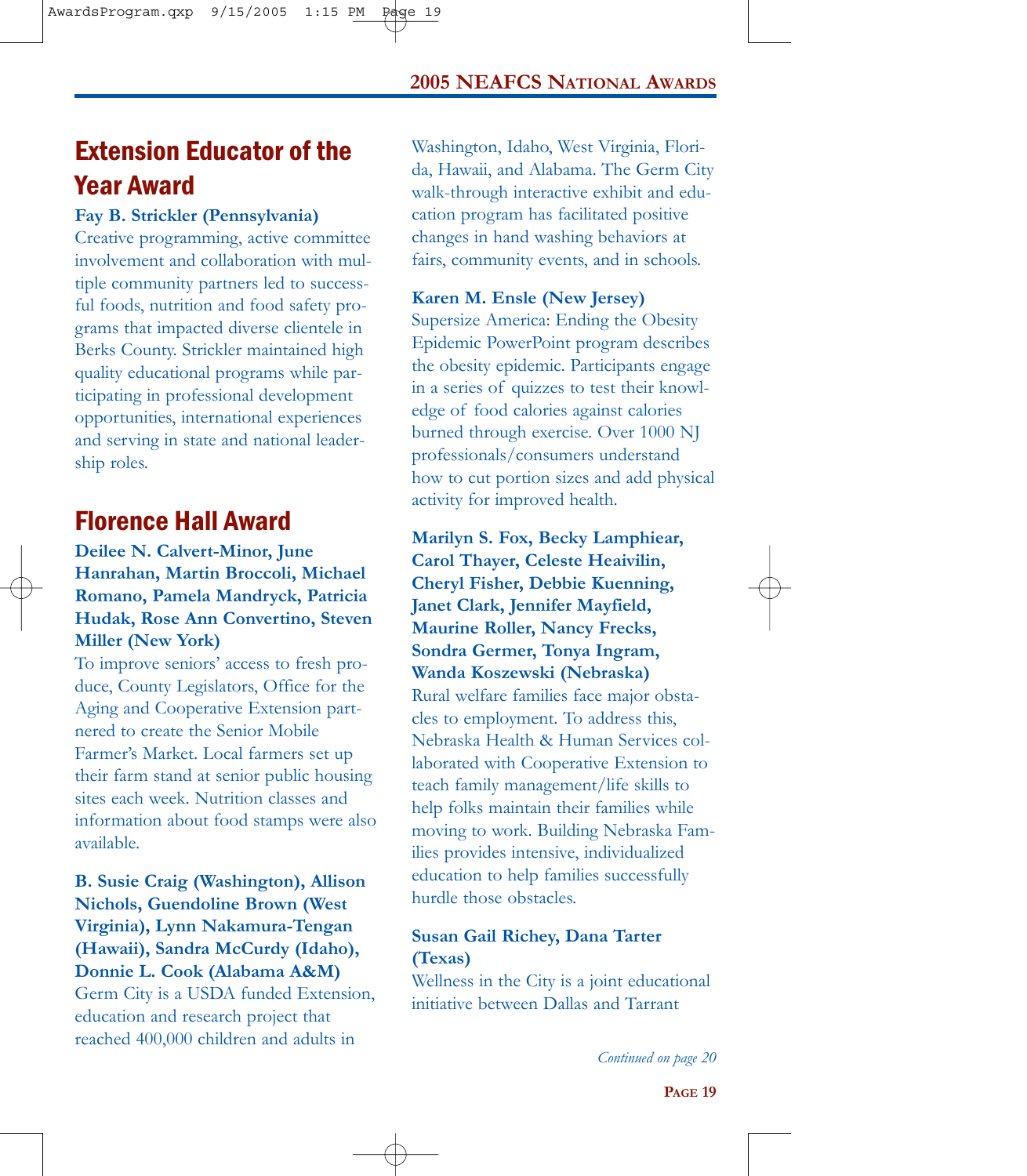#### FLORENCE HALL AWARD

*continued from page 19*

Counties. The goal of the program is to provide urban residents with the knowledge, skills, and motivation they need to make healthy lifestyle choices in a fastpaced, urban society.

### New Professional Award

#### **Laura Royer (Florida)**

Laura Royer joined the Florida Extension Service in September 2002, specializing in housing and financial management. A graduate from the University of Florida, she is working towards a master's degree in Financial Planning. Laura has developed successful programs in home-buying, financial management and consumer fraud for teens and adults.

### Para-Professional Award

#### **B. Kaye Stiltner (Virginia)**

Kaye Stiltner demonstrates outstanding work in her position as a program assistant for the Smart Choices Nutrition Education Program. She is meeting the needs of her clients in five diverse counties through Super Pantry programs and making a positive impact on their food safety and nutrition habits.

# PROGRAM AWARDS

### Dean Don Felker Financial Management Award

**Susan K. Morris, Donna V. Brinsfield, Jinhee Kim, Joanne B. Hamilton, Judith A. Stuart, Lynn F. Little, Madeleine Greene (Maryland)**

*"Personal Finance Seminar for Professionals"* The Personal Finance Seminar for Professionals is an efficient and effective means of increasing the capacity of professionals to improve the financial wellbeing of families. Over 1,875 financial professionals, who work locally with thousands of individuals and families, have been trained in the seminar's fifteenyear history.

**Barbara M. O'Neill, Connie Kratzer, Geraldine Walsh, Irene Leech, Jane Schuchardt, Linda Kirk Fox, Nancy Porter, Patricia Q. Brennan (New Jersey)**

*"Investing For Your Future"* Investing For Your Future is a basic investing program developed for use by Cooperative Extension Educators nationwide. It consists of an 11-unit home study course, available in print and online at www.investing.rutgers. edu, and a curriculum for a 6-session class series. Investment messages are added to the Web site monthly.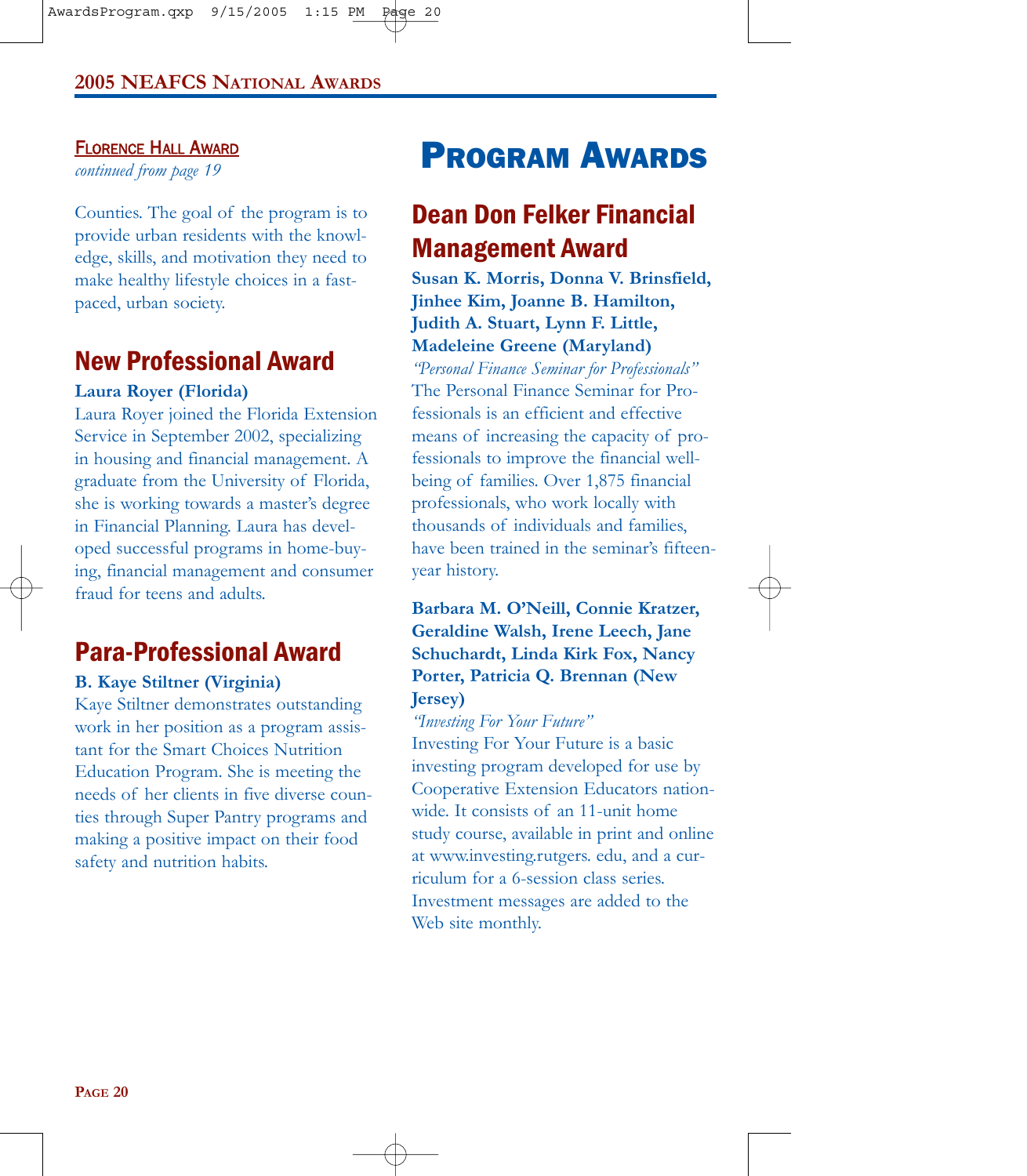### Mary W. Wells Diversity Award

#### **Belinda J. Riddle, Dr. Bobbi Clarke, Whitney Danhof (Tennessee)**

*"Improving Health Access for Latinos in Rural Tennessee"*

The Tennessee Latino Health Coalition has improved health care access for Latinos in Coffee and Bedford Counties. Over 200 health professionals developed Spanish language and cultural competency through the Spanish Survival Seminars, Cultural Reality Workshop and other simulations. Over 3,500 families have benefited from the Latino Health Yellow Pages directory.

### Program Excellence Through Research Award

#### **Elaine Courtney, Linda B. Bobroff, Nancy J. Gal (Florida)**

*"Take Charge of your Diabetes Research Project"*

Take Charge of Your Diabetes is a 9 session program tested in 2003 and 2005. Participant's Hemoglobin A1C, blood lipids, weight and blood pressure were measured pre, post and 3 months followup. Changes were significant and likely due to healthy lifestyles taught during the course.

**B. Susie Craig (Washington), Allison Nichols, Guendoline Brown (West Virginia), Lynn Nakamura-Tengan**

#### **(Hawaii), Sandra McCurdy (Idaho), Donnie L. Cook (Alabama A&M)**

*"Germ City: Clean Hands, Healthy People Program"*

Germ City, a USDA funded Extension, education and research project reached 400,000 children and adults in Washington, Idaho, West Virginia, Hawaii, and Alabama facilitating changes in handwashing at fairs, community events, and schools. Observational studies and intentto-change research conducted with elementary and middle-school students and during fairs will be highlighted.

### Environmental Education Award

#### **Nancy E. Grotevant, Debra Brodhecker, Nilda M. Sessler (Pennsylvania)**

*"Clean Air for Children "*

Children don't have options when regulating their exposure to secondhand smoke so adults must be educated on associated health risks. During this month-long campaign, sponsored by the Pike County Pennsylvania Tobacco Free Coalition, adults who smoked were encouraged to Take It Outside and protect children from secondhand smoke.

#### **Joan Vinette, James D. Isleib, Janice Nicklas, Rachel Lindquist, Ronald Kinnunen, (Michigan)**

*"Life of Lake Superior Youth Program"* This summer outdoor education program provides interactive learning opportunities focused on natural features, culture,

*Continued on page 22*

**PAGE 21**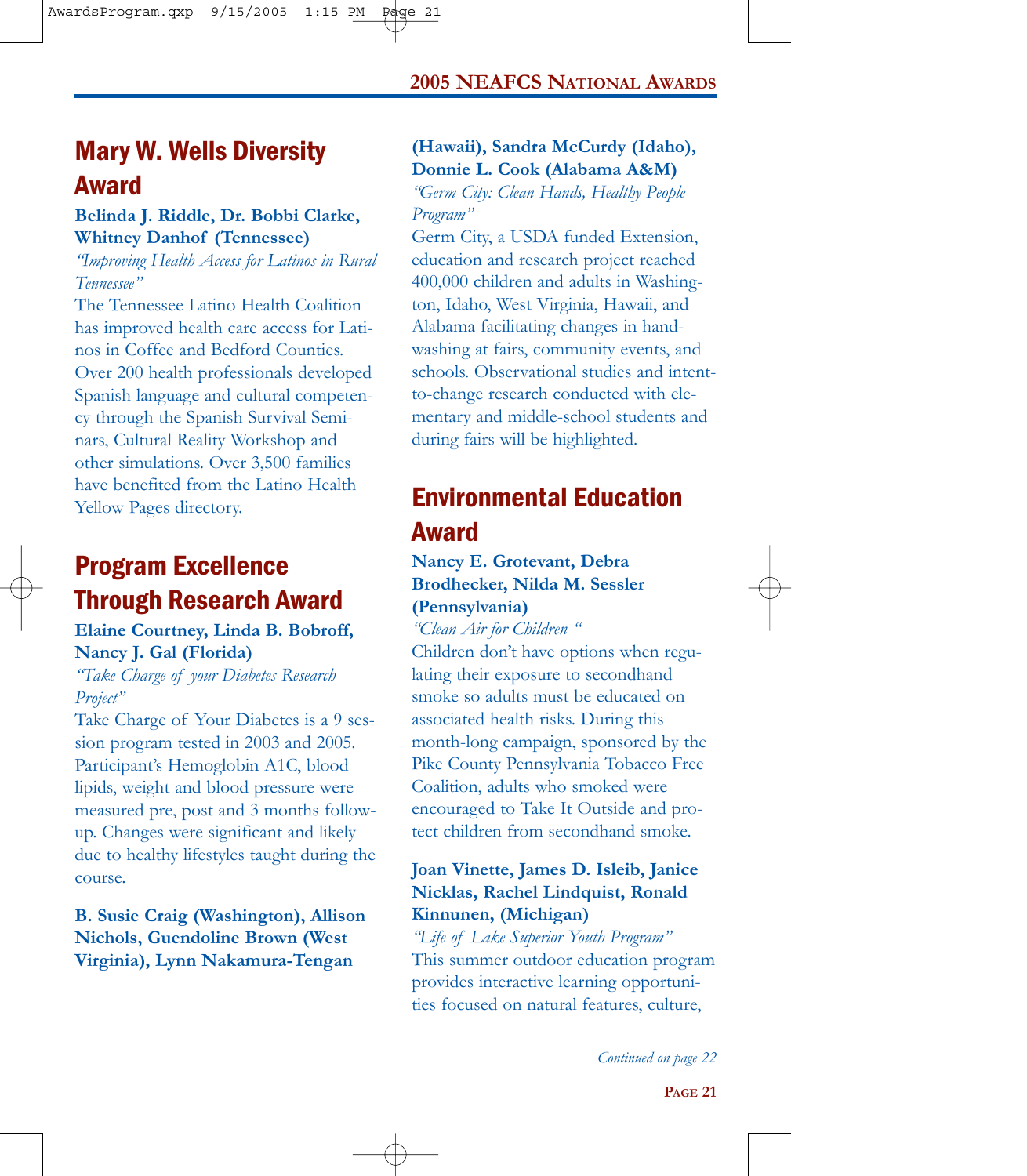#### ENVIRONMENTAL EDUCATION AWARD

*continued from page 21*

science, and heritage of the local Lake Superior region. Community natural resource professionals partnered with MSU Extension to deliver diverse workshops teaching youth and their parents to appreciate natural resources that abound in Alger County.

### Extension Housing Outreach Award

#### **Marcy Krumbine (Florida)**

*"There's No Place Like Home"*

The Home Loan Program provides a unique opportunity for low and moderate-income families to assess their readiness for homeownership and take the steps needed to achieve their dreams. Educational programs include workshops, individual counseling and exhibits. Partnering with local banks, Extension assisted 118 families in becoming homeowners since 2003.

#### **Pamela D. Lincoln, Gussie McConnell, Linda Baxter (Texas)**

*"Your Home is Your Castle"* Well-built, affordable housing is indispensable for keeping rural communities vibrant. Extension and USDA Rural Development reached 1245 residents through workshops to inform families of assistance available to repair, purchase or buld a home and steps needed to qualify. As a result, \$666,456 was loaned or granted to participants.

#### **Rebecca L. Versch, Shirley M. Niemeyer (Nebraska)**

*"Healthy Homes for Healthy Nebraskans: A Radon Awareness and Testing Campaign"* Healthy Homes for Healthy Nebraskans is helping local citizens take steps to lower radon levels in their homes! Since 1999, over 1600 free test kits have been distributed, 200 homeowners have attended sessions to learn about radon and at least 20 reports having mitigated their homes as a result.

### Early Childhood Child Care Training Award

#### **Sherry Lynn Rocha (Illinois)**

*"Nurturing Creativity in Children"* Nurturing young children's creative potential is not a frill. It stands at the center of preparing children for life. Creativity is extremely important while educating children who will become scientists, inventors, artists, musicians, innovators, problem solvers, and CEO's of the future. This training models activities for implementation of creativity skills.

### Food Safety Award

**Suzanne Marie Driessen, Carol Ann Burtness, Connie Schwartau, Deb Botzek-Linn, Glenyce Peterson Vangness, Jean Pitt, Joellen Feirtag, Kathy Brandt, LouAnn Jopp, Roselyn Biermaier, (Minnesota)**

*"Serve It Up Safely Renewal Course: Online & Classroom Options"* Serve It Up Safely: Certified Food Manger Renewal Course has trained over 800 Minnesota food service managers.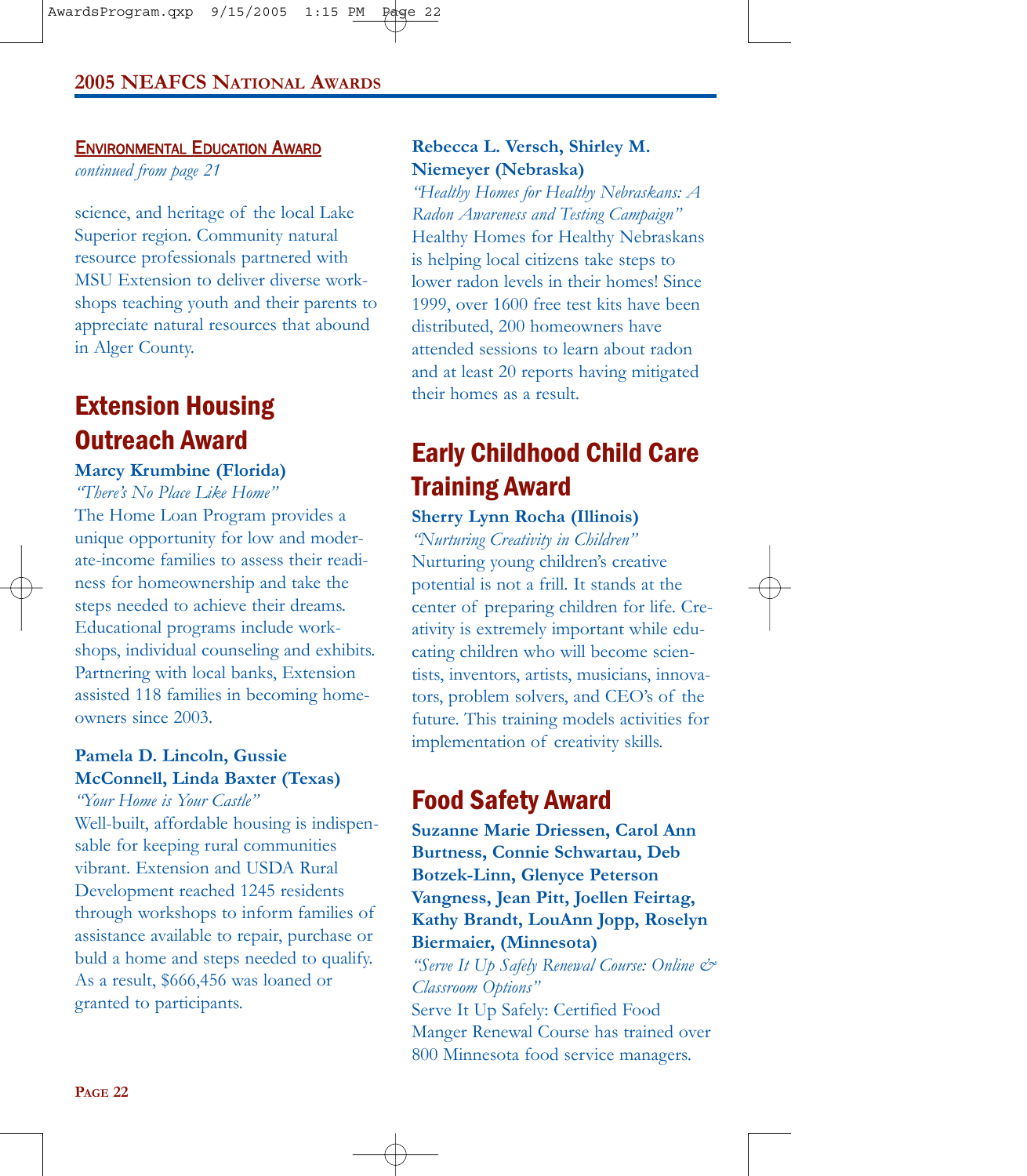This interactive course emphasizes risky food handling practices and introduces emerging trends in food preparation. The online course and numerous classes held statewide provide certified food managers with a choice of training options.

### Clean Homes Healthy Families Award

#### **Johanna S. Hicks (Texas)**

*"Hopkins County Gets A on Hygiene Report Card"*

School absenteeism due to illness has been a problem in Hopkins County, Texas. Through the clean hands, clean surfaces campaign, individuals were taught the importance of proper washing of hands and surfaces using newspaper columns, UV Disclosure Center, colorful hand-outs, hands-on activities, and coloring sheets.

#### **Carrie L. Schneider-Miller, John Fech, Sharon Skipton, Trenton Erickson, Vernon Waldren (Nebraska)**

*"Living Safely With Lead"*

No education focusing on managing lead had occurred in the high-risk area, and it was needed to prevent lead poisoning in children. A multi-disciplinary team approach was used to develop a program to teach residents how to reduce the risk for lead poisoning in their homes and yards.

### 4-H Excellence in Afterschool Programming Award

**Sheryl A. Nolen, Lilly Dorney, Linda Mock, Michelle Warren, Mike Heimer, Tom LeRoy, (Texas)**

*"YMCA After-Care and 4-H Partners for Youth Programs"*

Conroe YMCA partnered with a team of Texas Cooperative Extension staff to improve the quality of after-school programs and increase opportunities for youth to experience 4-H. Four-H Project Day reached 300 youth weekly with support activities and staff training to become a model for the Greater Houston Area YMCA.

#### **Mary A. Klinger Oyler, Karen S. Hack, Roxanne F. Price, Stacey L. Goetz (Pennsylvania)**

*"4-H Afterschool Programming, Summer Science & Kids"*

Family and Consumer Sciences and 4-H educators collaborated to plan and implement 4-H Afterschool trainings for providers of school age children. 98 agency and child care staff attended Train the Trainer sessions introducing 4- H project materials. More than 1,200 youth across the Capital Region benefited from these partnerships.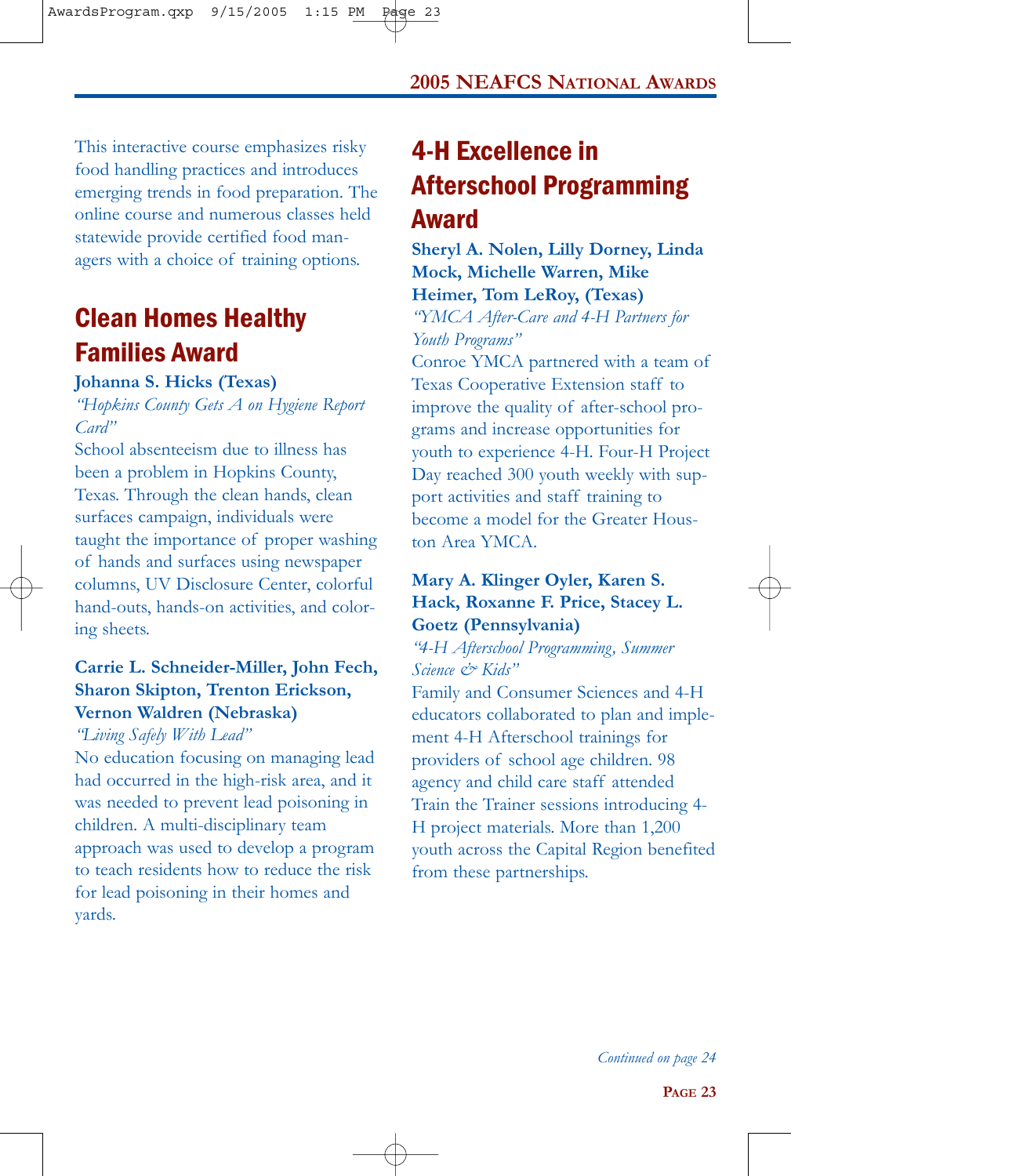#### AFTERSCHOOL PROGRAMMING AWARD

*continued from page 23*

#### **Maisielin Ross, Diane Coon, Kim Coldicott (Florida)**

*"Babysitting Curriculum Teacher Training Program for After-School Teachers"* In response to middle schools' requests, 4-H and FCS agents began teaching Babysitting Basics to students in their after-school programs and FCS classes. So as to have a greater impact, the agents developed a Babysitter's Manual which is used to train after-school teachers who work through the Safe Schools Program.

#### **Juanita O. Waits, Dan McDonald, Jan Gibby, Patty Merk, Sherry Betts (Arizona)**

*"Project SOAR: 4-H Mentoring Program"* Project SOAR: 4-H Mentoring Program is an intensive mentoring program which targets at-risk youth and families by matching mentees with college students. Project SOAR's goal is to encourage students to focus their efforts on educational and personal values through extensive mentoring, academic support, and positive community involvement.

### Healthy Lifestyles Education Grant

**Wendy Rice, Janie Fontecchio-Spradling, Karla Davis, Liza Tregillius, Marcy Jung, Marge Borst, Marjorie Brinton, Matt Kelly, Missy Rodri, Nancy Folsom, Pam Kircher,**

#### **Rick Callies, Sarah Jacobson, Suzi Young, (Colorado)**

*"Train the Trainer"*

How can a coalition impact local worksites? Our coalition will train 10-12 instructors in TaiChi to take their skill to respective employers. Twelve Chew-Chat-Chi lunch meetings will then be available for employees. Health Posters and Brochures will be created to distribute to address various health awareness needs.

# **COMMUNICATION** AWARDS

### **Newsletters**

#### **Deborah Ann McClellan, Pat Hildebrand—1st Place (Illinois)** *"Parenting Partners"*

Parenting Partners is a series of 12 newsletters created to assist married or unmarried couples during the transition to parenthood. This newsletter intervention focuses on helping couples identify and manage stress, increase positive communication, and invest in their commitment to their relationship.

#### **Ann Vail, Esther L. Devall—2nd Place (New Mexico)**

*"Family Times: Bilingual Parenting Newsletter"* Family Times is a bilingual newsletter about parenting, couple relationships, life skills, and nutrition. This quarterly publication is inserted into 400,000 newspapers and distributed to Extension, WIC, and Income Support offices throughout New Mexico. Recent issues focused on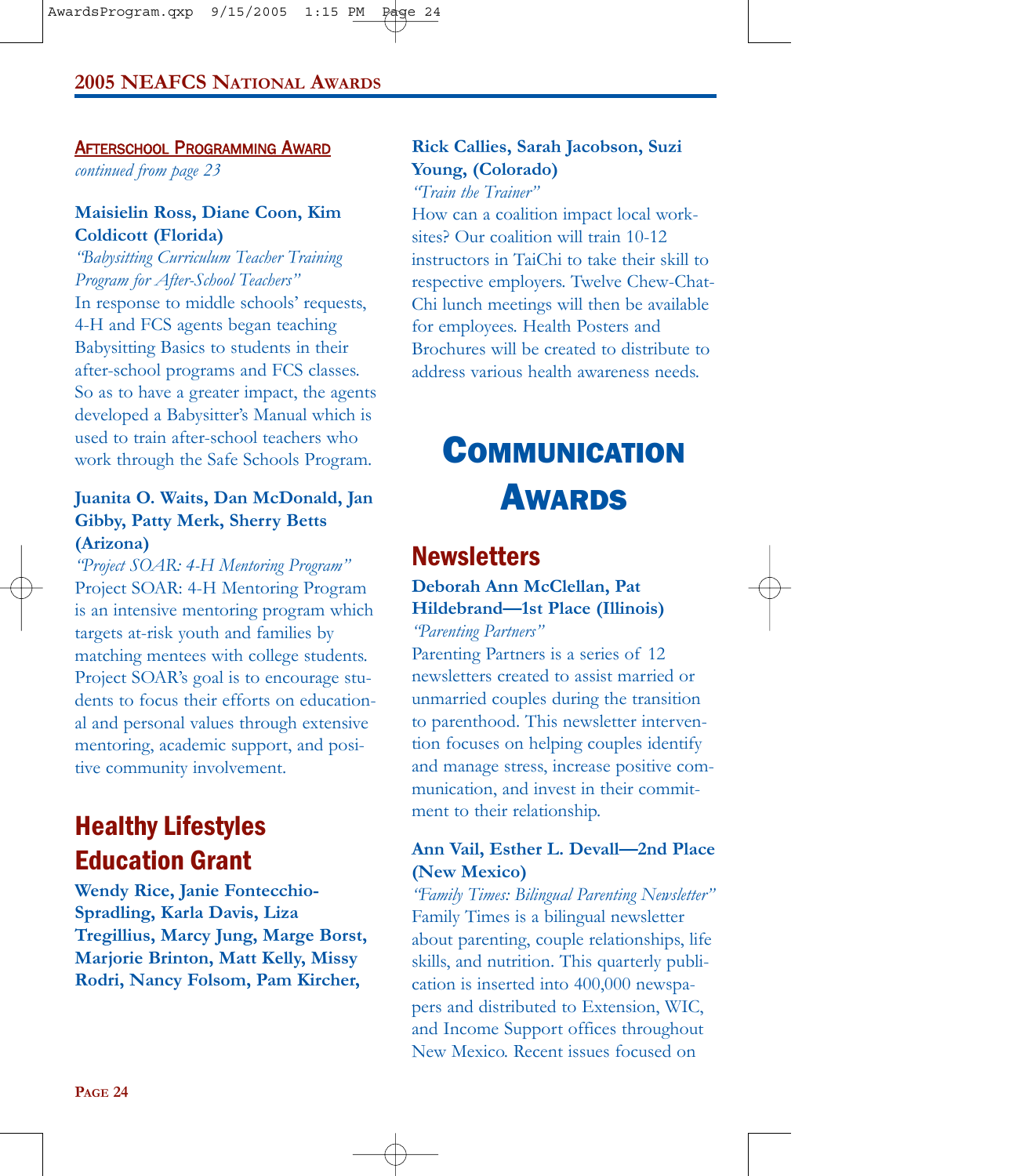the Power of Praise, Family Communication, Preparing for Disaster, and Positive Discipline.

#### **Marian Ross—3rd Place (Texas)**

#### *"Money 2020 Newsletters"*

The Money 2020 monthly newsletter is an educational tool used to bring financial literacy to individuals. Providing timely financial information, gives people the opportunity to pursue their own personal wealth building and build their consumer knowledge. The newsletter is a workshop in your own home.

### Radio

#### **Pamela Carol York —1st Place (Kentucky)**

*"Extension Minute Radio Program"* Extension Minute is sixty second radio spots recorded monthly and played six times a day on six radio stations on Clear Channel's First Radio. The six stations have a combined audience of over 200,000 listeners in south central Kentucky. A variety of timely and relevant topics are shared with listeners.

#### **Beth D. Gaydos, Mike Partin—2nd Place (Ohio)**

#### *"Identity Theft"*

This late morning interview broadcast is aired four times weekly on four sister stations. It reaches 90,000 listeners in a multi-county area of southeastern Ohio. Topics apply to a general audience and include practical tips or program announcements. This interview featured suggestions for preventing and dealing with a stolen identity.

#### **Phyllis B. Lewis—3rd Place (Wyoming)**

*"Food Safety P.S.A.s"*

Chris Pasley and Phyllis Lewis created a packaged monthly food safety program encompassing television, radio, and newspaper P.S.A.s. In February, Phyllis' message was aired 168 times over one station's airwaves, reaching an estimated 2,688,000 listeners. The P.S.A. was linked to stations across the state. Numbers reached: Thousands!

### Television

#### **Lisa Leslie, Billie Lofland—1st Place (Florida)**

*"Building Energy Efficiency into Your New Home"*

The video, Building Energy Efficiency into Your New Home, describes cost effective features that homebuyers can add to a new home to increase energy efficiency and protect indoor air quality. The piece played 16 times on Hillsborough County Government Television and was also distributed to libraries and local building professionals.

#### **Pauline Williams—2nd Place (Utah)**

*"Tip of the Week television segment"* Tip of the Week is a weekly television segment featuring Utah State University Extension Agent, Pauline Williams. The weekly tips, originating from station KSL-5 in Salt Lake City, cover the gamut of Family and Consumer Science areas. Each two to three minute segment airs live during the morning news.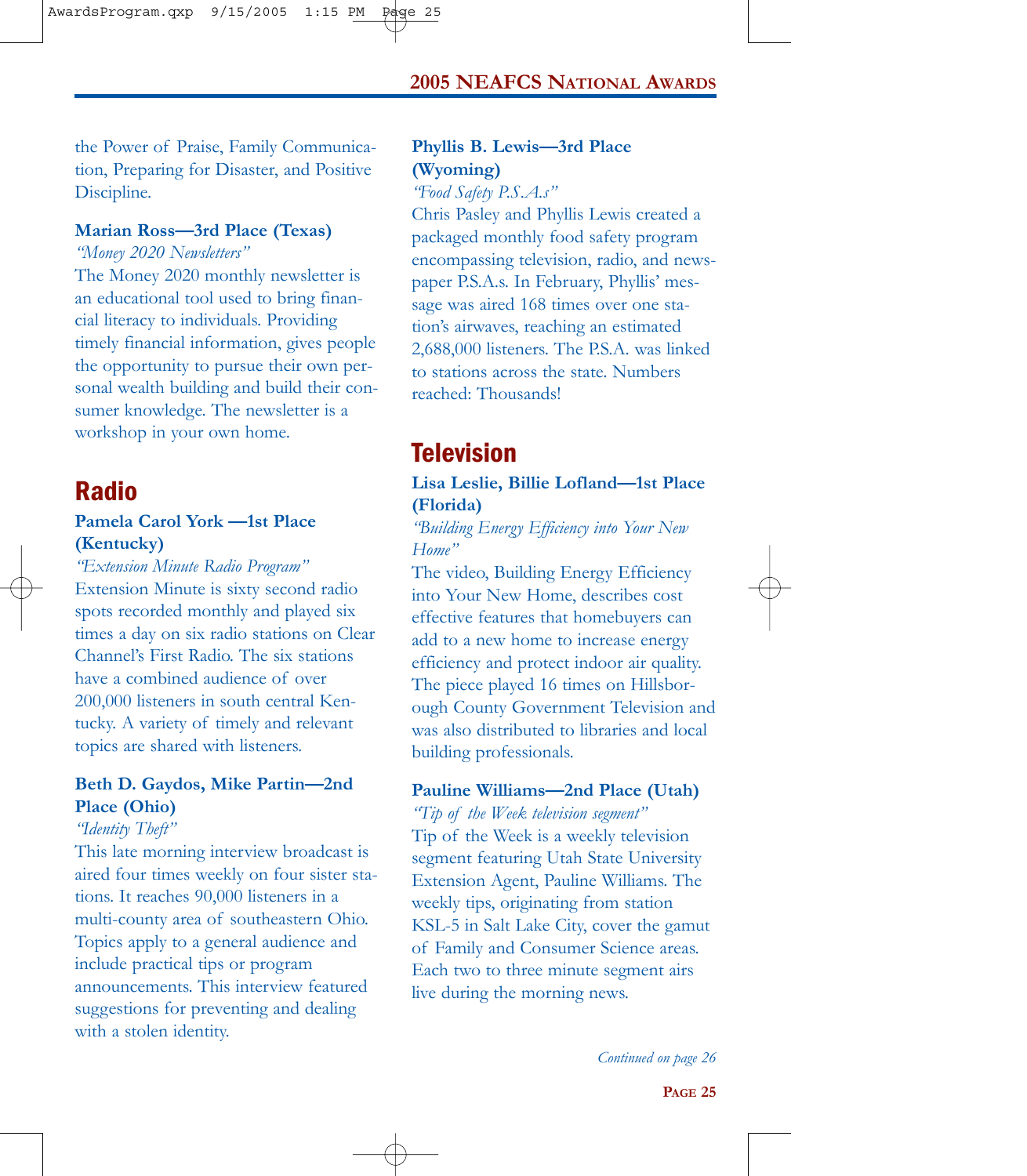#### TELEVISION AWARD

*continued from page 25*

#### **Kim H. Edmonds—3rd Place (Virginia)**

#### *"Empowering Your Family"*

Empowering Your Family was designed to inform Henrico County citizens of the educational resources available through Virginia Cooperative Extension. The program was broadcast to cable subscribers in Henrico County, VA. Highlights of the program include interviews with Extension administration, specialists and footage of Kim Edmonds conducting an educational workshop.

### Written News

#### **Christopher Thomas Sneed—1st Place (Tennessee)**

*"Teaching Your Kids to Play It SAFE"* According to the US Consumer Product Safety Commission, a child is injured on playground equipment every 2 ½ minutes. This news article was published to increase awareness of playground safety as well as to introduce the SAFE program developed by the National Program for Playground Safety.

#### **Carrie T. Brazeal—2nd Place (Texas)**

The recent tsunami provided parents an excellent opportunity to talk with children about difficult situations. Many parents feel challenged when faced with this opportunity. This column suggested that parents take some time, determine what they want to say and then talk. Several suggestions for talking about difficult situations were given.

#### **Kathleen Hetzel—3rd Place (Wisconsin)**

*"Piecing Together the Child Care Puzzle"* Selecting child care is one of the greatest decisions families make to protect the health, safety and potential growth of their children. Piecing together the puzzle includes looking at quality, affordability and accessibility issues. Pieces were examined for families in Dodge County, Wisconsin to bring understanding to the puzzle.

### Educational Technology

#### **Nancy K. Recker, Lois Clark—1st Place (Ohio)**

*"Discipline That Works"*

Child care providers in a two county region in Ohio identified discipline as their number one training need. As a result, Extension Educators developed Discipline That Works Training to assist providers with appropriate discipline techniques, understanding roadblocks to good discipline, normal child development, and reasons why children behave.

#### **Terry Ann Egan, Karen Elliott—2nd Place (Missouri)**

*"Building a Healthy Diet"*

PowerPoint presentations are an effective media to convey nutrition messages to participants in the Family Nutrition Education Program. Adult audiences are seen primarily in group settings. Accompanying scripts provide activities, handouts, and recipes for food demonstrations. The EFNEP Reporting System is used for evaluation data.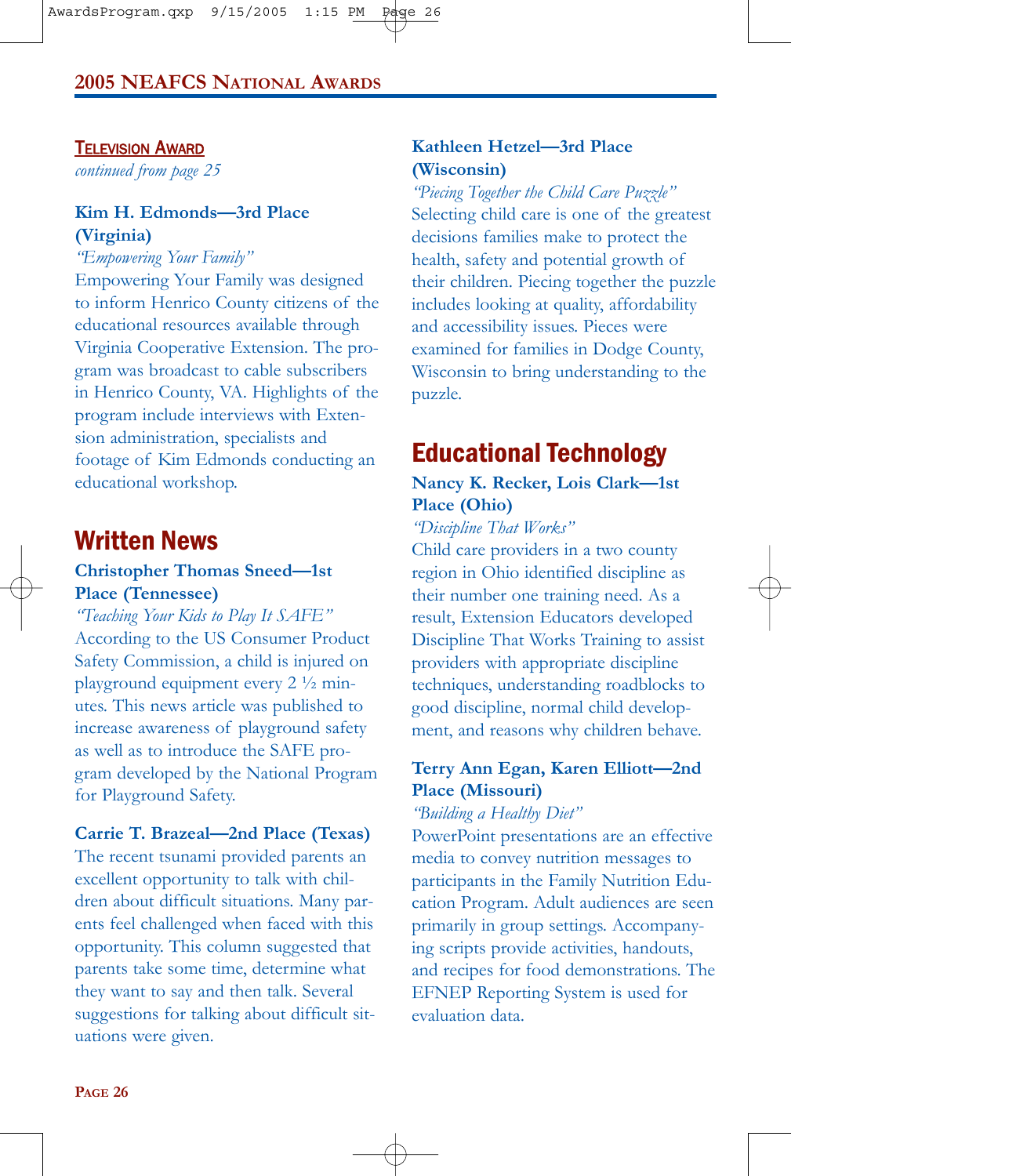#### **Eileen M. Krumbach, Cynthia Strasheim, Deanna Peterson, Dianne Swanson, Mary Ann Holland, Sandy Preston—3rd Place (Nebraska)**

*"Guardianship Training"*

Guardianship Training is a quarterly two and one-half hour court-mandated educational program for individuals that have been court appointed as a guardian of a Ward. The program focuses on understanding what a Guardian is, the responsibilities to the court and Ward, implementing good decision making and identifying financial responsibilities.

### Educational Curriculum Package

**Debra Minar Driscoll, Andrea Dailey—1st Place (Oregon)** *"Diabetes Bingo: A Bilingual, Low Literacy Tool"*

Latino families have a high risk of developing type 2 diabetes, and are at greater risk of experiencing complications. The Diabetes Bingo game curriculum incorporates 28 simple messages about diabetes types, symptoms, affects on the body, and prevention and management tips in an easy-to-play game that doesn't require reading skills.

**Elizabeth Snider Reames, Alexis O. Navarro, Alfred Trappey, Berteal E. Rogers, Bertina M. McGhee, Craig Gautreaux, De'Shoin Y. Friendship, Easter H. Tucker, Elizabeth Neely, J. David Bankston, Kenneth W. McMillin, Melissa P. Mixon, Michael J. Keenan, Michael W. Moody, Ramona S. Gentry, Robert Soileau,**

#### **Sally M. Soileau, Sara Katherine Waggoner, Sheila H. Haynes, Terri R. Crawford—2nd Place (Louisiana)** *"Serving Food Safely"*

The goal was to develop and implement an effective food handler training program for preventing foodborne illness and improving nutrition in vulnerable populations in the Lower Mississippi Delta who utilize services of food recovery programs. Another goal was to enhance and reinforce the food safety efforts of food recovery agencies.

**Denise Elaine Smith, Erin Smith, Gretchen Gasvoda-Kelso, Helen Gregario, Jamie Detterer, Linda Melcher, Lori Jones, Lyndi Preator, Lynn Collins, Marilou Vaughn, Patti Griffith, Rick Ewing, Ruth Peterson, Shirley Huizenga, Twila Ortiz, Virginia Romero-Caron —3rd Place (Wyoming)**

*"Eating Your Way Through Wyoming History"* The curriculum follows five distinct groups of people (American Indians, mountain men, pioneers, cowboys and railroad workers) who made significant contributions to the history and settlement of Wyoming. Students will understand the connection between food choices, physical activity and health by comparing past cultures of Wyoming to today's practices.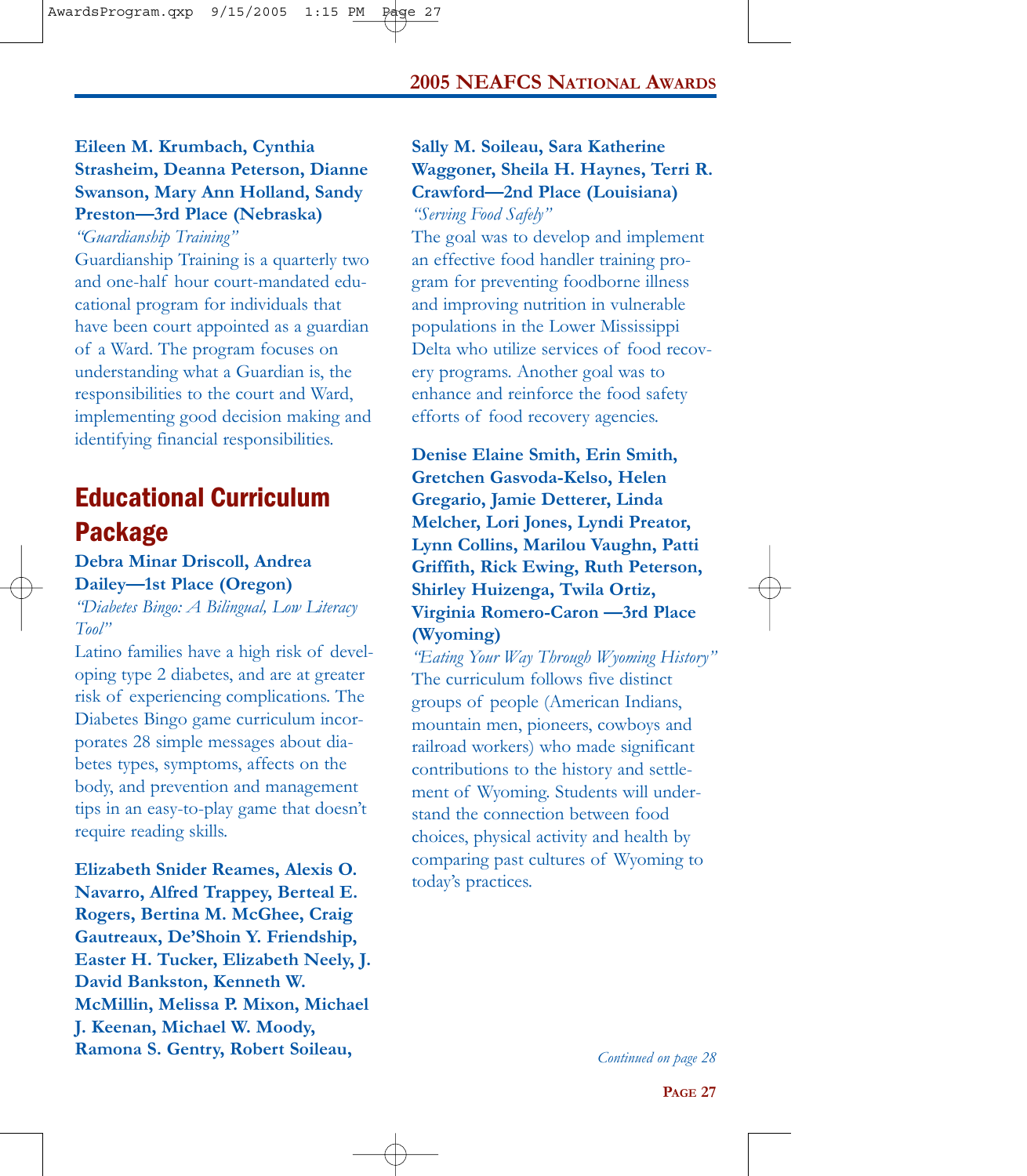#### EDUCATIONAL CURRICULUM

*continued from page 27*

### Educational Publications

#### **Jovita Jones Lewis, Kimberly Burgess —1st Place (Alabama)**

*"ABCs of Dietary Counseling"*

Designed to encourage open communication between Para-professionals and professionals who discuss food and nutrition reports with limited-resource clients, the ABCs of Dietary Counseling can help to facilitate healthier eating. Extension Specialists Kimberly Burgess and Jovita Lewis discuss twenty-six nutrition education strategies for dietary counseling in this timely educational publication.

#### **Carmen Joy Long, Buffy J. Scott, Catherine M. Waddell—2nd Place (North Carolina)**

#### *"Dairylicious Recipes"*

Child friendly recipes make eating calcium rich foods more fun. June Dairy month cooking classes gave youth handson opportunities to make and eat Dairylicious recipe treats. Participants savored their creations and post contacts show they enjoy preparing the foods for their families at home.

#### **Carla Michelle Haley—3rd Place (Arkansas)**

*"Back To School with Lunch Box Treats"* Parents hear that packing a safe school lunch for their children is important for their health, but many times aren't given any guidance. This fact sheet gives practical tips for preparing lunches safely to avoid the chance of coming down with a food borne illness.

### Internet Education **Technology**

**Kimberly A. Greder, Anthony Santiago, Beverly Berna, David Seilstad, Donna Andrusyk, Donna Donald, Elizabeth Fleming, Eugenia Hanlon, Glen Palm, Karen DeBord, Karla Embleton, Kimberly Greder, Kristi Cooper, Lesia Oesterreich, Mary Crooks, Mary Hughes, Pat Swanson, Patricia Anderson, Rhonda Rosenboom, Sharon Mays—1st Place (Iowa)**

#### *"Partnering with Parents"*

Partnering with Parents is an educational outreach Academy promoting recommended practices for parent-professional collaboration. It consists of eleven training modules designed to strengthen the core competencies of parenting educators and is based on the National Extension Parent Education Model and the National Extension Parenting Educators' Framework.

### **Cheryle Jones Syracuse, Barbara H. James, Christine B. Taylor, Cora French-Robinson, Eleanor Ames, Joy Ann Fischer—2nd Place (Ohio)**

*"Quick Meals from the Internet/Quick Meals Cooking Course"*

Learning to cook nutritious meals can be as simple as getting on the Internet. This on-line Quick Meals cooking course includes six lessons that teach basic cooking techniques, nutrition, food safety, meal planning, and food shopping. Each lesson includes a planned meal, shopping list, recipes and detailed instructions.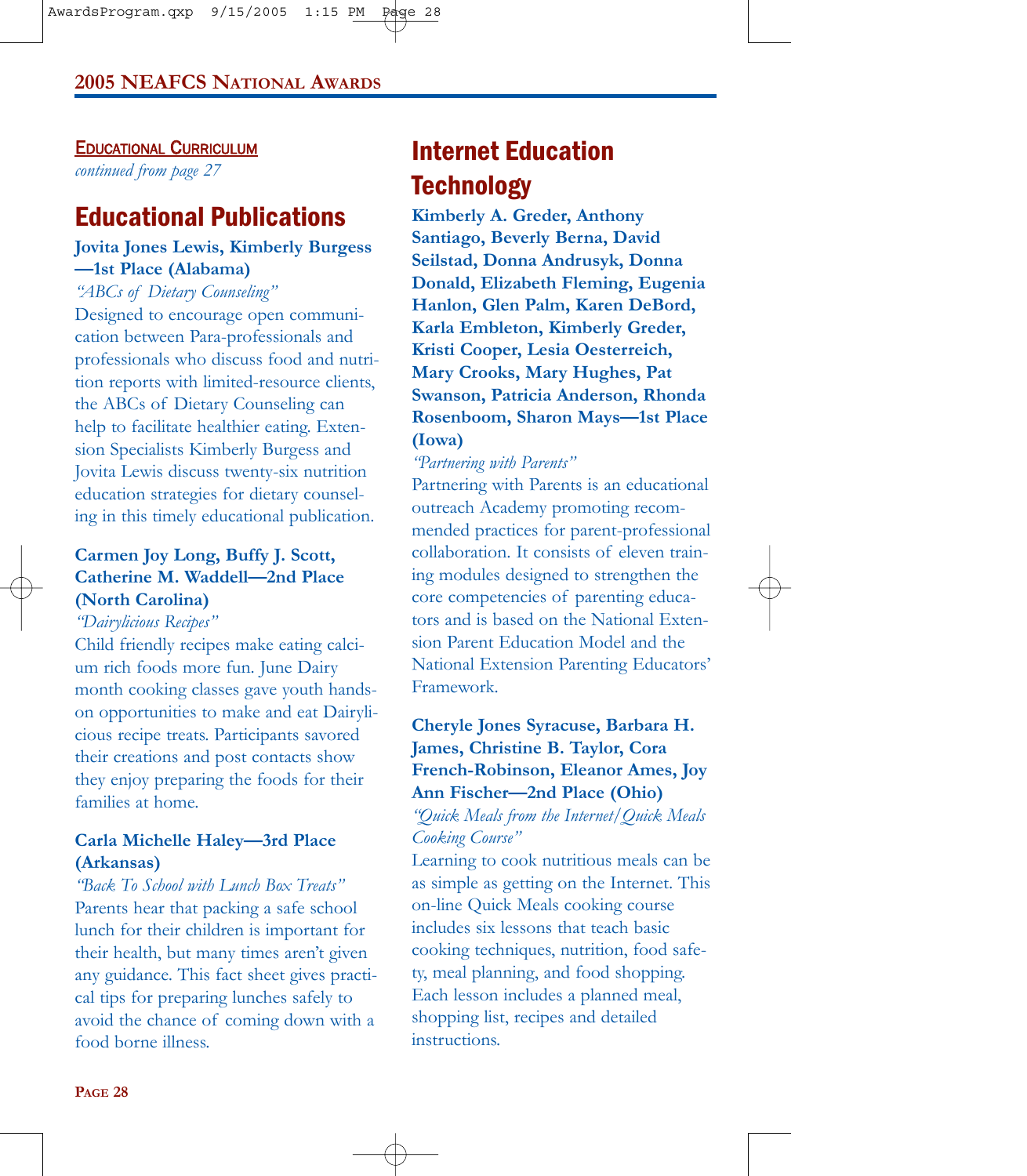

#### **Jennifer Lynn Abel, Heather J. Greenwood—3rd Place (Virginia)**

*"Family and Consumer Sciences Resource Site"* The Family and Consumer Sciences Resource Site at Virginia Cooperative Extension allows agents to share educational tools they have developed. This clearinghouse provides lesson plans, handouts, PowerPoints, activities, articles, useful web sites, and other resources on many FCS topics, including financial education, nutrition, parenting, childcare, micro-business, housing, and others.

# PUBLIC RELATIONS AWARDS

### Marketing Package Award

**Darcy L. Dixon, Becki Hester, Carol Willis, Evelyn Whitmer, Jolie Ogg Graybill, Lynne Durrant, Marta Elva Stuart, Patty Merk (Arizona)**

*"Marketing the Mind Matters Training Program"*

Marketing for the Mind Matters Training for Child Care Professionals included development of a logo, brochures, notebooks, totebags, brain stressball, cup and pens. More than 4,000 brochures were mailed to child care facilities throughout the state. The Mind Matters logo is now synonymous with early brain development training in Arizona.

**Marsha Ann Lockard, Audrey Liddil, Barbara Petty, Becky Dahl, Beverly Healy, Carol Hampton, Julia Welch, Kathee Tifft, Marilyn Bischoff, Sharlene Woffinden (Idaho)**

*"Increasing the Financial Security of Idaho's Medicare Recipients"*

Ten University of Idaho Extension Educators developed a state-wide marketing campaign to increase awareness and publicize enrollment activities for the Medicare-approved Drug Discount cards available for Medicare and Medicaid recipients. The campaign used a variety of marketing techniques; including radio and televisions PSA's, newspaper ads,articles, and flyers.

### Community Partnership Award

#### **Nadine B. Reimer (Maine)**

*"Parent Education and Family Services"* Parent Education and Family Services, committed to building a nurturing community for families, offers free information and support to interested first-time parents in Knox County Maine. Our goal is to educate parents in how to give their child the best possible start in life, make parenting easier and more satisfying.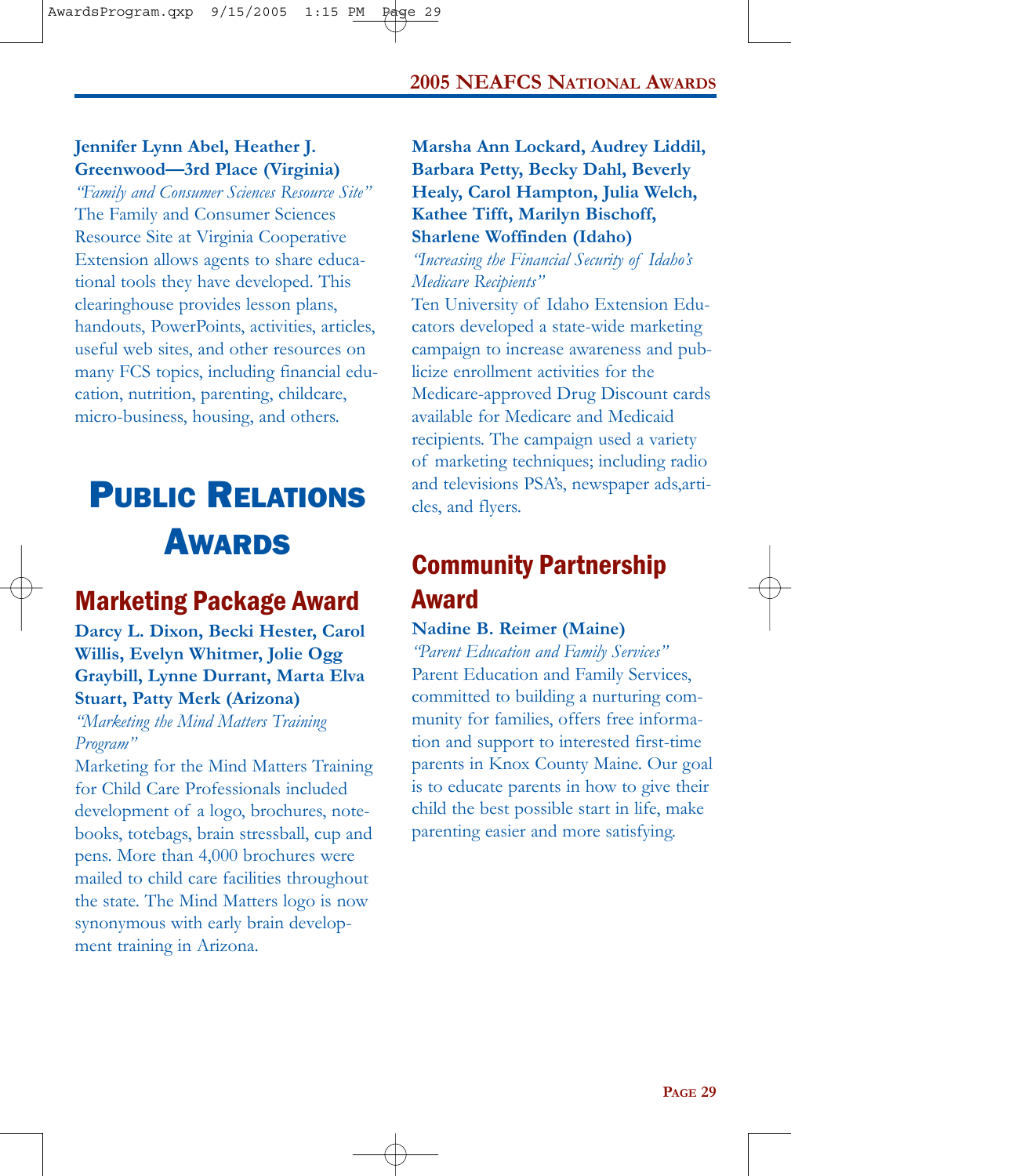# Central Region Finalists

### Professional Development Awards

### **EXTENSION EDUCATOR OF THE YEAR AWARD**

#### **Eileen M. Krumbach (Nebraska)**

Reaching new audiences and collaboration are the strengths of Eileen Krumbach. Working with 40 groups has led to the development of the York County Community Health Coalition, Inc. Services have been expanded especially for high risk families as a result of the health coalition making the community a healthier place.

#### **FLORENCE HALL AWARD**

**Marilyn S. Fox, Becky Lamphiear, Carol Thayer, Celeste Heaivilin, Cheryl Fisher, Debbie Kuenning, Janet Clark, Jennifer Mayfield, Maurine Roller, Nancy Frecks, Sondra Germer, Tonya Ingram, Wanda Koszewski (Nebraska)**  Rural welfare families face major obstacles to employment. To address this, Nebraska Health & Human Services collaborated with Cooperative Extension to teach family management/life skills to help folks maintain their families while moving to work. Building Nebraska Families provides intensive, individualized education to help families successfully hurdle those obstacles.

#### **Eileen M. Krumbach, Cynthia Strasheim, Deanna Peterson, Dianne Swanson, Mary Ann Holland, Sandy Preston (Nebraska)**

Guardianship Training is a quarterly two and one-half hour court-mandated educational program for individuals that have been court appointed as a guardian of a Ward. The program focuses on understanding what a Guardian is, the responsibilities to the court and Ward, implementing good decision making and identifying financial responsibilities.

#### **Marjorie E. Wolford, Barry Bennett, Bea Dorman, Debbie Hoffman, (Ohio)**

Pickaway County Youth Asset Builders with Ohio State University Extension as a team cooperator have united technical and financial resources to increase awareness of the Developmental Assets, to provide asset education and encourage asset adoption through trainings, youth and family events, state recognition and the hiring of an asset coordinator.

#### **Lori Ann Zierl (Wisconsin)**

Bullying, a serious problem for schoolage children, has devastating effects on a child's emotional adjustment and ability to focus on academics at school. This program teaches adults to respond to bullies, victims and bystanders in helpful ways by offering strategies to decrease bullying at the individual, peer, and school-wide levels.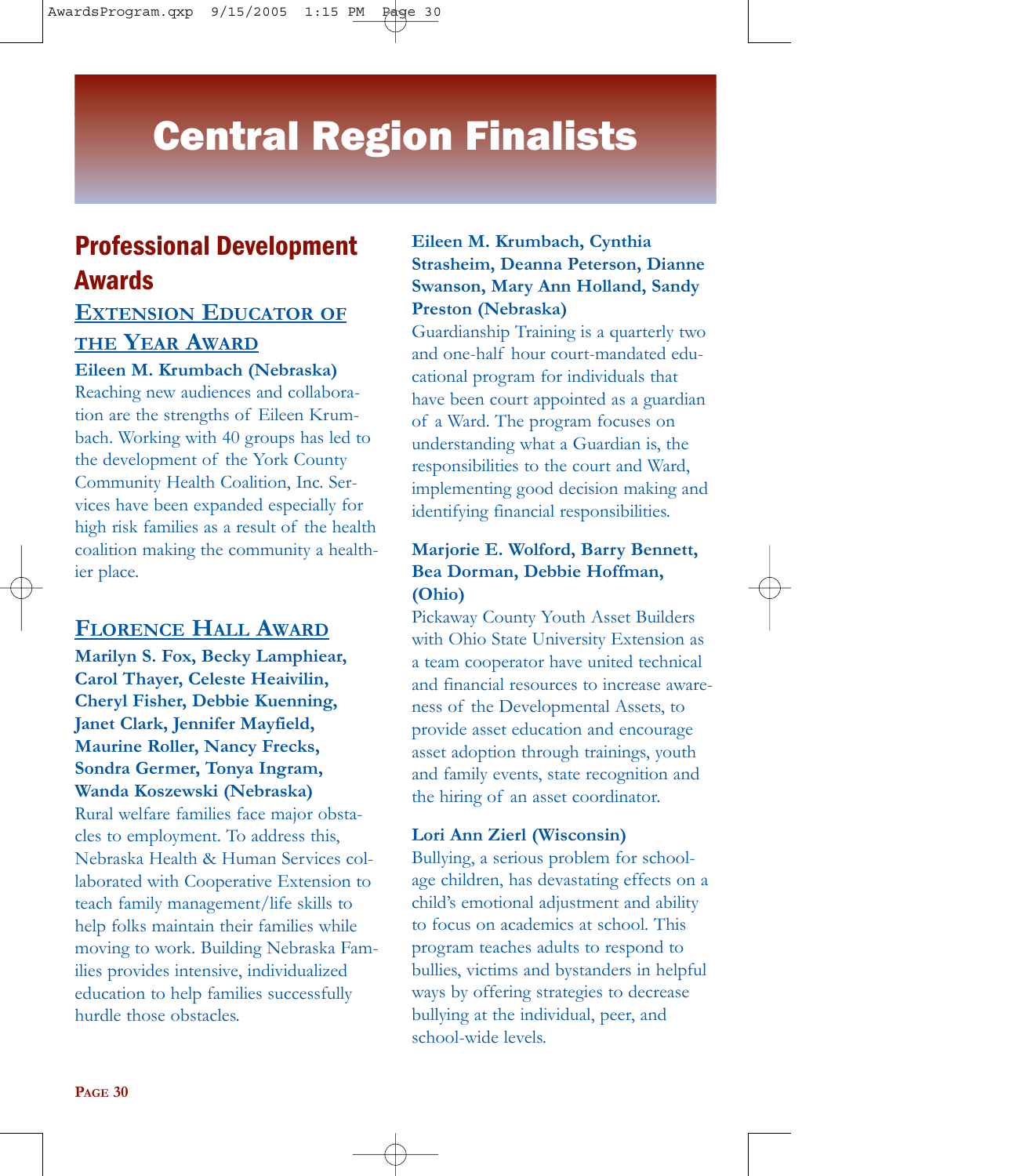### **NEW PROFESSIONAL AWARD**

**Donna S. Stegeman (South Dakota)**  Donna Stegeman's primary focus is family financial management. By teaching short courses on topics including budgeting, credit, debt management, saving for the future, and estate planning for farm families, Stegeman has helped many South Dakota families save thousands of dollars, increase net worth, and communicate more effectively about financial issues.

### **PARA-PROFESSIONAL AWARD**

#### **Melissa McKarus (Missouri)**

Melissa McKarus has worked as a Nutrition Program Associate in Missouri for seven years. Creatively presenting nutrition information with hands-on activities, Melissa makes an impact with her clients. She was instrumental in establishing a teen program, preparing teens to teach nutrition to younger children in an afterschool setting.

### Program Awards **DEAN DON FELKER FINANCIAL MANAGEMENT AWARD**

#### **Rebecca Ann Hagen Jokela, Lori Hendrickson, Sara Croymans, Sharon Danes (Minnesota)**

*"Financial Literacy: What's New in Credit and Debt? Update: Statewide Teacher/Credit Union Training"*

A statewide teacher training, Financial Literacy: What's New in Credit and Debt, was provided by the University of Minnesota Extension Service for teachers and credit union professionals utilizing the NEFE (National Endowment for Financial Education) High School Financial Planning curriculum. The team developed CD supplemented the credit and budgeting units.

#### **Sandra D. Preston, Myrna DuBois (Nebraska)**

#### *"Real World - Money"*

The interactive financial program, designed to help 7th or 8th grade youth become better prepared to make financial decisions as young adults. Based on a couple of other Money Simulations, this simulation went a step further to make the simulation more visual for the young people.

### **MARY W. WELLS DIVERSITY AWARD**

**Shirley J. Anderson-Porisch, Gabriela Burk, Jean Bauer, Patricia Olson, Phyllis Onstad, Susan Tulashie (Minnesota)** 

*"Learning the Language of Money"* This collaborative program (Extension, Department of Employment & Economic Development) assists service providers with financial literacy tools to help clients representing new cultures overcome employment barriers and become economically stable. Evaluations indicate over 50% of participants increased knowledge for assessing how culture affects money management, and how families handle money.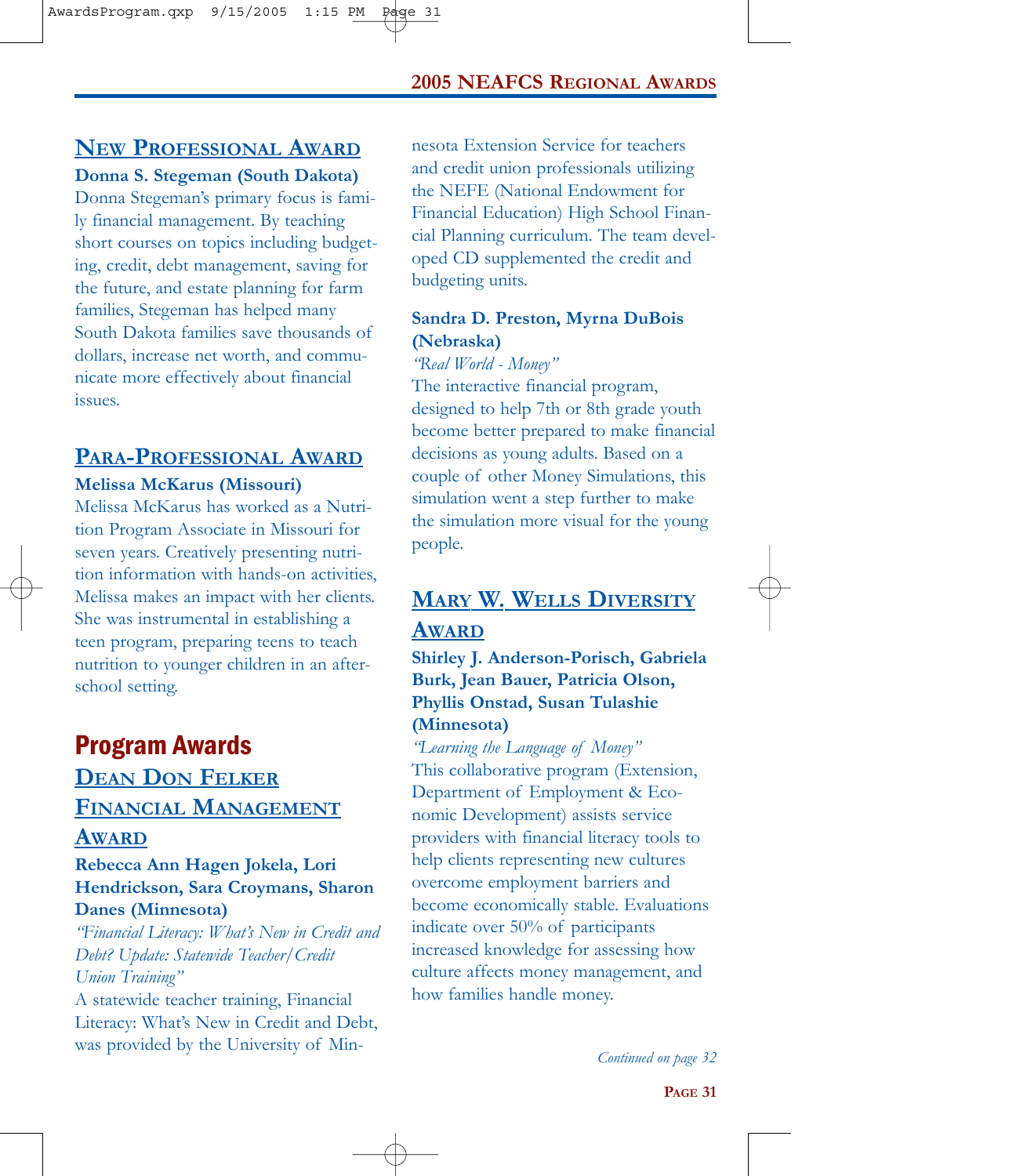### **PROGRAM EXCELLENCE THROUGH RESEARCH AWARD**

#### **Cynthia Rae Shuster (Ohio)**

*"Helping Children Cope with Divorce"* Helping Children Cope with Divorce is a monthly, two and one-half hour, courtmandated parenting education program for couples going through a divorce or dissolution who have children 18 years of age and younger.

### **ENVIRONMENTAL EDUCATION AWARD**

#### **Joan Vinette, James D. Isleib, Janice Nicklas, Rachel Lindquist, Ronald Kinnunen, (Michigan)**

*"Life of Lake Superior Youth Program"* This summer outdoor education program provides interactive learning opportunities focused on natural features, culture, science, and heritage of the local Lake Superior region. Community natural resource professionals partnered with MSU Extension to deliver diverse workshops teaching youth and their parents to appreciate natural resources that abound in Alger County.

### **EXTENSION HOUSING OUTREACH AWARD**

#### **Carrie L. Schneider-Miller, John Fech, Sharon Skipton, Trenton Erickson, Vernon Waldren (Nebraska)**

*"Living Safely With Lead"* Education with a focus on managing lead had not occurred in the high-risk area, and education was needed to prevent lead poisoning in children. A multi-disci-

plinary team approach was used to develop a program to teach residents how to reduce the risk for lead poisoning in their homes and yards.

#### **Rebecca L. Versch, Shirley M. Niemeyer (Nebraska)**

*"Healthy Homes for Healthy Nebraskans: A Radon Awareness and Testing Campaign"* Healthy Homes for Healthy Nebraskans is helping local citizens take steps to lower radon levels in their homes! Since 1999, over 1600 free test kits have been distributed, 200 homeowners have attended sessions to learn about radon and at least 20 reports having mitigated their homes as a result.

### **EARLY CHILDHOOD CHILD CARE TRAINING AWARD**

**Sherry L. Rocha (Illinois)** 

*"Nurturing Creativity in Children"* Nurturing young children's creative potential is not a frill. It stands at the center of preparing children for life. Creativity is extremely important while educating children who will become scientists, inventors, artists, musicians, innovators, problem solvers, and CEO's of the future. This training models activities for implementation of creativity skills.

### **FOOD SAFETY AWARD**

**Suzanne M. Driessen, Carol Ann Burtness, Connie Schwartau, Deb Botzek-Linn, Glenyce Peterson Vangness, Jean Pitt, Joellen Feirtag,**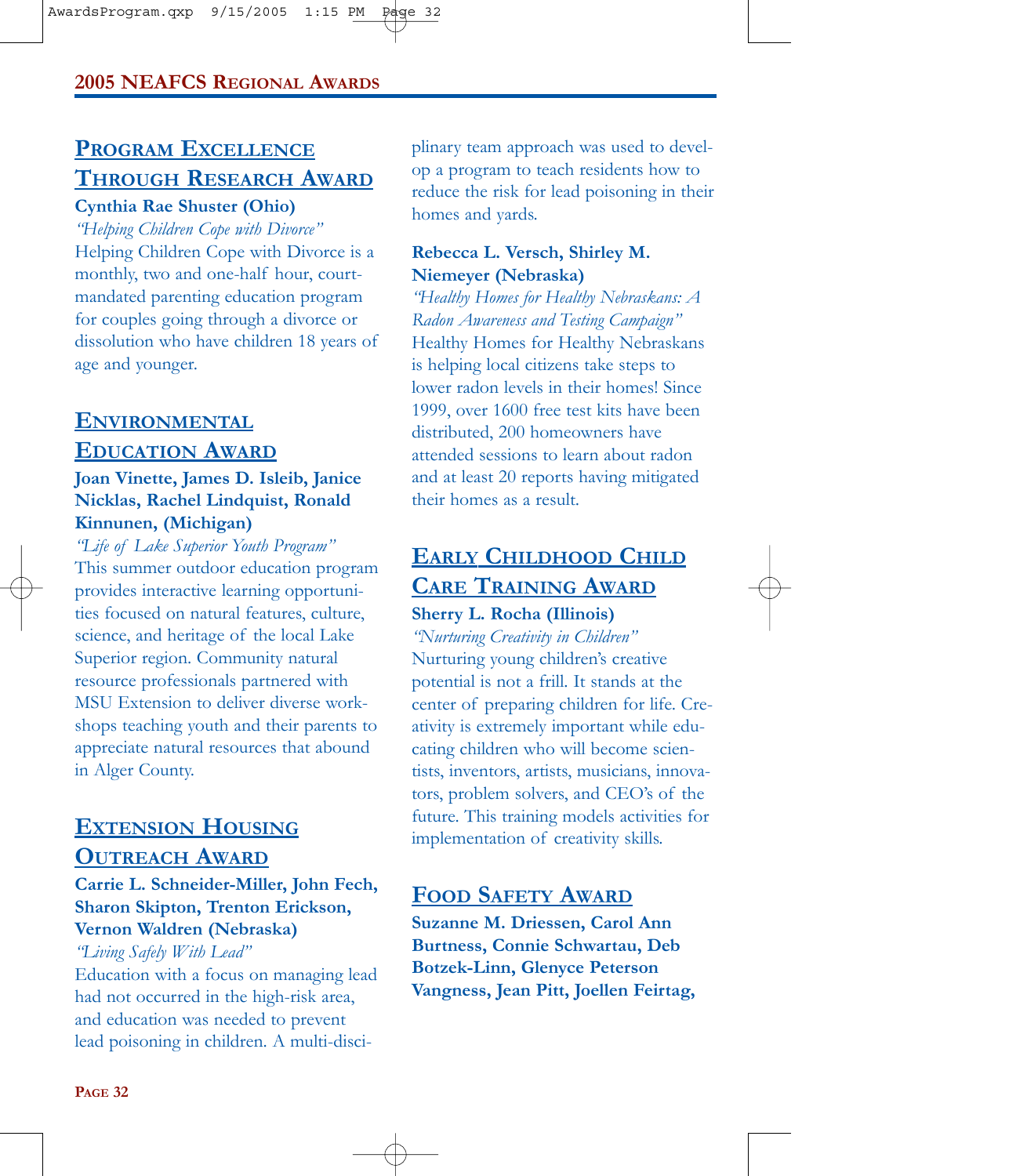#### **Kathy Brandt, LouAnn Jopp, Roselyn Biermaier, (Minnesota)**

*"Serve It Up Safely Renewal Course: Online & Classroom Options"*

Serve It Up Safely: Certified Food Manger Renewal Course has trained over 800 Minnesota food service managers. This interactive course emphasizes risky food handling practices and introduces emerging trends in food preparation. The online course and numerous classes held statewide provide certified food managers with a choice of training options.

### **CLEAN HOMES HEALTHY FAMILIES AWARD**

### **Carrie L. Schneider-Miller, John Fech, Sharon Skipton, Trenton Erickson, Vernon Waldren (Nebraska)**

*"Living Safely With Lead"*

Education with a focus on managing lead had not occurred in the high-risk area, and education was needed to prevent lead poisoning in children. A multi-disciplinary team approach was used to develop a program to teach residents how to reduce the risk for lead poisoning in their homes and yards.

### Communication Awards

#### **NEWSLETTERS**

#### **Deborah A. McClellan, Pat Hildebrand—1st Place (Illinois)**  *"Parenting Partners"*

Parenting Partners is a series of 12 newsletters created to assist married or unmarried couples during the transition to parenthood. This newsletter intervention focuses on helping couples identify

and manage stress, increase positive communication, and invest in their commitment to their relationship.

#### **Marilyn K. Kooiker—2nd Place (Wisconsin)**

*"Home & Community Education Newsletter"* Burnett County, Wisconsin, Home and Community Education (HCE) members receive bi-monthly newsletters that share information, and update members on upcoming local and state activities and programs. As the age of the membership increases, this newsletter, produced and edited by Marilyn Kooiker, helps members remain active within the organization.

#### **Jessye A. Goertz, Darlene Pohlman, Kayla Hinrichs—3rd Place (Nebraska)**

*"Nutrition Mission"*

Nutrition Mission is a three-year nutrition education program for fifth graders. Students receive a take-home newsletter to share with family members after each classroom lesson. During the first year 215 students in fourteen classrooms were reached through three 45-minute presentations on healthy snacks, the food label and beverages.

#### **RADIO**

#### **Beth D. Gaydos, Mike Partin—1st Place (Ohio)**

*"Identity Theft"*

This late morning interview broadcast is aired four times weekly on four sister stations. It reaches 90,000 listeners in a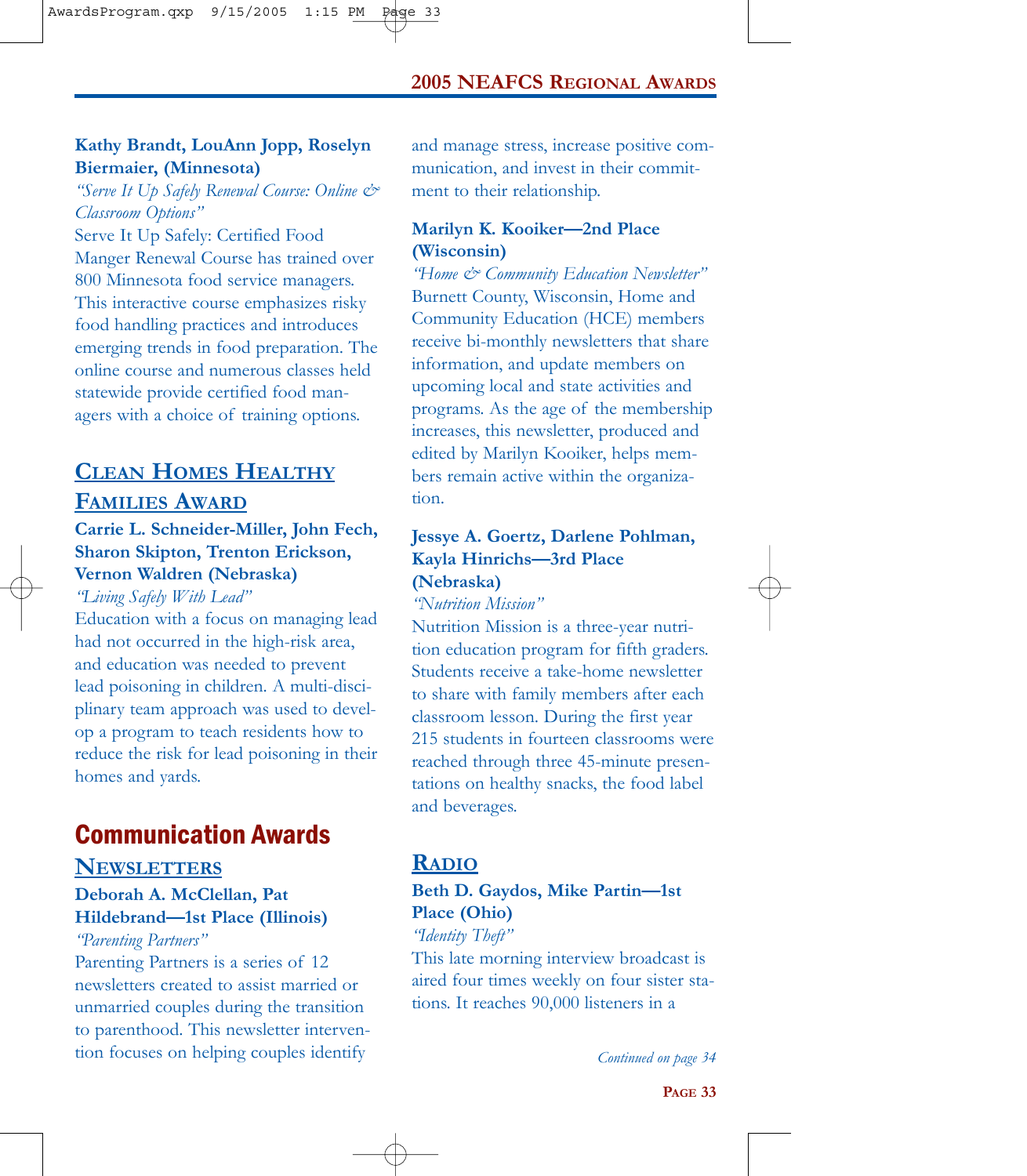#### **RADIO**

*continued from page 33*

multi-county area of southeastern Ohio. Topics apply to a general audience and include practical tips or program announcements. This interview featured suggestions for preventing and dealing with a stolen identity.

#### **Donna R. Martinson—2nd Place (Kansas)**

*"Small Changes Yield Big Results"* Excess weight and excessive spending both begin as small problems that become bigger over time. Successfully addressing these problems begins by making small changes that eventually result in bigger changes. Changing the environment is one small change that yields big results in both categories.

#### **TELEVISION**

#### **Jinnifer P. Gibbs, Gail Ringelberg, Vince Deur—1st Place (Michigan)**

*"Nutrition for the Young at Heart."* In a collaborative effort between MSU Extension, the North Ottawa County Council on Aging and TV5 in Grand Haven, an educational program was provided during the monthly broadcast, Older Americans Today. This particular program focused on Senior Nutrition and was provided to a potential audience of 25,000 households.

#### **WRITTEN NEWS**

#### **Kathleen Hetzel—1st Place (Wisconsin)**

*"Piecing Together the Child Care Puzzle"* Selecting child care is one of the greatest decisions families make to protect the health, safety and potential growth of their children. Piecing together the puzzle includes looking at quality, affordability and accessibility issues. Pieces were examined for families in Dodge County, Wisconsin to bring understanding to the puzzle.

#### **Lea R. Stueve—2nd Place (Kansas)**  *"Weed Pulling Days"*

This article was written by Lea Stueve, K-State Research and Extension-Butler county, to address the critical subject of obesity in local children. It was designed to be a user-friendly article with researchbased recommendations for parents who are concerned about their children's health.

#### **Donna R. Martinson—3rd Place (Kansas)**

*"Why Good Health Matters"* Many people put off adopting good health habits until tomorrow. The goal of this news column was to help readers identify and compile their own list of reasons good health matters, then use that list to help them make healthful decisions every day.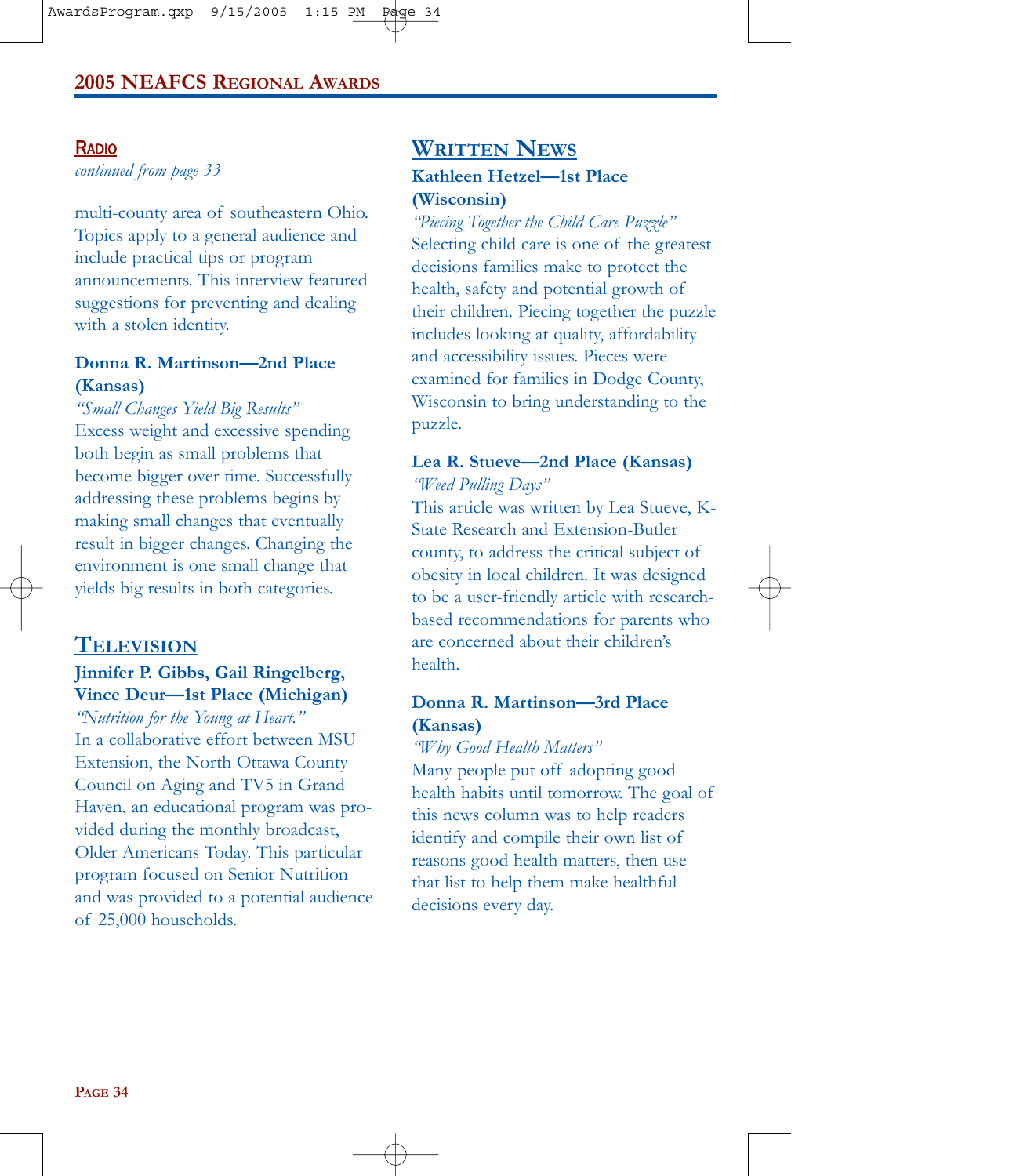#### **EDUCATIONAL TECHNOLOGY**

#### **Nancy K. Recker, Lois Clark—1st Place (Ohio)**

#### *"Discipline That Works"*

Child care providers in a two county region in Ohio identified discipline as their number one training need. As a result, Extension Educators developed Discipline That Works Training to assist providers with appropriate discipline techniques, understanding roadblocks to good discipline, normal child development, and reasons why children behave.

#### **Terry Ann Egan, Karen Elliott—2nd Place (Missouri)**

#### *"Building a Healthy Diet"*

PowerPoint presentations are an effective media to convey nutrition messages to participants in the Family Nutrition Education Program. Adult audiences are seen primarily in group settings. Accompanying scripts provide activities, handouts, and recipes for food demonstrations. The EFNEP Reporting System is used for evaluation data.

#### **Eileen M. Krumbach, Cynthia Strasheim, Deanna Peterson, Dianne Swanson, Mary Ann Holland, Sandy Preston—3rd Place (Nebraska)**

*"Guardianship Training"*

Guardianship Training is a quarterly two and one-half hour court-mandated educational program for individuals that have been court appointed as a guardian of a Ward. The program focuses on understanding what a Guardian is, the responsibilities to the court and Ward, implementing good decision making and identifying financial responsibilities.

### **EDUCATIONAL CURRICULUM PACKAGE**

**Eileen M. Krumbach, Cynthia Strasheim, Deanna Peterson, Dianne Swanson, Mary Ann Holland, Sandy Preston—1st Place (Nebraska)** 

#### *"Guardianship Training"*

Guardianship Training is a quarterly two and one-half hour court-mandated educational program for individuals that have been court appointed as a guardian of a Ward. The program focuses on understanding what a Guardian is, the responsibilities to the court and Ward, implementing good decision making and identifying financial responsibilities.

**Carroll L. Welte, Allan Vyhnalek, Anne Byers, Charlotte Narjes, Connie Hancock, Dennis Kahl, Dewey Teel, Jennifer Nixon, Leslie Crandall, Linda Tesch, Phyllis Schoenholz, Verne (Tony) Anderson—2nd Place (Nebraska)** 

*"Master Navigator Information Technology Training"*

Since 1997, Extension Educators in Nebraska have been conducting an information technology training program for rural citizens called Master Navigator. More than 1500 people have participated in this hands-on computer training program. Master Navigator participants learn how to use computers to manage, retrieve and communicate information via the Internet.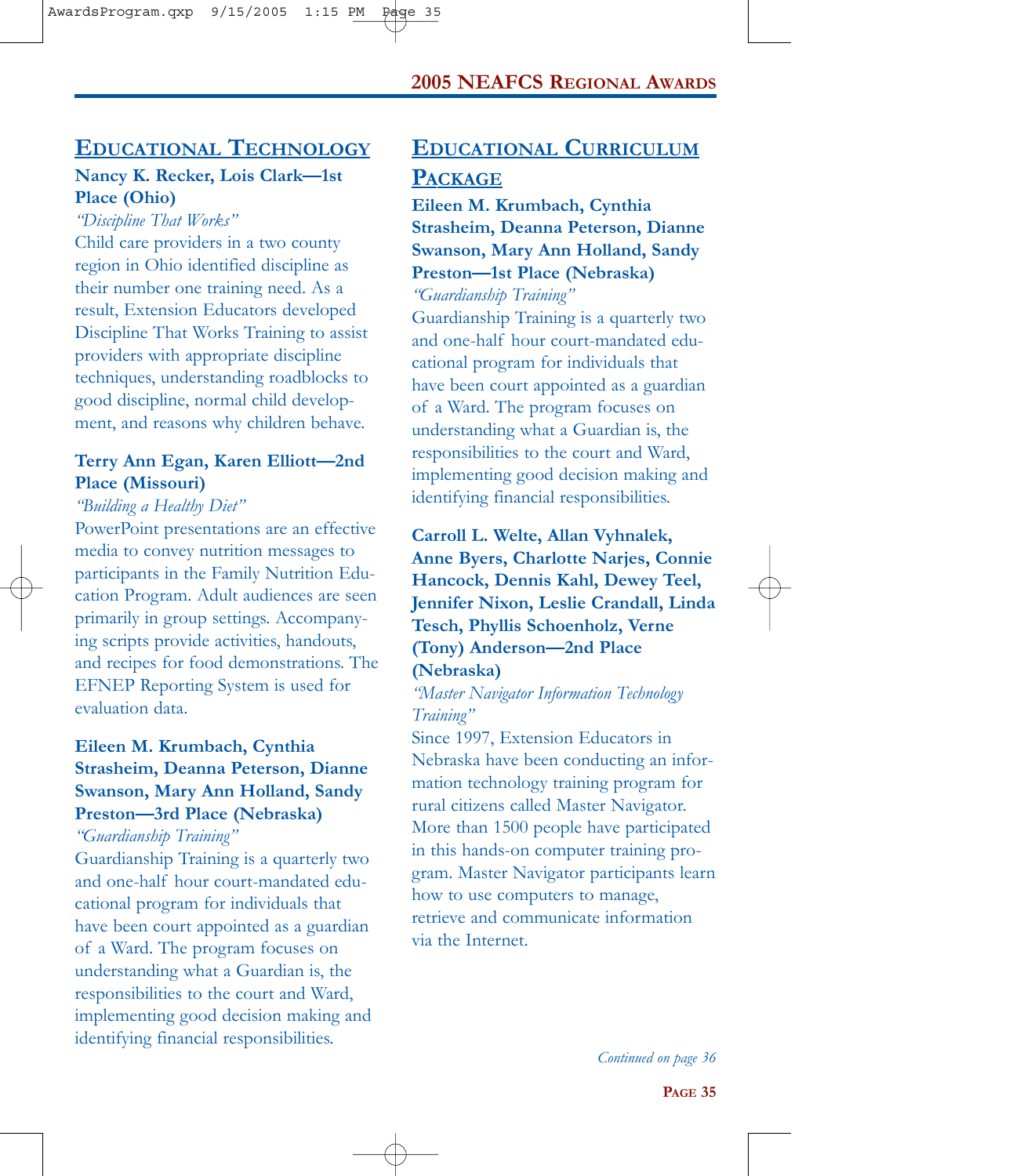#### EDUCATIONAL CURRICULUM

*continued from page 35*

#### **Karen J. Elliott, Barbara Willenberg, Christine Dewberry, Karen Nissen— 3rd Place (Missouri)**

*"Kids in the Kitchen"*

Kids in the Kitchen, a hands-on nutrition education and food preparation program, encourages children to eat healthier meals and snacks. Youth learn preparation of healthy foods, exercise, use and care of kitchen equipment, appliances, cooking terms, measuring, and food safety practices. Complements Kansas' Kids 'a Cookin videos. Three levels.

#### **EDUCATIONAL PUBLICATIONS**

#### **Kendra L. Freeman—1st Place (Indiana)**

#### *"Hand in Hand to Keep Homemakers Heart Healthy"*

This one day program, offered to uninsured senior women and extension homemakers, was a collaborative effort between Extension and County Health Department. Focusing on weight management, physical activity, and nutrition, individuals participated in screenings for lipid profiles, blood sugar, body fat, and osteoporosis. Awareness made through media and newsletter notifications.

#### **Jeanne C. Murray—2nd Place (Nebraska)**

*"Osteoporosis & Calcium Fact Sheet"* Older citizens play the game Calcium Bingo which reminds them of their daily need for calcium to help prevent osteoporosis. Calcium food sources are reviewed. Supplements are discussed.

The need for physical activity to strengthen bones is also discussed. Calcium rich foods are Bingo prizes.

#### **Donna R. Martinson—3rd Place (Kansas)**

*"Why An Apple a Day Keeps the Doctor Away"*

Why An Apple A Day Keeps the Doctor Away supports a 10-minute program I was asked to give to a church group. Current reputable research supports each of the listed health benefits. Tests done only on men, with rats, or in vitro are listed as such.

### **INTERNET EDUCATION TECHNOLOGY**

**Kimberly A. Greder, Anthony Santiago, Beverly Berna, David Seilstad, Donna Andrusyk, Donna Donald, Elizabeth Fleming, Eugenia Hanlon, Glen Palm, Karen DeBord, Karla Embleton, Kristi Cooper, Lesia Oesterreich, Mary Crooks, Mary Hughes, Pat Swanson, Patricia Anderson, Rhonda Rosenboom, Sharon Mays—1st Place (Iowa)**  *"Partnering with Parents "*

Partnering with Parents is an educational outreach Academy promoting recommended practices for parent-professional collaboration. It consists of eleven training modules designed to strengthen the core competencies of parenting educators and is based on the National Extension Parent Education Model and the National Extension Parenting Educators' Framework.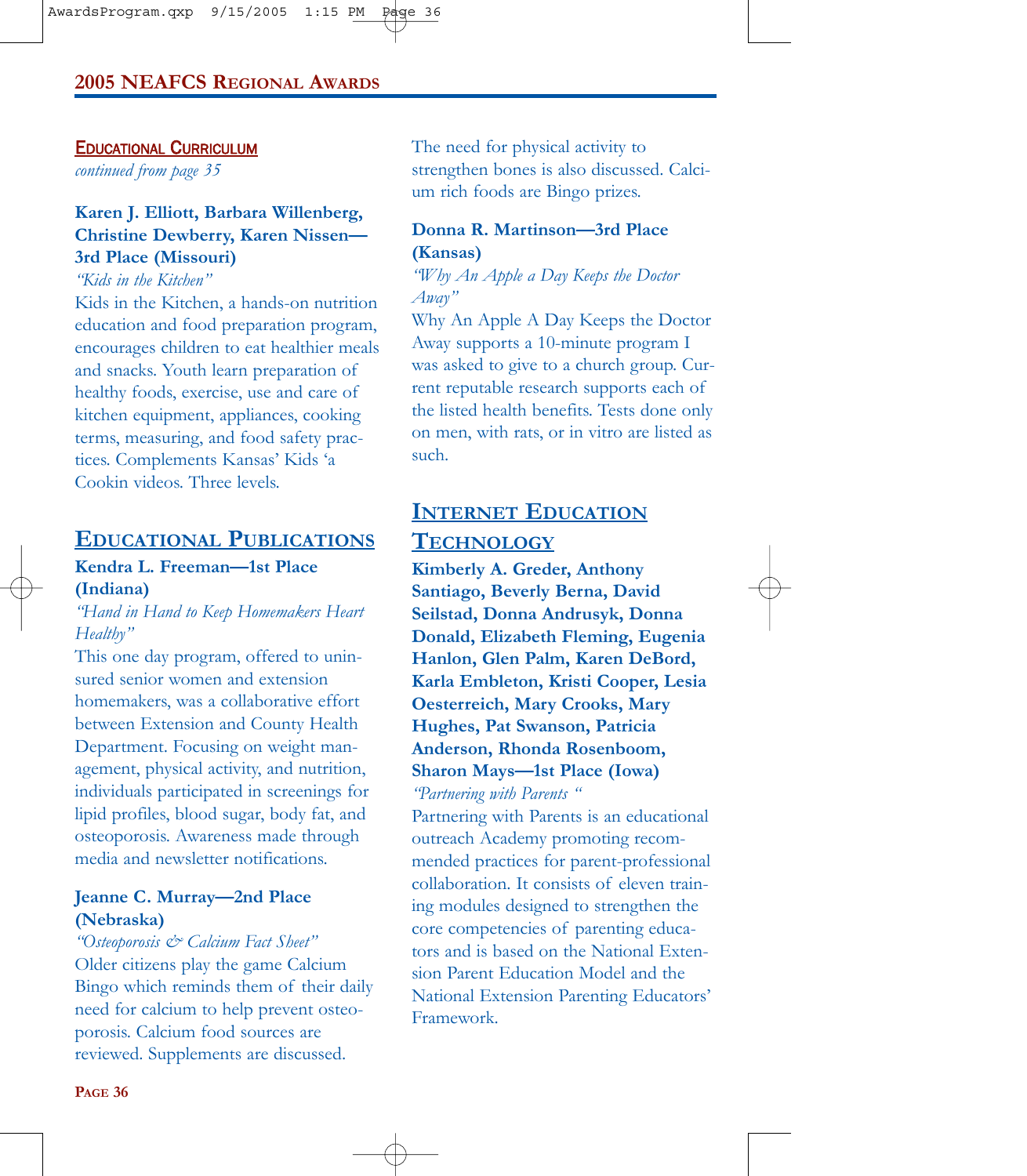#### **Cheryle Jones Syracuse, Barbara H. James, Christine B. Taylor, Cora French-Robinson, Eleanor Ames, Joy Ann Fischer—2nd Place (Ohio)**

*"Quick Meals from the Internet/Quick Meals Cooking Course"*

Learning to cook nutritious meals can be as simple as getting on the Internet. This on-line Quick Meals cooking course includes six lessons that teach basic cooking techniques, nutrition, food safety, meal planning, and food shopping. Each lesson includes a planned meal, shopping list, recipes and detailed instructions.

**Jennifer L. Hunt, Amy Griswold, Brenda Derrick, Jananne Finck, Jennifer Fishburn, Judy Schumacher, Judy Taylor, Kelly Pool, Kyla Kruse, Linda Smith, Marjorie LaFont, Patti Faughn, Paula Robinson, Phyllis Herring, Ruby Lingle, Sherry Merry, Shirley Camp, Tessa Hobbs-Curley— 3rd Place (Illinois)** 

*"Healthy Lifestyles: Less Is More Website"* University of Illinois Extension's Less is More website provides research-based education to address the issue of obesity. The Less Is More website's goal is to help families with children build good health habits for a lifetime through a program series including monthly fact sheets, recipes, tips and news releases.

### Public Relations Awards

### **COMMUNITY PARTNERSHIP**

#### **AWARD**

**Marilyn S. Fox, Becky Lamphiear, Carol Thayer, Celeste Heaivilin, Cheryl Fisher, Debbie Kuenning, Janet Clark, Jennifer Mayfield, Maurine Roller, Nancy Frecks, Sondra Germer, Tonya Ingram, Wanda Koszewski (Nebraska)** 

*"Building Nebraska Families"*

Rural welfare families face major obstacles to employment. To address this, Nebraska Health & Human Services collaborated with Cooperative Extension to teach family management/life skills to help folks maintain their families while moving to work. Building Nebraska Families has used a community network model to expand those partnerships.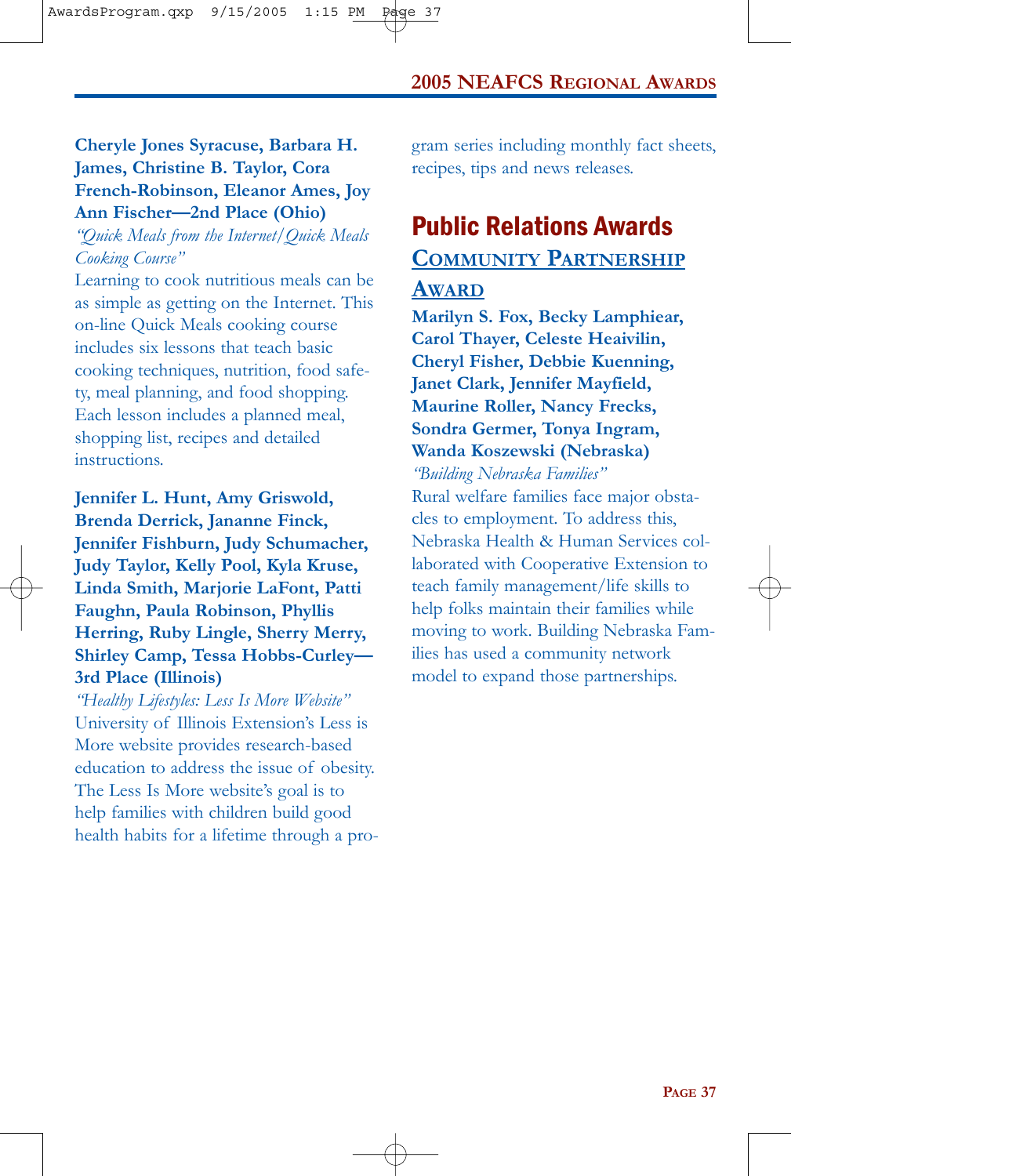# Eastern Region Finalists

### Professional Development Awards

# **EXTENSION EDUCATOR OF**

### **THE YEAR AWARD**

#### **Fay B. Strickler (Pennsylvania)**

Creative programming, active committee involvement and collaboration with multiple community partners led to successful foods, nutrition and food safety programs that impacted diverse clientele in Berks County. Strickler maintained high quality educational programs while participating in professional development opportunities, international experiences and serving in state and national leadership roles.

#### **FLORENCE HALL AWARD**

#### **Deilee N. Calvert-Minor, June Hanrahan, Martin Broccoli, Michael Romano, Pamela Mandryck, Patricia Hudak, Rose Ann Convertino, Steven Miller (New York)**

To improve seniors' access to fresh produce, County Legislators, Office for the Aging and Cooperative Extension partnered to create the Senior Mobile Farmer's Market. Local farmers set up their farm stands at senior public housing sites each week. Nutrition classes and information about food stamps were also available.

#### **Karen M. Ensle (New Jersey)**

Supersize America: Ending the Obesity Epidemic PowerPoint program describes the obesity epidemic. Participants engage in a series of quizzes to test their knowledge of food calories against calories burned through exercise. Over 1000 NJ professionals/consumers understand how to cut portion sizes and add physical activity for improved health.

#### **Lynn Elaine James (Pennsylvania)**

A systems approach to child overweight prevention impacting thousands of elementary students, teachers, administration, school food service and parents showed significant improvement increasing nutrition education, fruits, vegetables, minutes of physical activity and school health policy goals. Major goals were found to be sustainable the following school year.

# **NEW PROFESSIONAL AWARD**

#### **Jean F. Austin (Maryland)**

As the FCS Educator in two rural counties she provides programming to a variety of audiences including young families, child care providers and older adults. Original programs she has developed include Nutrition and Learning, Children and Dangerous Plants and Trash or Treasures.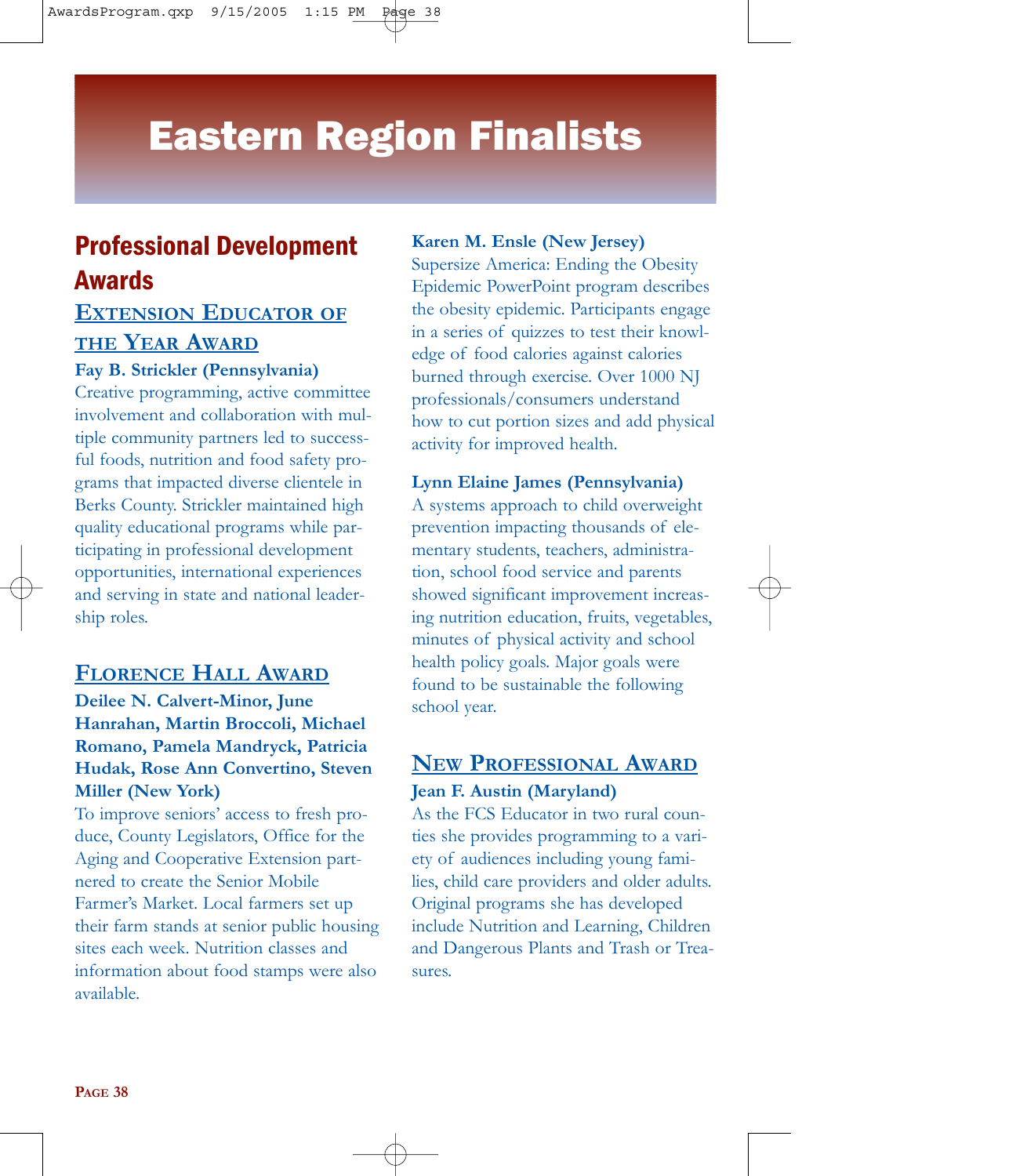### **PARA-PROFESSIONAL AWARD**

#### **Christine Lynch Parshall (New Hampshire)**

As a nutrition paraprofessional in rural Cheshire County, Christine teaches nutrition lessons in individual homes, small community groups and schools. She also addresses nutrition education needs through effective community collaborations such as the In SHAPE program, a nationally recognized wellness effort for individuals with severe mental illnesses.

# Program Awards **DEAN DON FELKER**

### **FINANCIAL MANAGEMENT AWARD**

**Susan K. Morris, Donna V. Brinsfield, Jinhee Kim, Joanne B. Hamilton, Judith A. Stuart, Lynn F. Little, Madeleine Greene (Maryland)** 

*"Personal Finance Seminar for Professionals"* The Personal Finance Seminar for Professionals is an efficient and effective means of increasing the capacity of professionals to improve the financial wellbeing of families. Over 1,875 financial professionals, who work locally with thousands of individuals and families, have been trained in the seminar's fifteenyear history.

**Barbara M. O'Neill, Connie Kratzer, Geraldine Walsh, Irene Leech, Jane Schuchardt, Linda Kirk Fox, Nancy**

#### **Porter, Patricia Q. Brennan (New Jersey)**

#### *"Investing For Your Future"*

Investing For Your Future is a basic investing program developed for use by Cooperative Extension Educators nationwide. It consists of an 11-unit home study course, available in print and online at www.investing.rutgers.edu, and a curriculum for a 6-session class series. Investment messages are added to the Web site monthly.

### **MARY W. WELLS DIVERSITY AWARD**

**Kathleen A. Savoie, Anne Russell, Brenda Bracy, Julie Prevost-Lucci, Marion Browning, Shirley Simpson (Maine)** 

*"Growing Good Nutrition: Eat Well Improves Dietary Behavior through Gardening"* The Eat Well Garden Project is a multidisciplinary educational project conducted in culturally diverse housing sites in Portland, Maine focused on improving nutrition, enhancing communities, improving self-esteem and self-sufficiency skills. Providing translated educational materials and culturally appropriate seeds and seedlings have led to the continued success of this project.

*Continued on page <None>*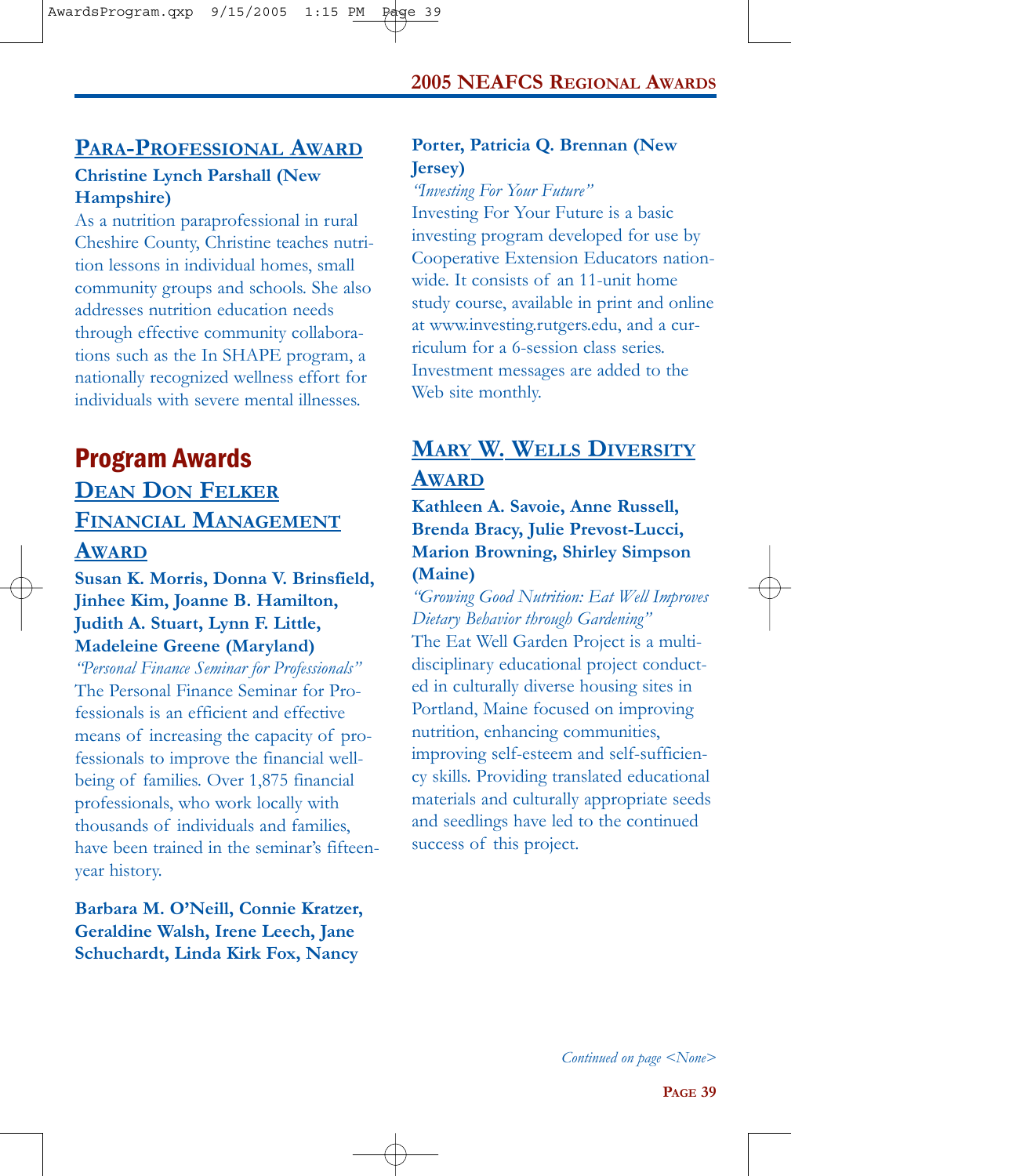### **PROGRAM EXCELLENCE THROUGH RESEARCH AWARD Barbara M. O'Neill, Jing J. Xiao**

**(New Jersey)** 

*"Identity Theft Risk Assessment Quiz"* An online Identity Theft Risk Assessment Quiz was developed by Rutgers Cooperative Extension to provide feedback to users about personal identity theft risk exposures and collect data for research about identity theft risks. Findings about identity theft risks were used to inform subsequent educational programs and published in professional journals.

### **ENVIRONMENTAL EDUCATION AWARD**

#### **Nancy E. Grotevant, Debra Brodhecker, Nilda M. Sessler (Pennsylvania)**

*"Clean Air for Children"*

Children don't have options when regulating their exposure to secondhand smoke so adults must be educated on associated health risks. During this month-long campaign, sponsored by the Pike County Pennsylvania Tobacco Free Coalition, adults who smoked were encouraged to Take It Outside and protect children from secondhand smoke.

### **EXTENSION HOUSING OUTREACH AWARD**

**Susan Kathleen Morris (Maryland)** 

*"Home Buyer Education Programs"* Serving on the Housing & Community Initiatives Board of Directors introduced Susan K. Morris to affordable housing challenges for limited-income first-time home buyers. Last year HCI served 1,292 households in home buyer education classes - 36% bought a home within 6 months and 14% are now buying a home.

### **EARLY CHILDHOOD CHILD CARE TRAINING AWARD**

**Margaret Williams Miltenberger, Gerri L. Mason, Gina Raschella (West Virginia)** 

*"Collaborative Child Care Education Addresses Unmet Training Need"* Collaborative child-care education courses are coordinated by Margaret Miltenberger and Gerri Mason. Previously underserved center and family child care providers receive the most current early childhood development information. Fourteen, two-hour courses are offered throughout the year. Post evaluations show providers used the information with the children.

#### **FOOD SAFETY AWARD**

**Nancy R. Wiker, Dana McElroy, Diane Groff, Jane Landis, Marcia Weber, Marg Malehorn, Mary Ann Oyler, Nancy Ellen Kiernan, Nina Redding, Sandra Hall (Pennsylvania)**  *"Food Thermometer Exhibit"*

Family Living Educators worked as a team to develop a food safety exhibit, informational brochure and follow-up postcard evaluation that helped consumers to increase their awareness of the need to take internal food temperatures.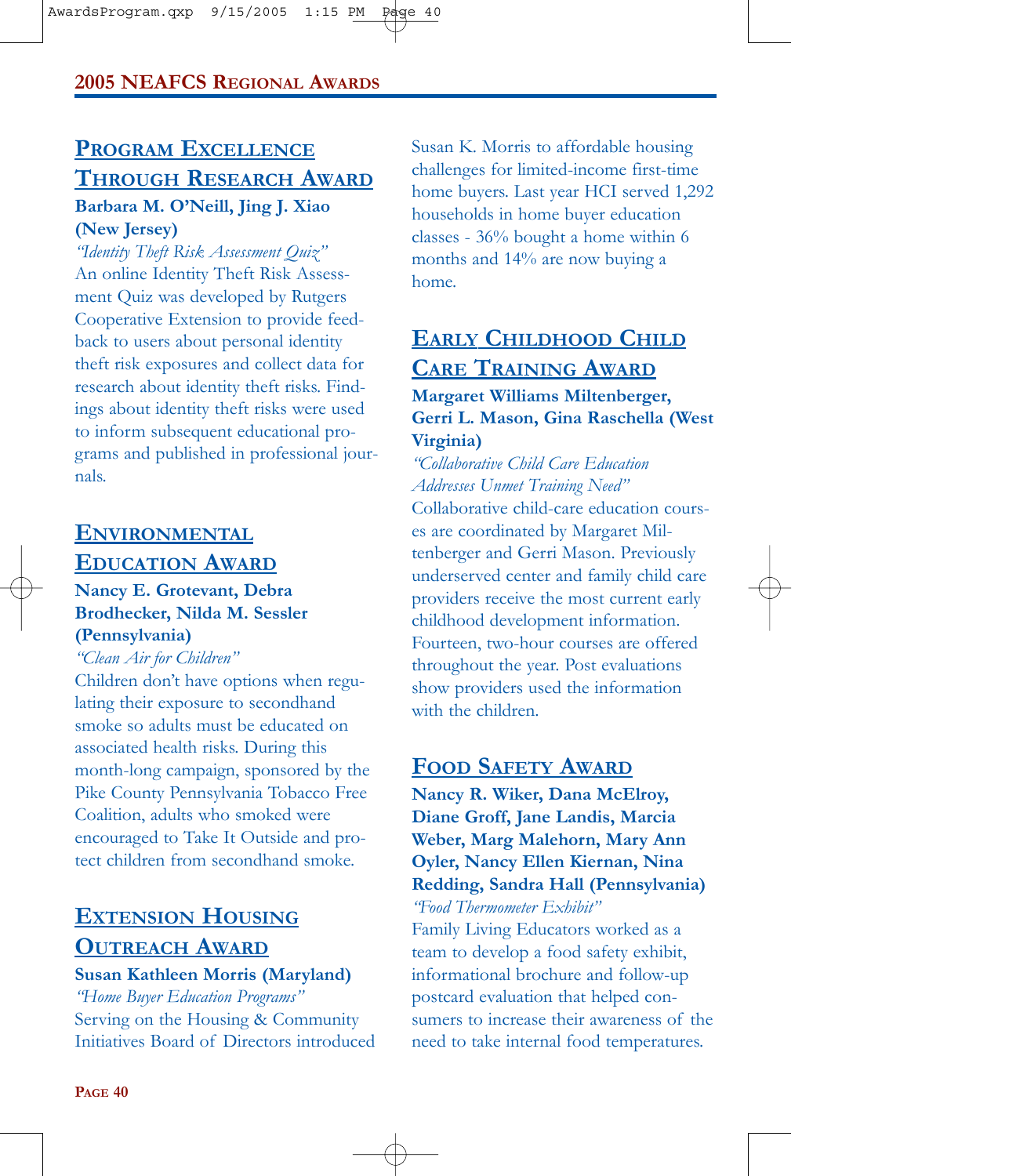A majority of the consumers increased their likelihood of using thermometers to take internal food temperatures

### **4-H EXCELLENCE IN AFTERSCHOOL PROGRAMMING AWARD**

**Mary Ann Klinger Oyler, Karen S. Hack, Roxanne F. Price, Stacey L. Goetz (Pennsylvania)** 

*"4-H Afterschool Programming, Summer Science & Kids"*

Family and Consumer Sciences and 4-H educators collaborated to plan and implement 4-H Afterschool trainings for providers of school age children. 98 agency and child care staff attended Train the Trainer sessions introducing 4- H project materials. More than 1,200 youth across the Capital Region benefited from these partnerships.

### **HEALTHY LIFESTYLES EDUCATION GRANT**

#### **Elaine P. Bowen, Cathy Cleland, Emily Murphy, Gina Sharps, Richard Meckstroth (West Virginia)**

*"4-H Family Health Program"* The West Virginia 4-H Family Health Program will improve families' dental health knowledge and practices. Families of 4-H participants will have a 4-H Health Planner and take home information from club meetings. Approximately 1,200 4-H youth participants and their families and 100 volunteers will be involved in the pilot phase.

# Communication Awards

#### **NEWSLETTERS**

**Daryl L. Minch, Brian Parish, Marilou Rochford, Sharon Blase—1st Place (New Jersey)** 

#### *"Visions"*

"Visions" is the statewide newsletter of the Family and Community Health Sciences Department in New Jersey. Newsletter articles focus on nutrition, fitness and lifestyle; food safety; and environmental health. The newsletter serves as an educational outreach method and a marketing tool. FCHS publishes 3 issues and distributes 15,000 copies.

#### **Rebecca Sue Riggs—2nd Place (West Virginia)**

*"Senior Moments Newsletter"*

Marshall County WVU Extension Agent Sue Riggs produces a monthly newsletter titled Senior Moments for West Virginia senior citizens. The objective is to increase the capacities of senior families to make wise decisions relevant to ensuring a healthier, happier and economical secure life. Layout is done by volunteer Shirley Yoho.

#### **Karen Roberts Mort, Bonnie-Jo Westendorf, Linda B. Conway, Martha Skelton-Borsh, Theresa Mayhew—3rd Place (New York)**

#### *"Around the Kitchen Table"*

This eye-catching monthly newsletter is chock full of ideas for better living. Upcoming local nutrition events are highlighted. Simple, seasonal, healthy recipes are featured. Useful consumer tips help

*Continued on page 42*

**PAGE 41**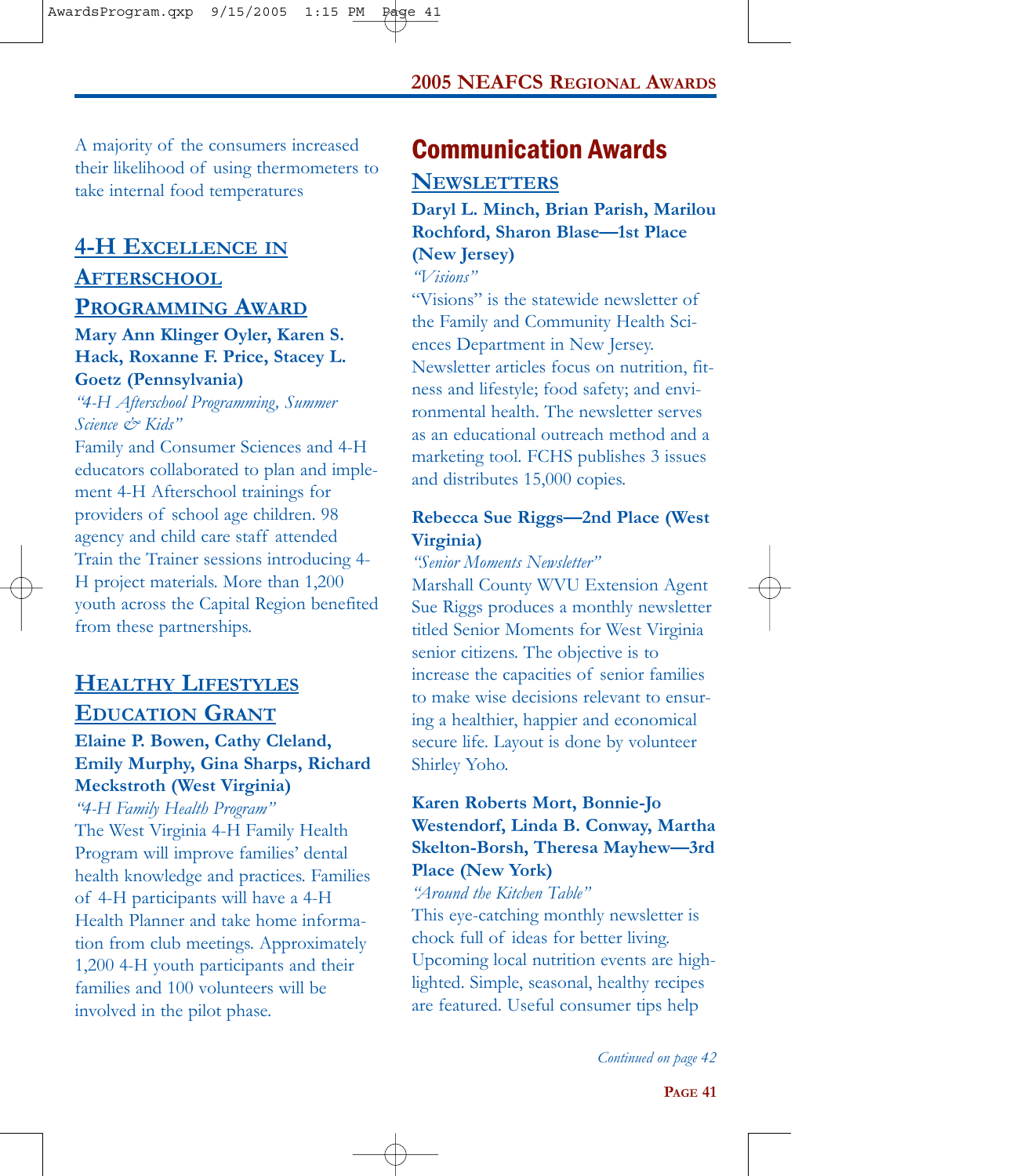#### **NEWSLETTERS**

*continued from page 41*

improve food shopping and budgeting skills. Parenting and child development strategies are offered. FSNE participants put the information to use with success.

#### **RADIO**

#### **Nancy Eileen Routch—1st Place (Pennsylvania)**

*"Preventing Weight Gain"*

WGET AM Radio aired this program for the Extension Feature Program. This is a weekly program provided by Penn State Cooperative Extension in Adams County. The topic for the program was on how to prevent weight gain and included suggestions that could be easily incorporated into daily routines.

#### **TELEVISION**

#### **Madeleine Greene, Steve Hannan, Susan Ellerbee—1st Place (Maryland)**  *"The Fine Print"*

The Fine Print focuses on consumer issues of local and national interest through invited guest interviews. The 28 minute content and format are decided by the co-hosts and producer and include original dialogues by the co-hosts. Each program is broadcast 28 times that month to an audience of 60,000 households.

#### **Diane E. Mincher, Gary Deziel, Keith Silva, Will Mikell—2nd Place (Vermont)**

*"Vermont Cranberries from Farm to Table"* Vermont Cranberries from Farm to Table was produced by UVM Extension and aired on Extension's daily television show, Across the Fence. The program explained the nutritional value of cranberries, methods to incorporate cranberries in your diet, and a visit to Vermont Cranberry Company to hear how cranberries are grown.

#### **WRITTEN NEWS**

#### **Mary Alice Gettings, Cynthia Javor— 1st Place (Pennsylvania)**

*"The Power of Cinnamon"* The Power of Cinnamon appeared in the Pittsburgh Post Gazette's Nutrition Q and A and reached over 350,000 readers throughout the Pittsburgh area. The article explains the concept of insulin resistance in Type 2 diabetes and how active ingredients in cinnamon can potentially diminish this resistance and improve diabetes control.

#### **Theresa C. Mayhew—2nd Place (New York)**

*"Garage Sale Cleans More Than Closets"* Two of Theresa's main program areas solid waste management and financial education/resource management—come together in this article that describes garage sales as enterprises that enable sellers to reap monetary benefits from no longer needed items by selling them to people that do, thereby preserving natural resources and saving landfill space.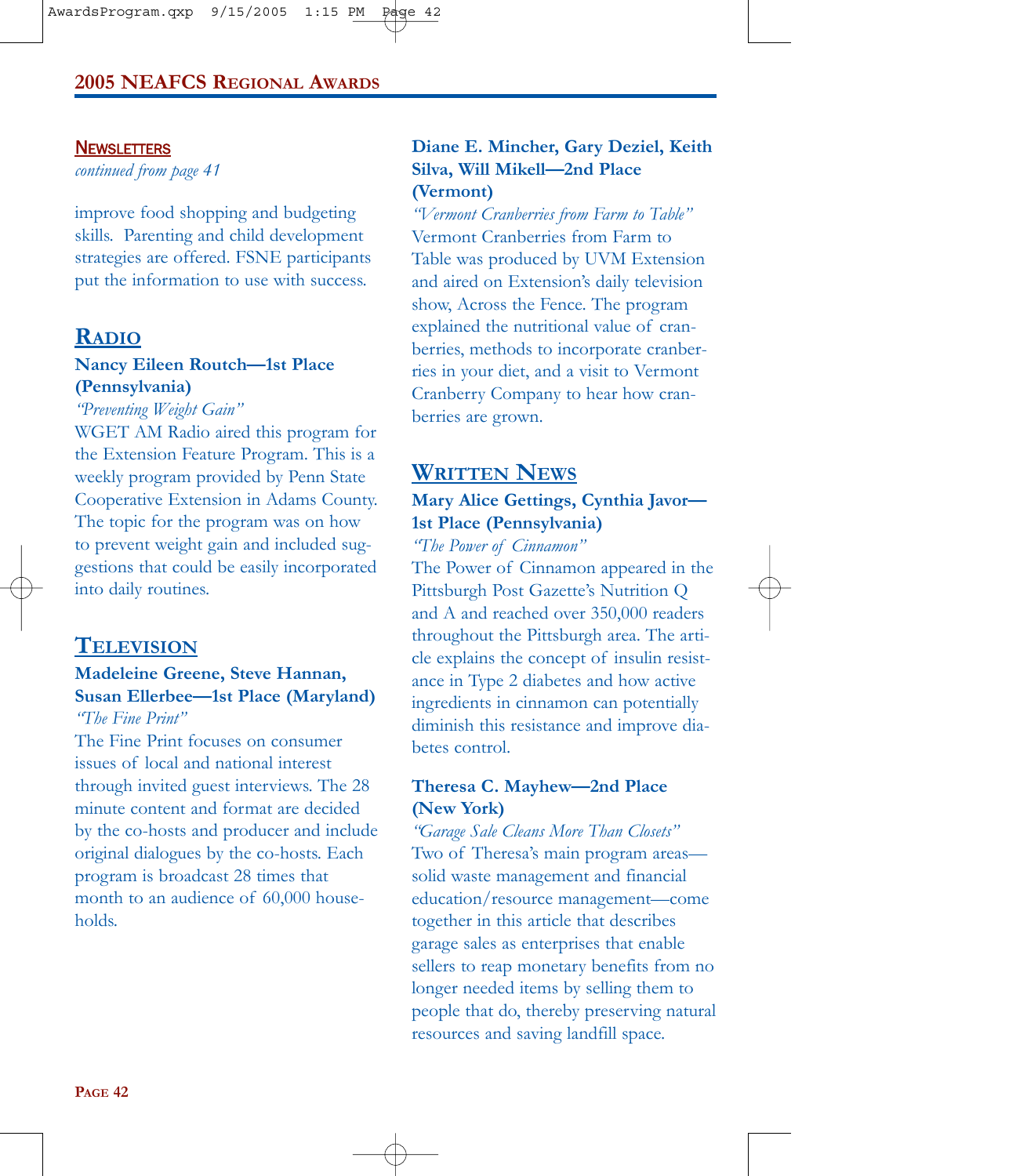#### **Barbara M. O'Neill—3rd Place (New Jersey)**

*"Feature News Article: Financial Fitness Tips For 2004"*

This full page feature article was written to teach readers recommended financial planning strategies such as investment diversification and saving in tax-deferred retirement plans. It includes interviews with financial professionals and a Financial Fitness Quiz. About 60,000 people read the article, which was published to coincide with New Year's resolutions.

#### **EDUCATIONAL TECHNOLOGY Barbara M. O'Neill, Phil Wisneski— 1st Place (New Jersey)**

*"Rutgers Cooperative Extension Money and Investing Web Site"*

The objective of the Rutgers Cooperative Extension Money and Investing Web site is to provide high-quality general personal finance information to users. Components include downloadable fact sheets and worksheets, online assessment tools, online PowerPoint presentations, conference summaries, tax bracket tables, Internet links, and a financial planning and investing glossary.

### **EDUCATIONAL CURRICULUM PACKAGE**

**Mary A. Gettings, Barbara Bartley, Marilyn Corbin, Nancy Ellen Kiernan—1st Place (Pennsylvania)** 

*"Preventing Diabetes: You have The Power"* Nine-hundred citizens in Pennsylvania have attended Preventing Diabetes: You Have The Power. The curriculum, which contains a PowerPoint presentation, script, evaluation, exhibit, resource notebook, and DVD, concentrates on side effects, risk factors and reducing one's risk of diabetes, the symptoms of diabetes, and evaluating blood sugar test results.

#### **EDUCATIONAL PUBLICATIONS**

#### **Jan F. Scholl, Patreese Ingram—1st Place (Pennsylvania)**

*"Breads Around the World Publication"* Developed to help 4-H audiences learn advanced baking and cultural aspects of bread, the publication, Breads Around the World, resulted from several years of research, design and recipe testing. Thirty-four photographs and graphics illustrate fourteen recipes and the text. The record folds over the front cover to ease judging.

#### **Marilou Rochford—2nd Place (New Jersey)**

#### *"Tackling Bullying"*

The Tackling the Bullying Issue fact sheet is part of an outreach effort to educate parents and school professionals throughout NJ on the impact of bullying on children's lives. This fact sheet informs parents and school professionals on how to identify and prevent bullying.

#### **Patricia R. Gruber—3rd Place (West Virginia)**

*"Fairness - Leading With Character"* A person of character is fair. A great leader is fair. Open communication is a key to creating fairness in your environ-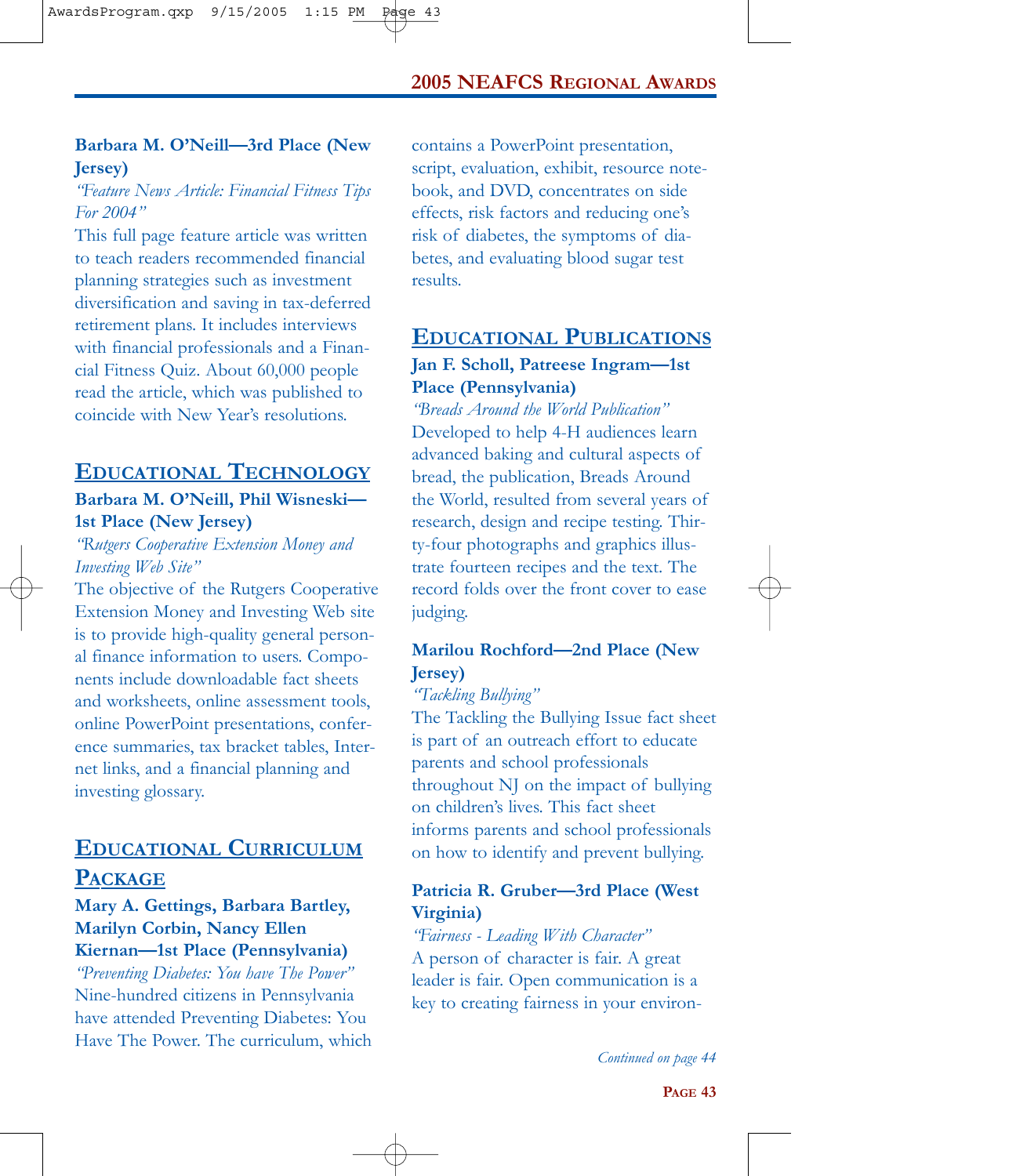#### **EDUCATIONAL PUBLICATIONS**

*continued from page 43*

ment. Talking with others and listening are both imperative to fairness. The key to teaching others about fairness is to model fair decisions and choices in your daily life.

### Public Relations Awards

### **COMMUNITY PARTNERSHIP AWARD**

#### **Nadine B. Reimer (Maine)**

*"Parent Education and Family Services"* Parent Education and Family Services, committed to building a nurturing community for families, offers free information and support to interested first-time parents in Knox County Maine. Our goal is to educate parents to give their child the best possible start in life, make parenting easier and more satisfying.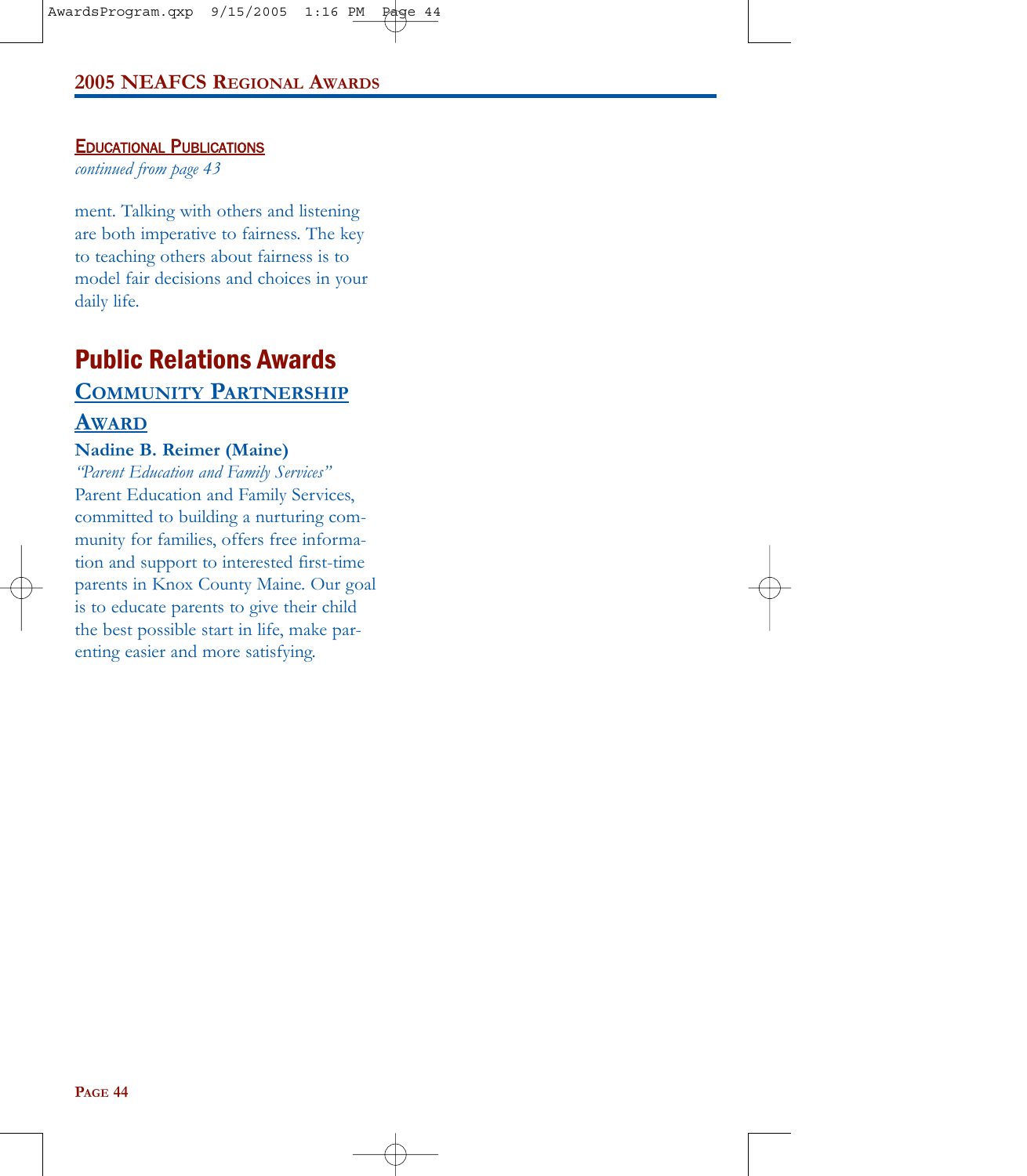# Southern Region Finalists

### Fellowships

### **GREENWOOD FELLOWSHIP**

**Ana H. Marty Alicea (Puerto Rico)**  Ana is a doctoral candidate at FSU in Human Sciences with emphasis on Child Development. Her dissertation will examine child attachment and how it correlates, with emphasis on ethnic differences; and also examine the role of nonparental caregivers. Implications for parenting education, training, and policy will be derived. Her research will be relevant for Extension Educators.

### Professional Development Awards

### **EXTENSION EDUCATOR OF THE YEAR AWARD**

#### **E. Edwina Kelly (Oklahoma)**

The applicant is the FCS/4-H Extension Educator in Lincoln County. Her 18 years in this career have held various job descriptions. Major educational emphasis is Family Economic Well-Being including Homebuyer Education, Credit Card Cool and FDIC Money Smart. Helping people and youth is the driving force in her career.

### **FLORENCE HALL AWARD**

#### **V. Jean Bailey (Oklahoma)**

The concerns about the growing drug use and drug lab problems prompted

Drug Awareness Programming initiated by the extension service. With the collaboration of twelve community groups, programming was made available to teens, elementary students, parents, land owners and concerned citizens. Over 2500 people were reached through the programming.

#### **Lisa Tucker Gilmore (Arkansas)**

The newfound expertise of volunteer leaders, gained through intensive training, empowers them to continue both their own strength training routine and continued group meetings. The vigor with which assistant leaders have undertaken the Strong Women program is both inspiring and motivating, and is vital to the success of the local program.

**JoLynn Jennings, Allison Finley, Bonnie McGee, Clemogene Wilson, Elizabeth Trejo, Jan Herklotz, Jo Lynn Jennings, Scott Swanson (Texas)**  The Inmate Re-entry Life Skills Program is a collaborative effort of Texas Cooperative Extension, Texas Department of Criminal Justice and Rotary of Houston which empowers incarcerated women with knowledge and improved skills in decision-making to increase their capabilities in handling daily challenges in a positive and productive manner.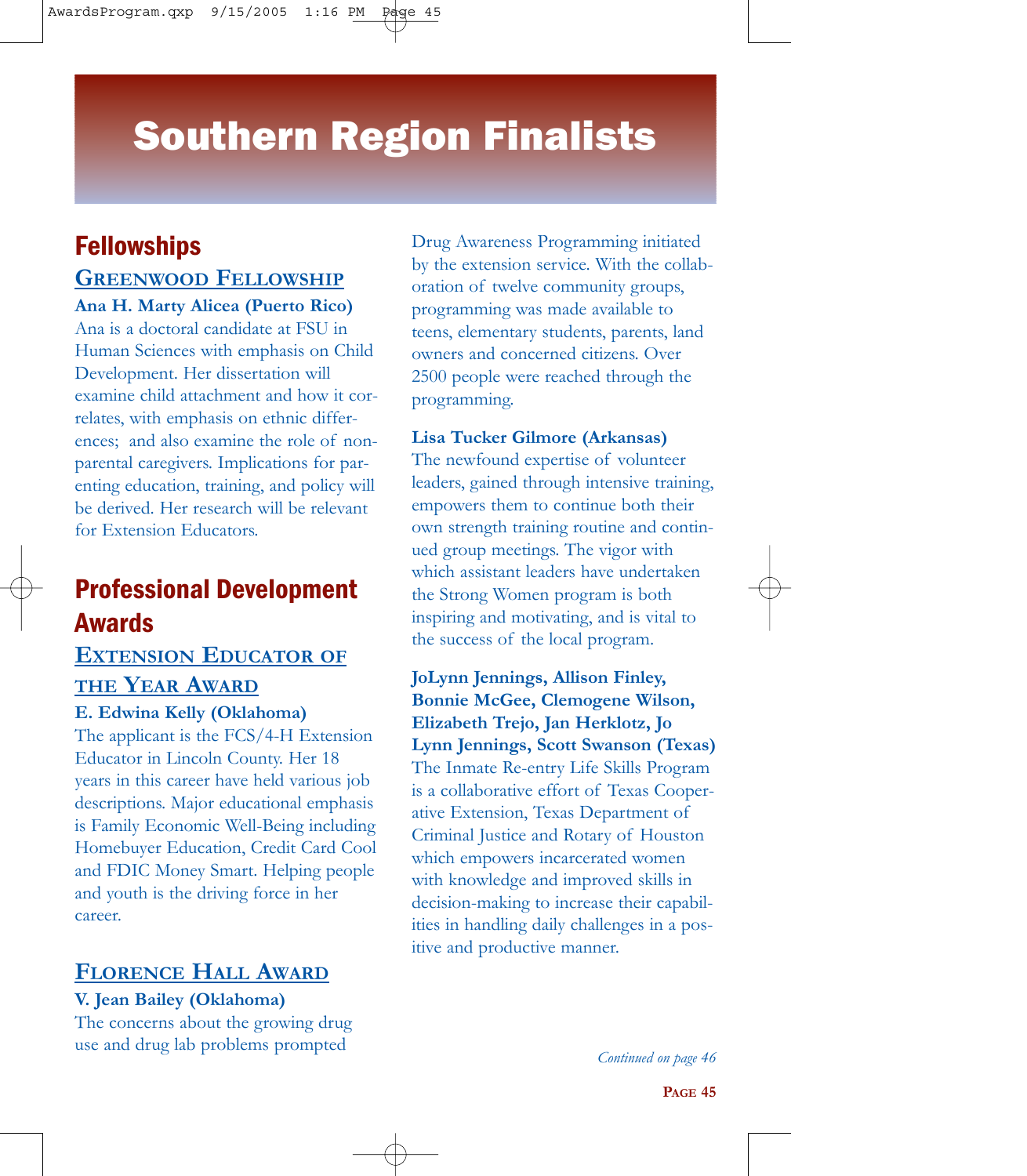#### FLORENCE HALL AWARD

*continued from page 45*

#### **Susan Gail Richey, Dana Tarter (Texas)**

Wellness in the City is a joint educational initiative between Dallas and Tarrant Counties. The goal of the program is to provide urban residents with the knowledge, skills, and motivation they need to make healthy lifestyle choices in a fastpaced, urban society.

#### **Barbara J. Struempler, Sondra M. Parmer (Alabama)**

Nutrition knowledge and behavior changes in 468 teenagers were assessed using a game methodology. Significant increases in both nutrition knowledge and behavior scores were found following six weeks of Extension education. Common problems among this population were inactivity, weight management, and low intakes of calcium-rich foods, fruits and vegetables.

#### **NEW PROFESSIONAL AWARD**

#### **Laura Royer (Florida)**

Laura Royer joined the Florida Extension Service in September 2002, specializing in housing and financial management. A graduate from the University of Florida, she is working towards a master's degree in Financial Planning. Laura has developed successful programs in home-buying, financial management and consumer fraud for teens and adults.

#### **PARA-PROFESSIONAL AWARD**

#### **B. Kaye Stiltner (Virginia)**

Kaye Stiltner demonstrates outstanding work in her position as a program assistant for the Smart Choices Nutrition Education Program. She is meeting the needs of her clients in five diverse counties through Super Pantry programs and making a positive impact on their food safety and nutrition habits.

### Program Awards **DEAN DON FELKER FINANCIAL MANAGEMENT AWARD**

#### **Brooke Jenkins (Kentucky)**

*"Money Cents: Financial Education for Limited Resource Families"*

The Money Cents curriculum is a series of four lessons tailored to limited resource individuals. The goal of the program is to teach families to be more aware of their finances and develop budgeting skills that will allow them to adequately provide for family needs and set realistic financial goals.

**Nancy M. Porter, Carolynn Sanchez, Claudette Smith, Gail Gordon, Jane Schuchardt, Janet Bechman, Jeanette Tucker, Jinhee Kim, John R. Baker, Marilyn Bischoff, Marlene Stum, Nancy Granovsky, Richard Poling, Sharon DeVaney, Suzann E. Knight (South Carolina)** 

*"Financial Security in Later Life National Initiative Management Team"* The National Initiative Management Team for Financial Security in Later Life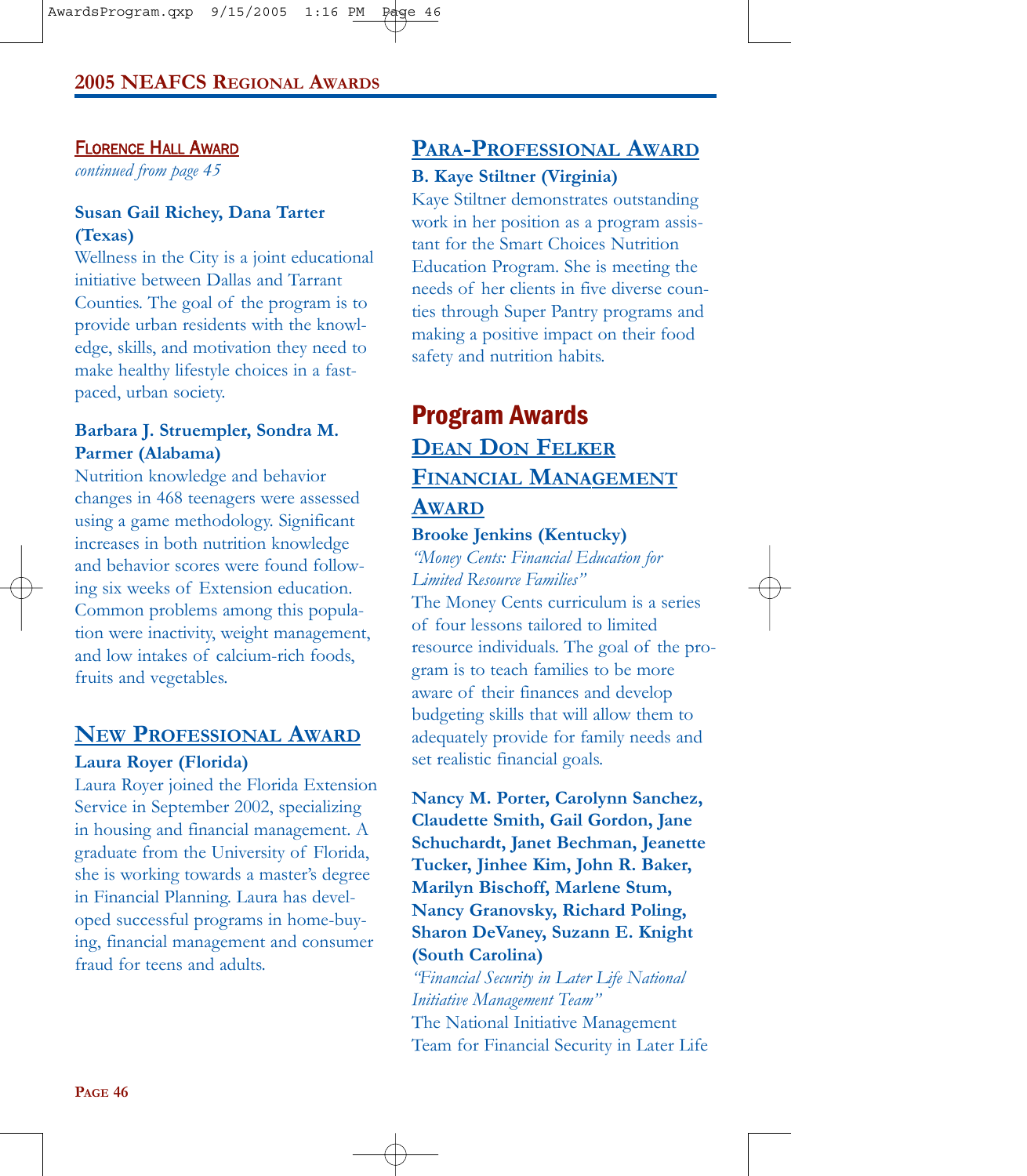has developed an Internet-based Initiative delivering information, programs, and resources to Educators and Consumers, which has increased the number of people who are financially literate and empowered to practice effective and successful financial management strategies.

### **MARY W. WELLS DIVERSITY AWARD**

#### **Belinda June Riddle, Bobbi Clarke, Whitney Danhof (Tennessee)**

*"Improving Health Access for Latinos in Rural Tennessee"*

The Tennessee Latino Health Coalition has improved health care access for Latinos in Coffee and Bedford Counties. Over 200 health professionals developed Spanish language and cultural competency through the Spanish Survival Seminars, Cultural Reality Workshop and other simulations. Over 3,500 families have benefited from the Latino Health Yellow Pages directory.

### **PROGRAM EXCELLENCE THROUGH RESEARCH AWARD**

**Elaine Courtney, Linda B. Bobroff, Nancy J. Gal (Florida)** 

*"Take Charge of your Diabetes Research Project"*

Take Charge of Your Diabetes is a 9 session program tested in 2003 and 2005. Participant's Hemoglobin A1C, blood lipids, weight and blood pressure were measured pre, post and 3 months followup. Changes were significant and likely due to healthy lifestyles taught during the course.

#### **Laura Royer, Joy Jordan, Mary N. Harrison (Florida)**

*"How Financially Literate Are Today's Youth? Their Current Practices and What We Need to Know As Educators"*

The spending behavior of youth combined with limited understanding of money management leads to costly financial mistakes. A study was conducted to understand where financial habits develop. The University of Florida researchers included Laura Royer, Extension Agent, Joy Jordan, Associate Professor, Youth Development and Mary Harrison, Professor, Consumer Education.

# **ENVIRONMENTAL**

### **EDUCATION AWARD**

**Rebecca Burris Nash (Kentucky)** 

*"The Homeplace on Green River"* Becky Nash facilitated formation of a non-profit corporation to purchase and preserve a historical, working farm. Natural resource conservation and education are integral to the project, along with historical and cultural preservation. Water, soil, trees, plants and wildlife are being protected by the volunteer efforts of citizens of three counties.

#### **Carolyn G. Shepherd, Appalachian District Health Department, Ashe County, Ashe County ECA members, Jefferson Water Treatment Plant (North Carolina)**

*"Water Quality in Ashe County"* 446 water supplies serving over 525 families screened for coli form bacteria and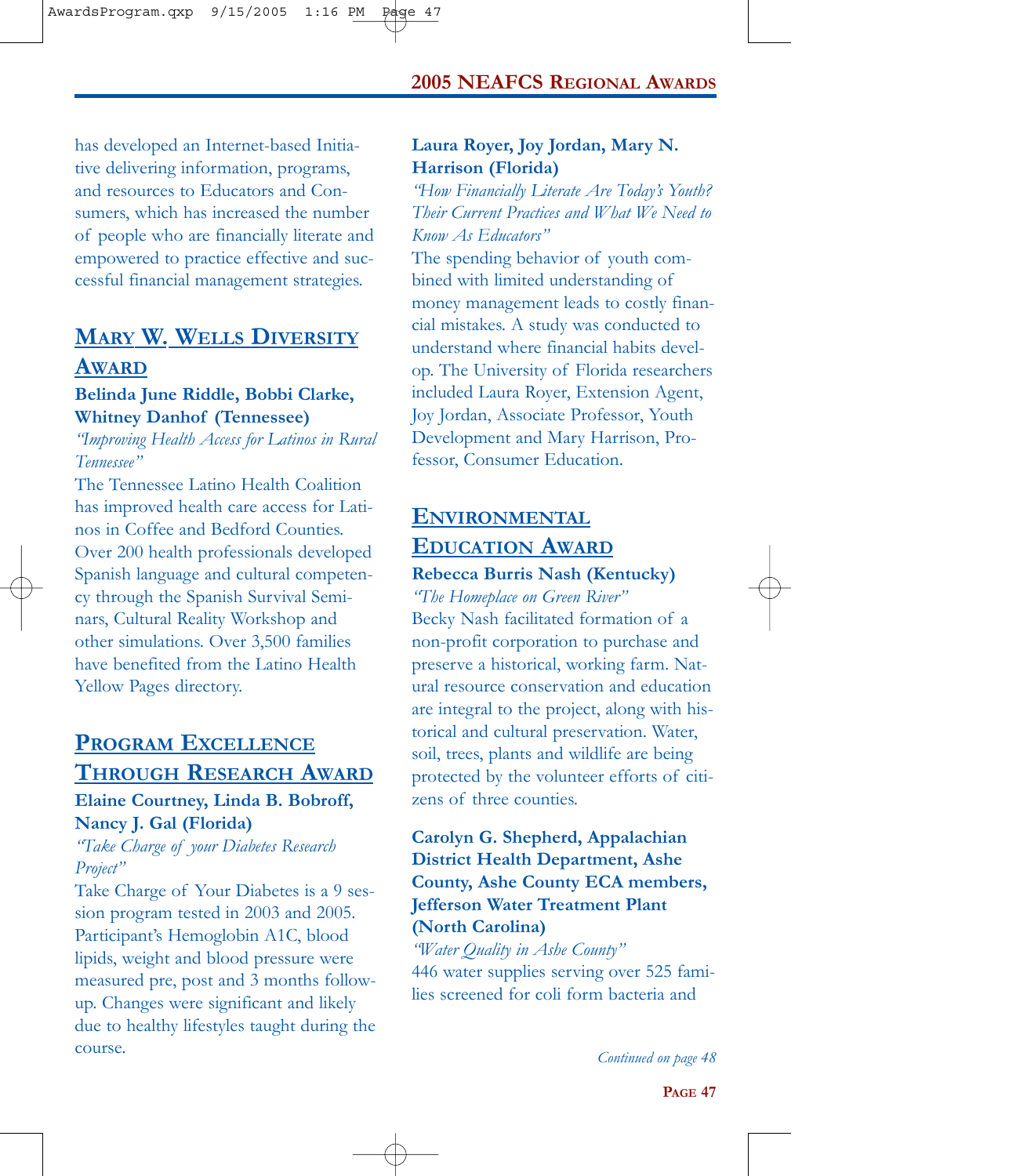#### ENVIRONMENTAL EDUCATION AWARD

*continued from page 47*

nitrate by over 60 trained community volunteers indicated 45% of samples screened were contaminated. After receiving research based information, 58% of the families followed one or more of the recommendations to improve their water quality.

### **EXTENSION HOUSING OUTREACH AWARD**

#### **Marcy Krumbine (Florida)**  *"There's No Place Like Home"*

The Home Loan Program provides a unique opportunity for low and moderate-income families to assess their readiness for homeownership and take the steps needed to achieve their dreams. Educational programs include workshops, individual counseling and exhibits. Partnering with local banks, Extension assisted 118 families in becoming homeowners since 2003.

#### **Pamela Denise Lincoln, Gussie McConnell, Linda Baxter (Texas)**

*"Your Home is Your Castle"* Well-built, affordable housing is indispensable for keeping rural communities vibrant. Extension and USDA Rural Development reached 1245 residents through workshops to inform families of assistance available to repair, purchase or build a home and steps needed to qualify. As a result, \$666,456 was loaned or granted to participants.

#### **Bonnie F. Sheeley (Tennessee)**

*"You Can Own a Home: Money Management for First Time Home Owners"*

Pre-purchase home buyer education prepares future home buyers for home ownership. Knox County has been teaching a money management class for first-time homeowners since the early 1990's. Education helps the home buyer learn about the entire home buying process and then make wise money management choices when buying a home.

### **EARLY CHILDHOOD CHILD CARE TRAINING AWARD**

#### **Karen Lynn Poff (Virginia)**

*"Child Care Quality Initiative"* Between 1998 and 2005, the Child Care Quality Initiative has generated \$545,682 in funding, provided training for hundreds of providers, and helped to establish 74 new child care businesses. This collaborative effort stands as a model of a comprehensive approach that effectively impacts child care providers, parents, and the community.

#### **FOOD SAFETY AWARD**

#### **Sally Maureen Soileau (Louisiana)**

*"Oyster Food Safety Vibrio vulnificus Education"*

As Louisiana state coordinator of Oyster Food Safety Vibrio vulnificus education program, goal has been increased awareness of this shellfish-borne illness. Targeted health care audiences have been reached through Southern Medical Association, state dietetic and pharmacist meetings. At-risk audiences have received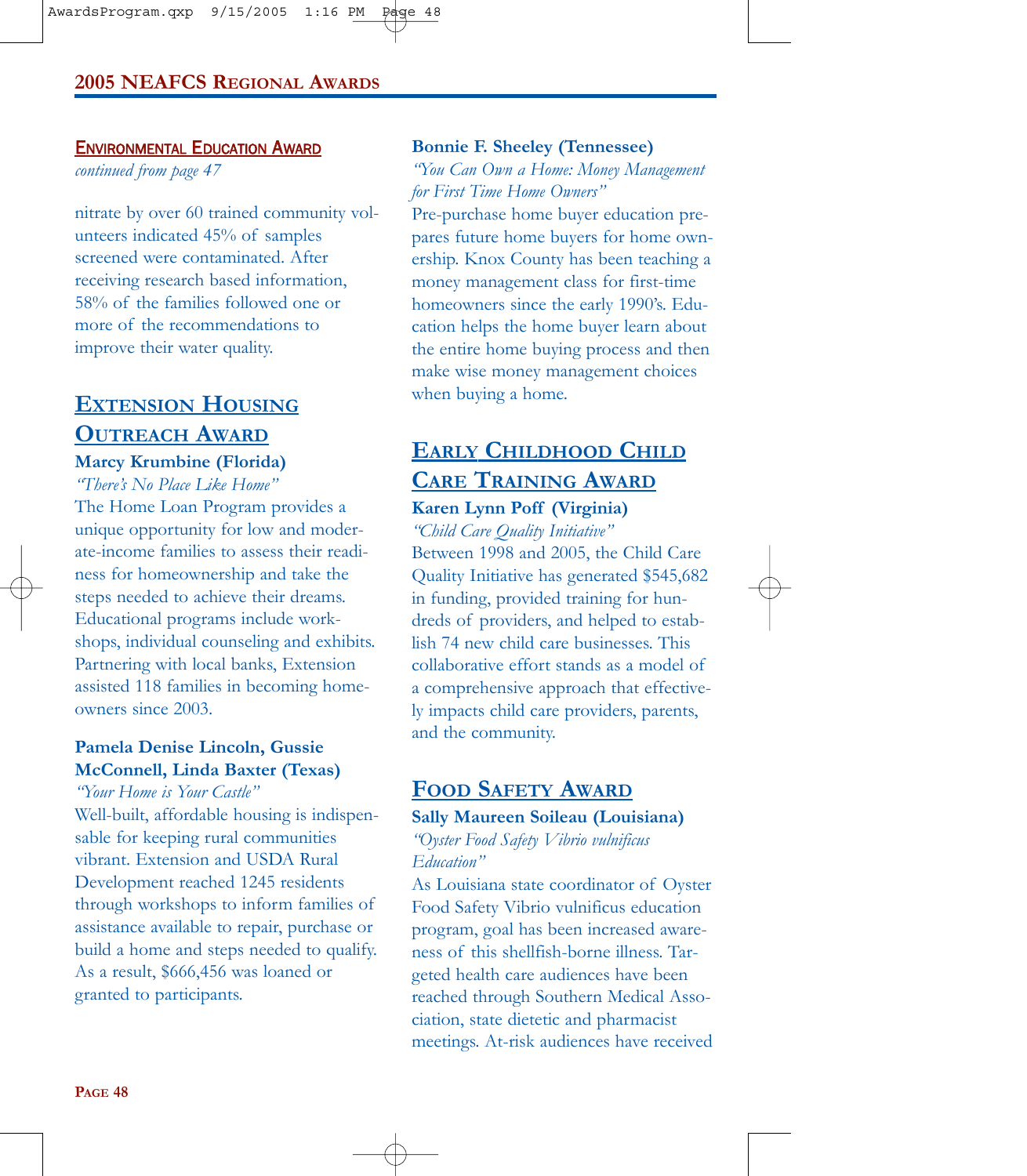information through workshops, booths, mass media and other means.

### **CLEAN HOMES HEALTHY FAMILIES AWARD**

#### **Leida R. Colon (Puerto Rico)**

*"Safety Products Project"* For years Leida's (Home Economist, Cidra, PR) primary work emphasis has been Family Health and Environmental issues. Safety Products Project has helped prevent health problems such as asthma, bronchitis, sinus, allergies and other respiratory problems. Over 2,215 families were impacted by conferences, workshops, trainings, brochures and a TV program.

#### **Johanna S. Hicks (Texas)**

*"Hopkins County Gets A on Hygiene Report Card"*

School absenteeism due to illness has been a problem in Hopkins County, Texas. Through the clean hands, clean surfaces campaign, individuals were taught the importance of proper washing of hands and surfaces using innovative teaching methods such as newspaper columns, UV Disclosure Center, colorful hand-outs, hands-on activities, and coloring sheets.

### **4-H EXCELLENCE IN AFTERSCHOOL**

#### **PROGRAMMING AWARD**

**Sheryl A. Nolen, Lilly Dorney, B, Linda Mock, Michelle Warren, Mike Heimer, Tom LeRoy, (Texas)** 

*"YMCA After-Care and 4-H Partners for Youth Programs"*

Conroe YMCA partnered with a team of Texas Cooperative Extension staff to improve the quality of after-school programs and increase opportunities for youth to experience 4-H. Four-H Project Day reached 300 youth weekly with support activities and staff training to become a model for the Greater Houston Area YMCA.

#### **Maisielin Ross, Diane Coon, Kim Coldicott (Florida)**

*"Babysitting Curriculum Teacher Training Program for After-School Teachers"* In response to middle schools' requests, 4-H and FCS agents began teaching Babysitting Basics to students in their after-school programs and FCS classes. So as to have a greater impact, the agents developed a Babysitter's Manual which is used to train after-school teachers who work through the Safe Schools Program.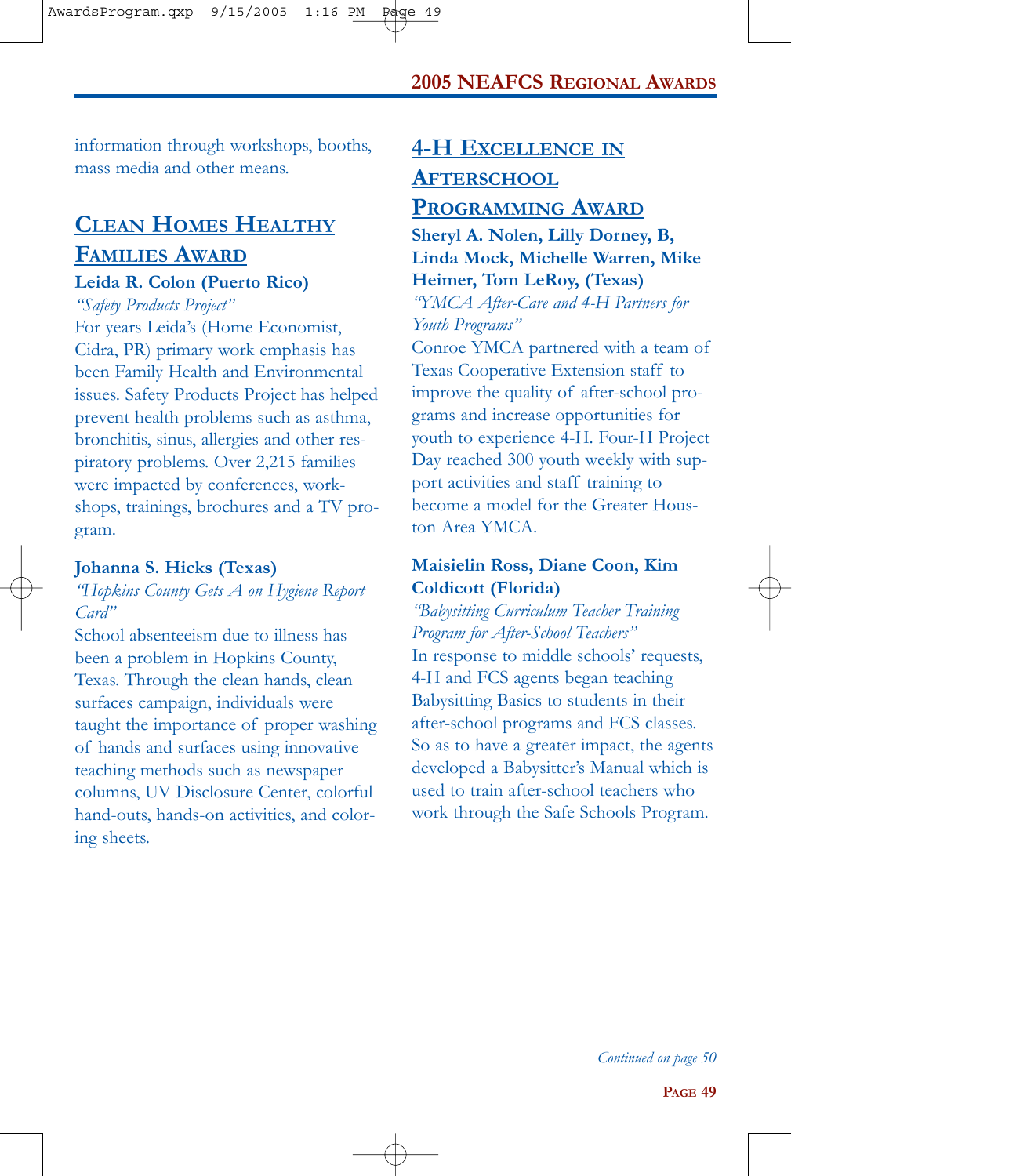### **HEALTHY LIFESTYLES EDUCATION GRANT**

#### **Emily Brady Ryan, Mandel Smith (Georgia)**

With the incidence of childhood overweight increasing in America, the UGA Extension Service in Albany, GA proposes to partner with Youth Becoming Healthy to provide nutrition education and physical activity to middle school students. Youth Becoming Healthy will provide physical activity facilities while Extension will provide nutrition and health education.

# Communication Awards

#### **NEWSLETTERS**

#### **Marian Ross—1st Place (Texas)**  *"Money 2020 Newsletters"*

The Money 2020 monthly newsletter is an educational tool used to bring financial literacy to individuals. Providing timely financial information, gives people the opportunity to pursue their own personal wealth building and build their consumer knowledge. The newsletter is a workshop in your own home.

#### **Amy Hastings Elizer, Beth Bell, Betty Neilson, Brenda VanCleve, Cathy Faust, Christene Anderson, Mary DeFoor—2nd Place (Tennessee)**  *"Common Cents"*

Tennessee's Western Region Financial Management team created Common Cents to provide at-your-fingertips resources for fellow Extension workers. Agents print the information or manipulate it digitally for their purposes. Information from the quarterly newsletter has been used for weekly newspaper columns and radio programs, with clients, and in newsletters.

#### **Jane M. Allen, Angela Goodermote, Bridget Milam, Jackie Schrader, Raymond Zerba, Jr.—3rd Place (Florida)**

*"Clay County Contact"* The Clay County Contact is a newsletter produced by Extension Agents in Clay County for all residents and clientele. It is published bi-monthly in newspaper style and includes articles by Horticulture, 4-H and Family and Consumer Science Agents. Copies are also sent to the other 66 Florida County Extension offices.

#### **RADIO**

#### **Pamela C. York—1st Place (Kentucky)**

*"Extension Minute Radio Program"* Extension Minute is sixty second radio spots recorded monthly and played six times a day on six radio stations on Clear Channel's First Radio. The six stations have a combined audience of over 200,000 listeners in south central Kentucky. A variety of timely and relevant topics are shared with listeners.

#### **LaDell Emmons—2nd Place (Oklahoma)**

*"Dietary Guidelines for 2005"* With Pittsburg County building a new wellness center, there has been a renewed interest in being fit and eating healthy. Bimonthly radio shows that provide dietary information and updates are requested. Weight management is addressed on air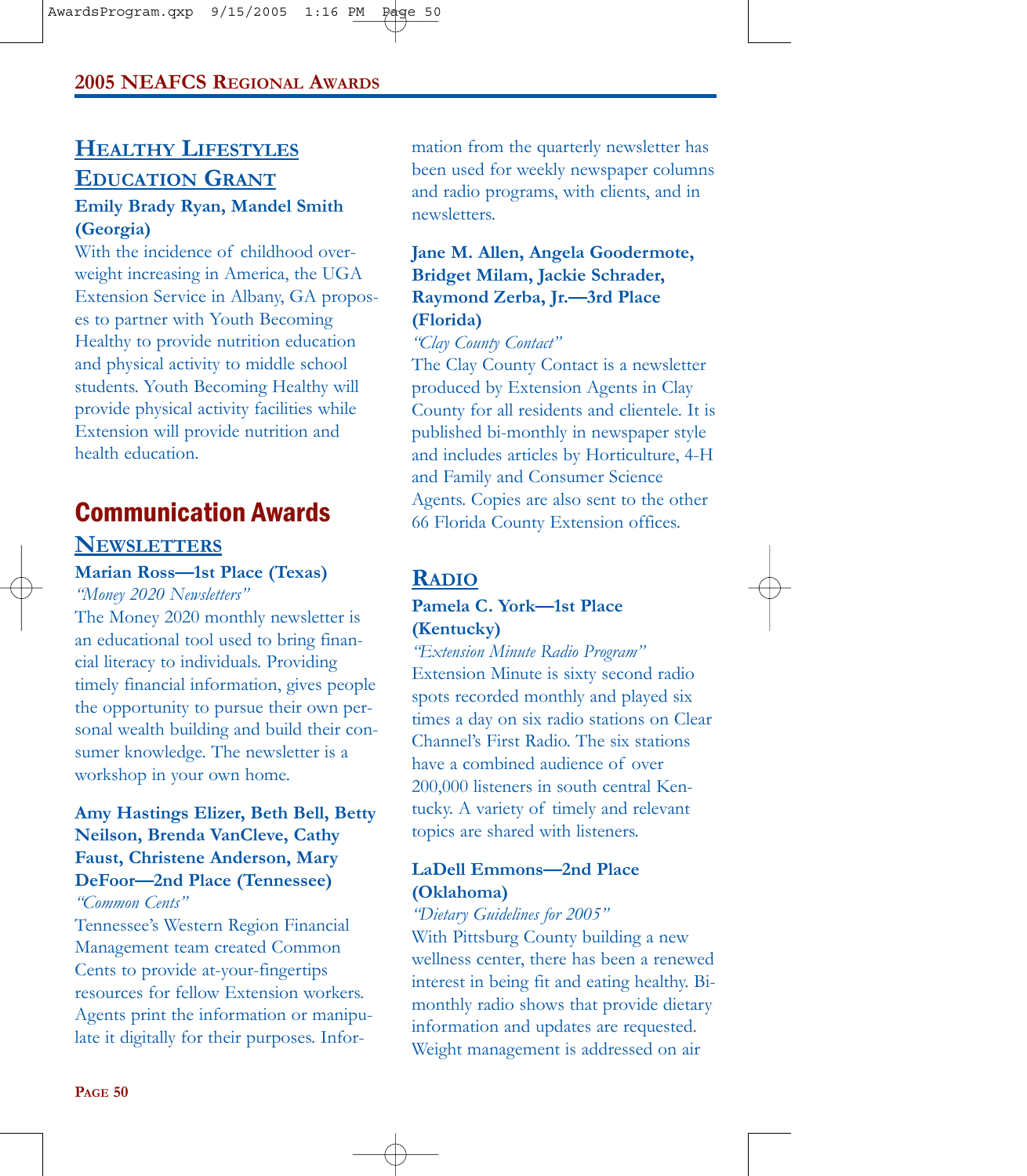not by dieting but by healthy food choices, being fit, and using moderation.

#### **Michelle A. Parrott—3rd Place (Tennessee)**

#### *"Financial Education"*

Radio broadcasts are an alternative way to reach clientele throughout the county especially those that can not leave the home. This session of weekly radio broadcasts educates people about financial management, budgeting, savings and holiday expenses.

#### **TELEVISION**

#### **Lisa Leslie, Billie Lofland—1st Place (Florida)**

*"Building Energy Efficiency into Your New Home"*

The video, Building Energy Efficiency into Your New Home, describes cost effective features that homebuyers can add to a new home to increase energy efficiency and protect indoor air quality. The piece played 16 times on Hillsborough County Government Television and was also distributed to libraries and local building professionals.

#### **Kim H. Edmonds—2nd Place (Virginia)**

#### *"Empowering Your Family"*

Empowering Your Family was designed to inform Henrico County citizens of the educational resources available through Virginia Cooperative Extension. The program was broadcast to cable subscribers in Henrico County, VA. Highlights of the program include interviews with Extension administration, specialists and

footage of Kim Edmonds conducting an educational workshop.

#### **Alma Mancillas Fonseca—3rd Place (Texas)**

#### *"Walk Across Texas"*

Alma Fonseca advises the Walk Across Texas Task Force which plans the eightweek physical activity program in Brazos County each year. Walk Across Texas is a program that motivates people of all ages to increase their physical activity levels to improve overall health and reduce the risk of diseases.

#### **WRITTEN NEWS**

#### **Christopher Thomas Sneed—1st Place (Tennessee)**

*"Teaching Your Kids to Play It SAFE"* According to the US Consumer Product Safety Commission, a child is injured on playground equipment every 2 ½ minutes. This news article was published to increase awareness of playground safety as well as to introduce the SAFE program developed by the National Program for Playground Safety.

#### **Carrie T. Brazeal—2nd Place (Texas)**

The recent tsunami provided parents an excellent opportunity to talk with children about difficult situations. Many parents feel challenged when faced with this opportunity. This column suggested that parents take some time, determine what they want to say and then talk. Several suggestions for talking about difficult situations were given.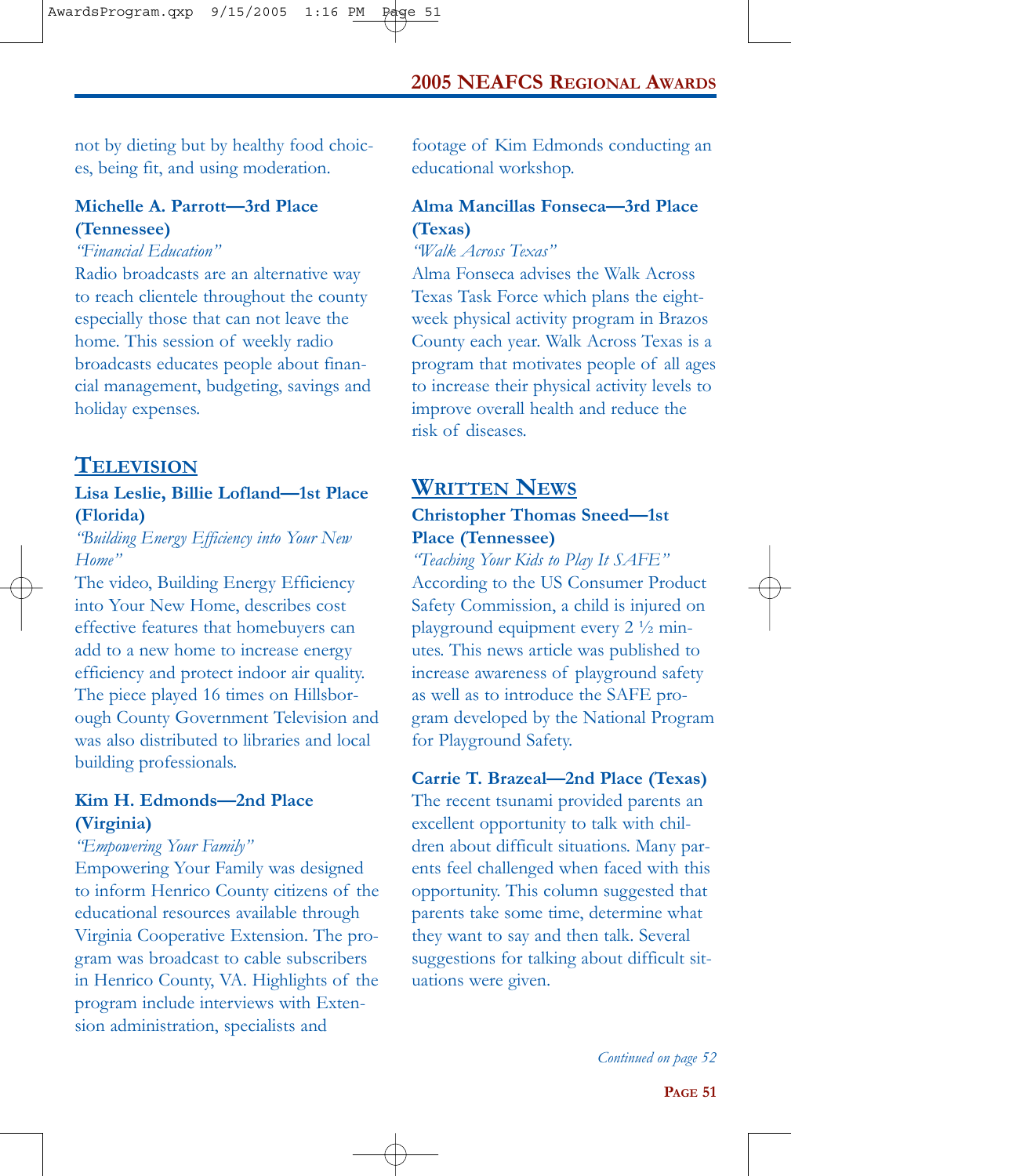#### **WRITTEN NEWS**

*continued from page 51*

#### **Rachel West—3rd Place (Georgia)**

Working in a rural county, there are few outlets to provide vital information to the public. Rachel used the media outlet that would reach the most citizens in her area. Her newspaper article provided readers with information on the topics of Clean, Separate, Cook and Chill to prevent foodborne illness.

#### **EDUCATIONAL TECHNOLOGY Danielle A Gordon—1st Place (Florida)**

#### *"Meal Planning for Young Children in Early Education and Care"*

Focusing on key factors for successful meal planning, Meal Planning for Young Children in Early Education and Care was designed to assist child care providers. After participating in the program, providers planned to schedule specific time for meal planning and increase fruits, vegetables and grains offered in their menus.

#### **Wanda J. Hardison, Alice Thomas, Jennifer S. Walker—2nd Place (North Carolina)**

*"Making A Difference In Quality Child Care"* Creating quality child care in Harnett County is the goal of Cooperative Extension's Child Care Resource and Referral program. PowerPoint enabled effective delivery of this educational message to Extension Advisory Leaders. Key points were the importance of quality child care and the critical roles leaders played in this effort.

#### **Maryellen Garrison—3rd Place (Kentucky)**

*"Oh, My Aching Back!"*

This program was developed for Extension Homemaker Leader Trainings. The program is designed to increase public awareness of back pain, to promote early diagnosis, and to minimize preventable pain. The disc contains a PowerPoint presentation, teaching plan, leader's guide, handouts, evaluation tool, and "read me" file, all using Microsoft Word/PowerPoint.

### **EDUCATIONAL CURRICULUM PACKAGE**

**Elizabeth Snider Reames, Alexis O. Navarro, Alfred Trappey, Berteal E. Rogers, Bertina M. McGhee, Craig Gautreaux, De'Shoin Y. Friendship, Easter H. Tucker, Elizabeth Neely, David Bankston, Kenneth W. McMillin, Melissa P. Mixon, Michael J. Keenan, Michael W. Moody, Ramona S. Gentry, Robert Soileau, Sally M. Soileau, Sara Katherine Waggoner, Sheila H. Haynes, Terri R. Crawford—1st Place (Louisiana)**  *"Serving Food Safely"*

The goal was to develop and implement an effective food handler training program for preventing food borne illness and improving nutrition in vulnerable populations in the Lower Mississippi Delta who utilize services of food recovery programs. Another goal was to enhance and reinforce the food safety efforts of food recovery agencies.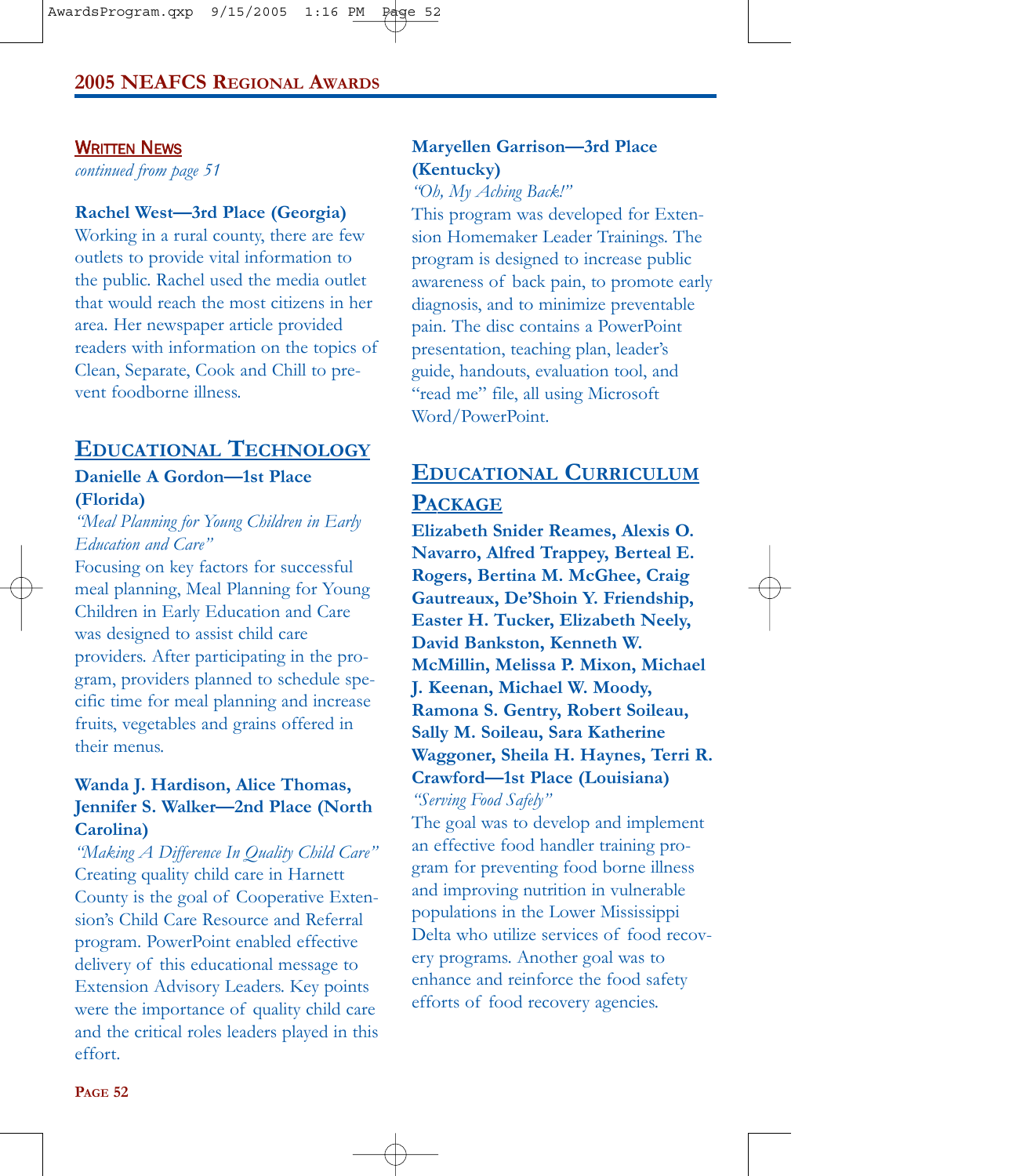#### **Maryellen Garrison—2nd Place (Kentucky)**

#### *"Oh, My Aching Back!"*

This program was developed for Extension Homemaker Leader Trainings. The program is designed to increase public awareness of back pain, to promote early diagnosis, and to minimize preventable pain. The disc contains a PowerPoint presentation, teaching plan, leader's guide, handouts, evaluation tool, and "read me" file, all using Microsoft Word/PowerPoint.

#### **Joan P Elmore—3rd Place (Florida)**

*"U and YOUR Credit"*

U and YOUR Credit is a package program designed to help the consumer understand the world of credit. It covers the new credit law, credit reports, credit cards, credit files and identity theft.

#### **EDUCATIONAL PUBLICATIONS**

#### **Jovita Jones Lewis, Kimberly Burgess—1st Place (Alabama)**

*"ABCs of Dietary Counseling"* Designed to encourage open communication between para-professionals and professionals who discuss food and nutrition reports with limited-resource clients, the ABCs of Dietary Counseling can help to facilitate healthier eating. Extension Specialists Kimberly Burgess and Jovita Lewis discuss twenty-six nutrition education strategies for dietary counseling in this timely educational publication.

#### **Carmen J. Long, Buffy J. Scott, Catherine M. Waddell—2nd Place (North Carolina)**

#### *"Dairylicious Recipes"*

Child friendly recipes make eating calcium rich foods more fun. June Dairy month cooking classes gave youth handson opportunities to make and eat Dairylicious recipe treats. Participants savored their creations and post contacts show they enjoy preparing the foods for their families at home.

#### **Carla M. Haley—3rd Place (Arkansas)**

*"Back To School with Lunch Box Treats"* Parents hear that packing a safe school lunch for their children is important for their health, but many times aren't given any guidance. This fact sheet gives practical tips for preparing lunches safely to avoid the chance of coming down with a food borne illness.

### **INTERNET EDUCATION TECHNOLOGY**

#### **Jennifer L. Abel, Heather J. Greenwood—1st Place (Virginia)**

*"Family and Consumer Sciences Resource Site"* The Family and Consumer Sciences Resource Site at Virginia Cooperative Extension allows agents to share educational tools they have developed. This clearinghouse provides lesson plans, handouts, PowerPoints, activities, articles, useful web sites, and other resources on many FCS topics, including financial edu-

*Continued on page 54*

**PAGE 53**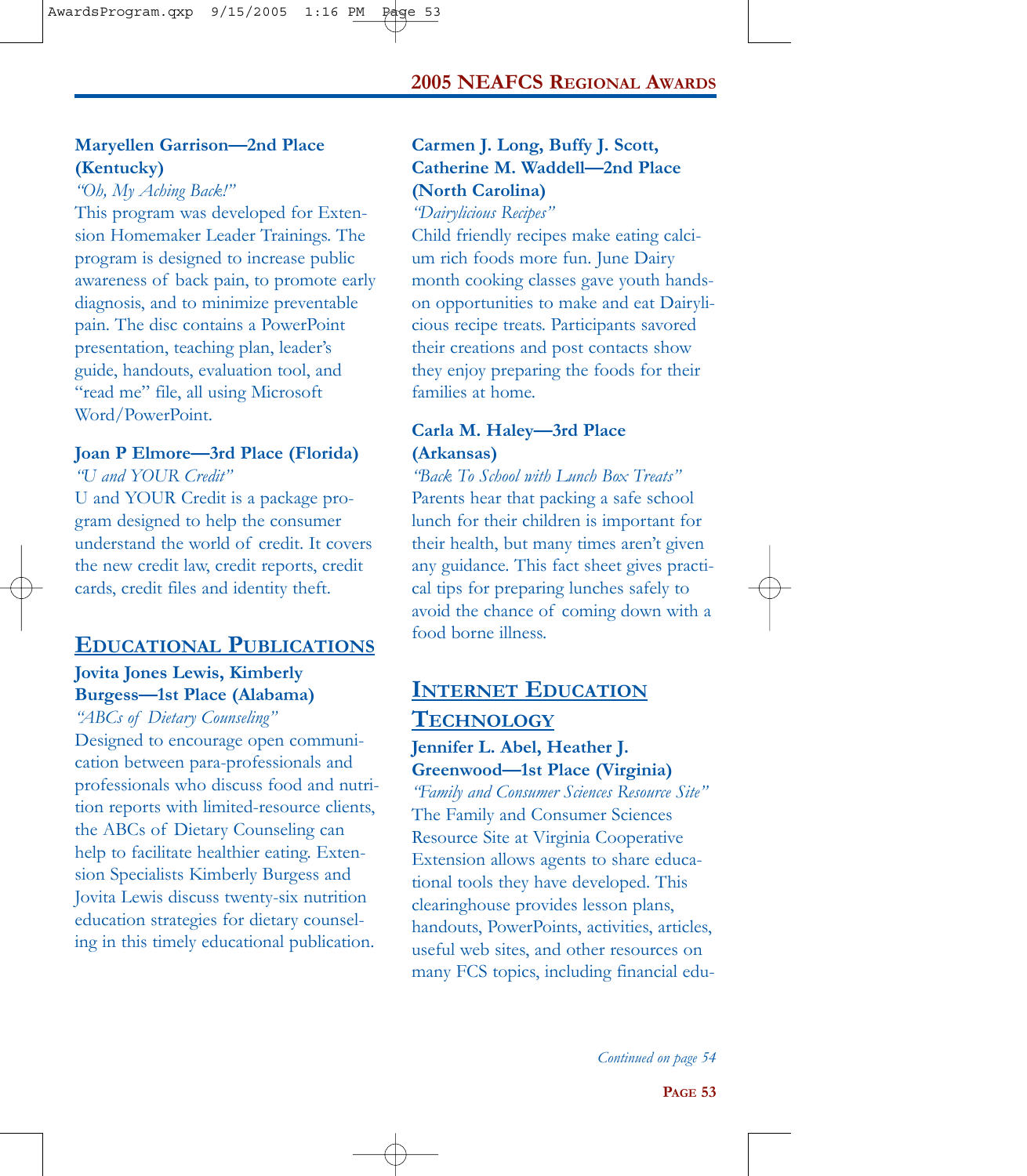#### INTERNET EDUCATION TECHNOLOGY

*continued from page 53*

cation, nutrition, parenting, childcare, micro-business, housing, and others.

#### **Belinda J. Riddle, Bobbi Clarke, John Toman, Whitney Danhof—2nd Place (Tennessee)**

*"Website for the Tennessee Latino Health Coalition"*

The Tennessee Latino Health Coalition has improved health care access for Latinos in Bedford and Coffee Counties. The coalition website is instrumental in promotion of language and cultural trainings, coalition development and access to bilingual health information for professionals and Latinos. Over 3,500 families have Latino Health Yellow Pages.

### Public Relations Awards

### **MARKETING PACKAGE AWARD Wendi L. Green, Colleen Longbotham**

#### **(Texas)**  *"It's a Kid's World After All"*

The Annual Bi-Stone Child Care Conference addresses timely issues with a spring and fall conference. Extension programming efforts meet emerging needs by providing educational training opportunities to satisfy Texas Department of Family and Protective Services' required hours. Through marketing this multicounty program, participation has increased over 100% since 1998.

#### **Mary L. Rhyne (Oklahoma)**

Sweethearts Weekend, a weekend retreat for couples to learn skills enhancing their relationship, was heavily marketed through mass media. Brochures were placed at florists, bridal shops, bridal consultants, and merchants providing wedding invitations, wedding cakes, and catering services. All churches in the county received information to share with their congregations.

### **COMMUNITY PARTNERSHIP AWARD**

**Brooke Jenkins, Edith Lykins, Joanna Risner, Madonna Fletcher, Russell Sparks, Ty Back (Kentucky)** 

*"Backpack Program"*

Child hunger was a great concern in the local community. Food pantries, local businesses, school administrators and Extension saw a gap in serving young children and began a commitment to feed these children through the backpack program. The backpack program provides food to children in need over the weekend break.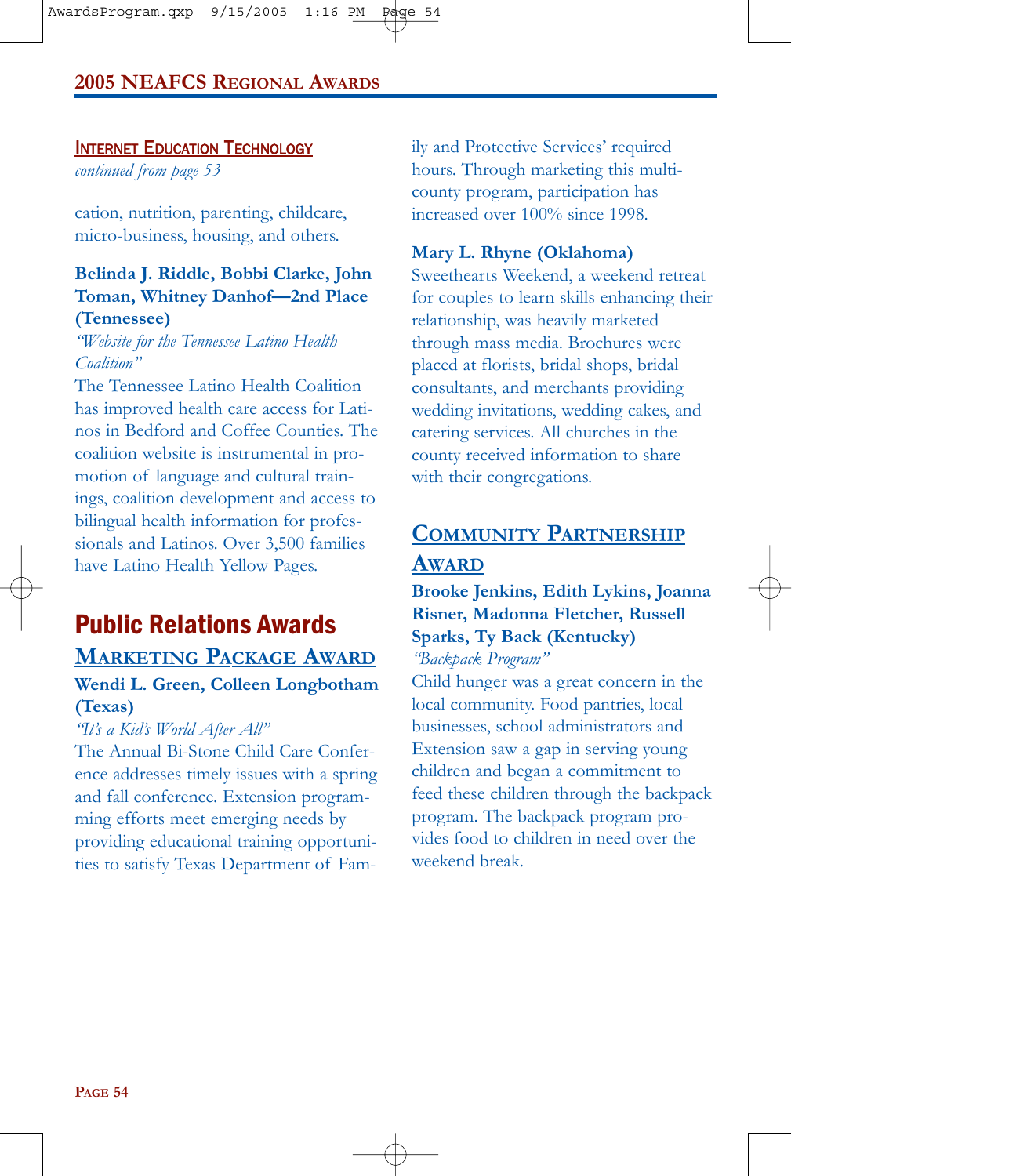# Western Region Finalists

### Fellowships

#### **GREENWOOD FELLOWSHIP Patricia Ann Merk (Arizona)**

Patricia Merk will complete a Certificate Program in Gerontology at University of Arizona. This involves a 240 hour practicum. The practicum project, "Grandparents Raising Grandchildren: The New Diversity Issue" will include developing a one-day in-service training for school personnel as well as a training manual.

### Professional Development Awards

#### **FLORENCE HALL AWARD**

**B. Susie Craig (Washington), Allison Nichols, Guendoline Brown (West Virginia), Lynn Nakamura-Tengan (Hawaii), Sandra McCurdy (Idaho), Donnie L. Cook (Alabama A&M)**  Germ City is a USDA funded Extension, education and research project that reached 400,000 children and adults in Washington, Idaho, West Virginia, Florida, Hawaii, and Alabama. The Germ City walk-through interactive exhibit and education program has facilitated positive changes in hand washing behaviors at fairs, community events, and in schools.

#### **Darcy L. Dixon, Becki Hester, Carol Willis, Evelyn Whitmer, Jolie Ogg Graybill, Lynne Durrant, Marta Elva Stuart, Patty Merk (Arizona)**

The Mind Matters Training for Child Care Professionals provides intensive education on early brain development. Since July 2003, 13 Institutes were held with 191 participants completing. In a follow-up survey, 60% improved their interactions with the children and 54% increased the amount of time spent in specific best practices.

#### **NEW PROFESSIONAL AWARD**

**Carolyn Von Washburn (Utah)**  Carolyn Washburn is beginning her second year as a Family Consumer Science Agent. During her first year she organized several new programs, including the Washington County Marriage Coalition and received funding for this year when no new monies were given to any other County programs.

### **PARA-PROFESSIONAL AWARD**

#### **Traci Leigh Armstrong Florian (Arizona)**

Traci Armstrong Florian is a Program Coordinator for EFNEP teaching lowincome families basic nutrition and the prevention of nutrition-related diseases.

*Continued on page 56*

**PAGE 55**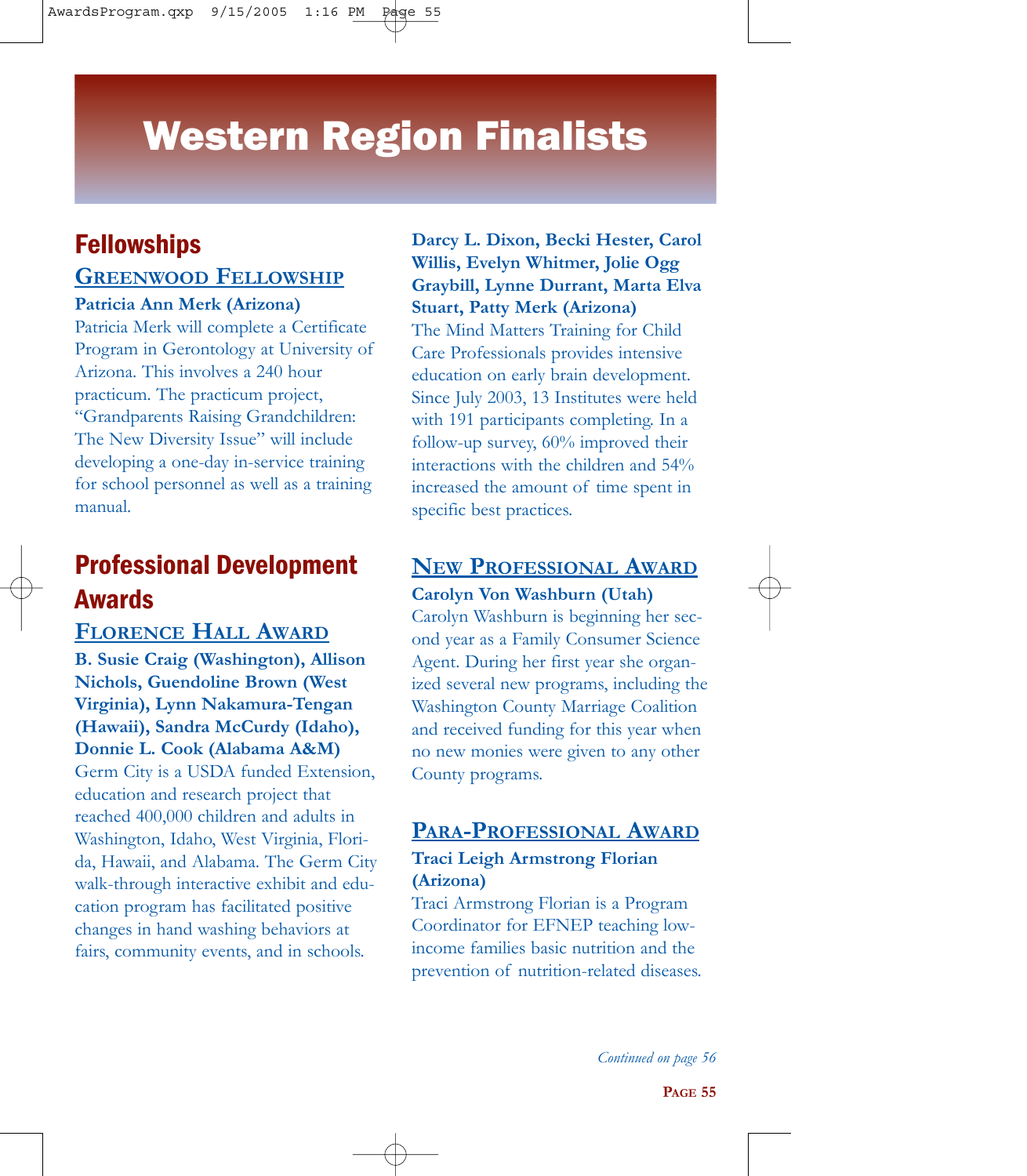#### PARA-PROFESSIONAL AWARD

*continued from page 55*

She does a terrific job motivating staff, implementing innovative teaching ideas, and has been selected to be the national Student Delegate of the American Dietetic Association (ADA) House of Delegates.

### Program Awards

### **DEAN DON FELKER FINANCIAL MANAGEMENT**

#### **AWARD**

**Marsha A. Goetting, Ardis Oelkers, Barbara Andreozzi, Barbara Hoffman, Bernie Mason, Bobbie Roos, Claire Del Guerra, Corinne Cramer, Judy Johnson, July Riley, Shelia Friedrich, Tara Andrews, Virginia Knerr (Montana)** 

#### *"\$tarter \$aving Kits for Parents"*

\$avings \$tarter Kits were provided to 332 parents by Montana State University Extension during April-June 2004. The kit contained materials to teach the value of saving to children (ages four-ten). Contents were funded by Extension, the Montana Credit Unions for Community Development and First Interstate Banc-System.

#### **Margaret A. Viebrock, Jay Jenkins, (Washington)**

*"Estate Planning for Farm Families"* Many farm families assume they will transfer the farming operation to their children. The downward spiral of commodity prices changed this plan and families are left with no succession plan or income for retirement. This project assisted families to have a detailed written plan for transfer of their business assets.

### **MARY W. WELLS DIVERSITY AWARD**

#### **Deborah Ann Alpe (Colorado)**

*"Beyond the Frozen Pizza: Enhancing the Diets of Special Needs Adults"*

A nutrition program was designed to meet the needs of adults with a wide range of developmental disabilities who reside in independent living situations. Participants expanded their food choices, practiced food preparation and food safety skills, and experienced the benefits of sharing a meal with friends.

### **PROGRAM EXCELLENCE THROUGH RESEARCH AWARD**

**Claudia C. Collins (Nevada)** 

*"Seniors CAN"*

Programming implications are derived from a study of 539 Nevada older adults in the Seniors CAN program. The 16 week program is designed to promote health and facilitate independent living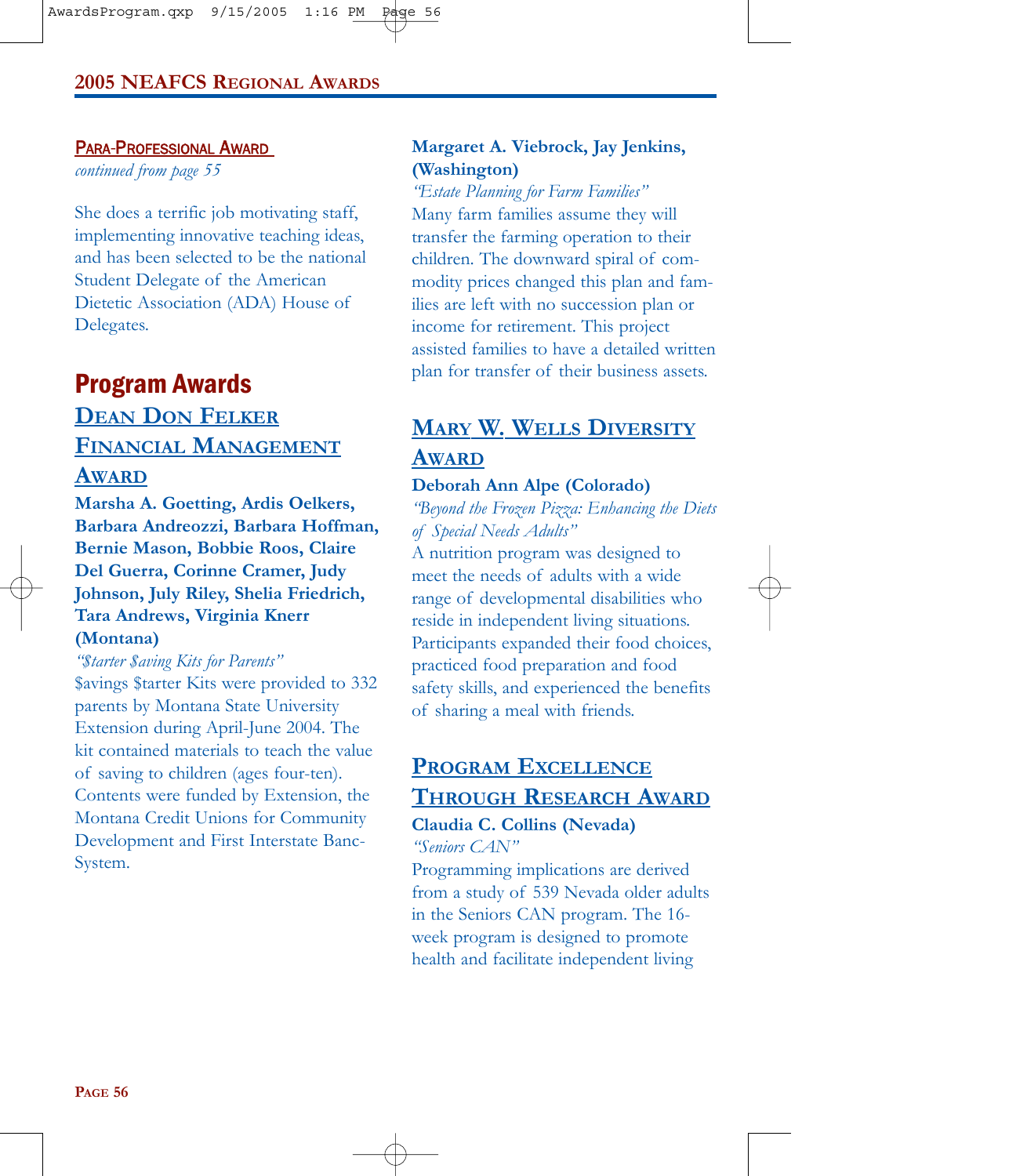for seniors. Participants demonstrated significant improvements in factors associated with better health while minority and low-income participants demonstrated greater improvement.

#### **B. Susie Craig (Washington), Allison Nichols, Guendoline Brown (West Virginia), Lynn Nakamura-Tengan (Hawaii), Sandra McCurdy (Idaho), Donnie L. Cook (Alabama A&M)** *"Germ City: Clean Hands, Healthy People*

*Program"*

Germ City, a USDA funded Extension, education and research project reached 400,000 children and adults in Washington, Idaho, West Virginia, Hawaii, and Alabama facilitating changes in handwashing at fairs, community events, and schools. Observational studies and intentto-change research conducted with elementary and middle-school students and during fairs will be highlighted.

### **EARLY CHILDHOOD CHILD CARE TRAINING AWARD**

**Darcy L. Dixon, Becki Hester, Carol Willis, Evelyn Whitmer, Jolie Ogg Graybill, Lynne Durrant, Marta Elva Stuart, Patty Merk (Arizona)** 

*"Mind Matters Training for Child Care Professionals"*

The Mind Matters Training for Child Care Professionals provides intensive education on early brain development. Since July 2003, 13 Institutes were held with 191 participants completing. In a follow-up survey, 60% improved their interactions with the children and 54%

increased the amount of time spent in specific best practices.

#### **FOOD SAFETY AWARD**

**B. Susie Craig (Washington), Allison Nichols, Guendoline Brown (West Virginia), Lynn Nakamura-Tengan (Hawaii), Sandra McCurdy (Idaho), Donnie L. Cook (Alabama A&M)** 

*"Germ City: Clean Hands, Healthy People"* Germ City is a USDA funded Extension, education and research project that reached 400,000 children and adults in Washington, Idaho, West Virginia, Florida, Hawaii, and Alabama. The Germ City walk-through interactive exhibit and education program has facilitated positive changes in hand washing behaviors at fairs, community events, and in schools.

### **4-H EXCELLENCE IN AFTERSCHOOL PROGRAMMING AWARD**

**Juanita O. Waits, Dan McDonald, Jan Gibby, Patty Merk, Sherry Betts (Arizona)** 

*"Project SOAR: 4-H Mentoring Program"* Project SOAR: 4-H Mentoring Program is an intensive mentoring program which targets at-risk youth and families by matching mentees with college students. Project SOAR's goal is to encourage students to focus their efforts on educational and personal values through extensive mentoring, academic support, and positive community involvement.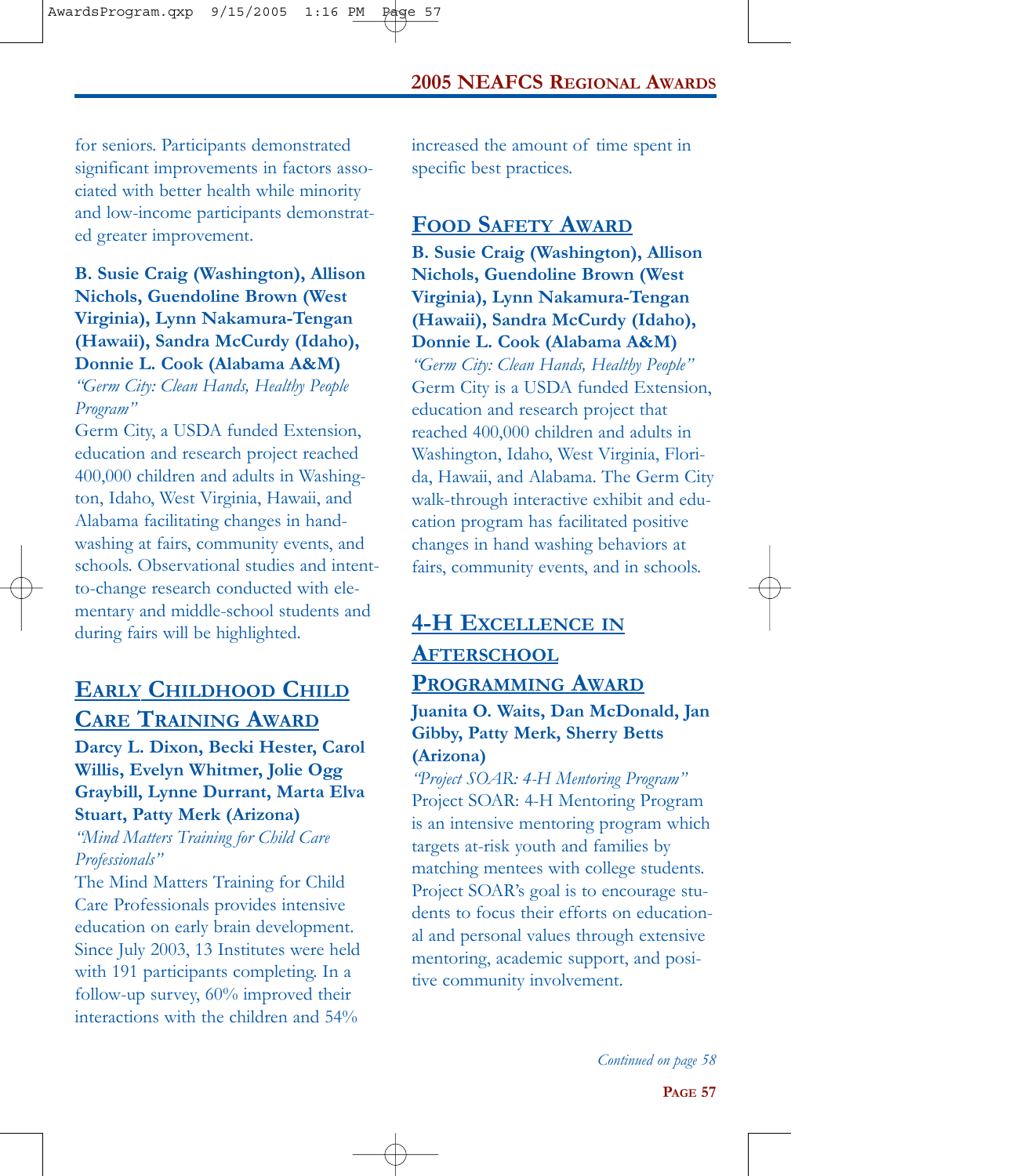### **HEALTHY LIFESTYLES EDUCATION GRANT**

**Wendy Rice, Janie Fontecchio-Spradling, R.N., Karla Davis, Liza Tregillius, Marcy Jung, Marge Borst, Marjorie Brinton, Matt Kelly, Missy Rodri, Nancy Folsom, Pam Kircher, M.D., Rick Callies, Sarah Jacobson, Suzi Young, (Colorado)** 

#### *"Train the Trainer"*

How can a coalition impact local worksites? Our community coalition intends to train 10-12 instructors in TaiChi to take their skill to respective employers. Twelve Chew-Chat-Chi lunch meetings will then be available for employees. Health Posters and Brochures will be created to distribute to address various health awareness needs.

### Communication Awards

#### **NEWSLETTERS**

#### **Ann Vail, Esther L. Devall—1st Place (New Mexico)**

*"Family Times: Bilingual Parenting Newsletter"* Family Times is a bilingual newsletter about parenting, couple relationships, life skills, and nutrition. This quarterly publication is inserted into 400,000 newspapers and distributed to Extension, WIC, and Income Support offices throughout New Mexico. Recent issues focused on the Power of Praise, Family Communication, Preparing for Disaster, and Positive Discipline.

#### **Lee Ann Joy Kendrick, Mirtha Castellano—2nd Place (Nevada)**  *"4-H Leader News"*

The 4-H leader newsletter is published monthly in order to provide our volunteers with the most current information available about the 4-H program. We are now publishing the newsletter in Spanish in order to reach our growing Hispanic community.

#### **Sandra J. Garl Brown—3rd Place (Washington)**

*"The Food Pyramid Parent Newsletter"* The Food Pyramid parent newsletter is a set of six newsletters that accompany a school-age nutrition series. The newsletter extends the classroom topics and suggests family activities that promote healthy eating and physical activity. The newsletters are available in three languages English, Spanish and Russian.

#### **RADIO**

#### **Phyllis B. Lewis—1st Place (Wyoming)**

*"Food Safety P.S.A.s"*

Chris Pasley and Phyllis Lewis created a packaged monthly food safety program encompassing television, radio, and newspaper P.S.A.s. In February, Phyllis' message was aired 168 times over one station's airwaves, reaching an estimated 2,688,000 listeners. The P.S.A. was linked to stations across the state. Numbers reached: Thousands!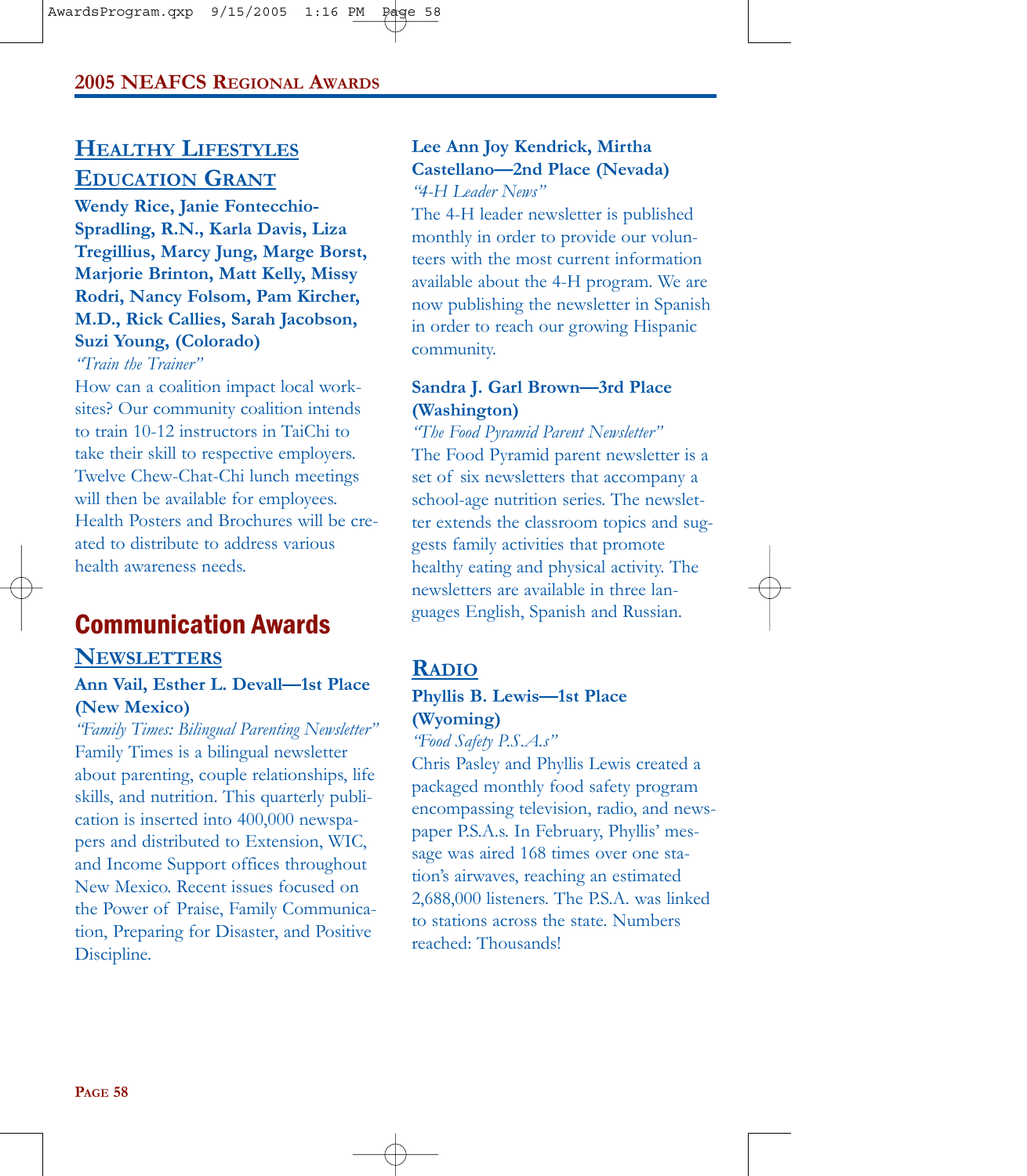#### **TELEVISION**

#### **Pauline Williams—1st Place (Utah)**

*"Tip of the Week television segment"* Tip of the Week is a weekly television segment featuring Utah State University Extension Agent, Pauline Williams. The weekly tips, originating from station KSL-5 in Salt Lake City, cover the gamut of Family and Consumer Science areas. Each two to three minute segment airs live during the morning news.

#### **WRITTEN NEWS**

**Pearl I. Philipps—1st Place (Utah)**  *"Get Your Free Credit Report as of Dec. 1"* A timely news article on Get Your Free Credit Report as of December 1, was written to informed county residents about the federal guidelines concerning credit reports, why they should obtain one and how to get a free copy. We offered additional information on credit reports from the Extension service.

#### **Patricia J. Aaron—2nd Place (New Mexico)**

#### *"It's All a Matter of Altitude"*

New Mexico's Own, a bimonthly column written by Patricia since 1994 and published in the Food Section of the Albuquerque Journal, focuses on food preparation and nutrition information. Both newcomers to New Mexico and natives find cooking at high altitude is a skill to be mastered through education and practice.

#### **Vicki B. Hayman—3rd Place (Wyoming)**

In a world where obesity is a key nutrition-related problem, nutritionists are recommending that we reduce our consumption of processed sugar to less than 10% of our diet. According to USDA surveys, the average American consumes 20 teaspoons of added sugar each day. This concern was featured in weekly columns.

#### **EDUCATIONAL TECHNOLOGY**

#### **Pearl I. Philipps—1st Place (Utah)**

*"Frozen Assets: Make Ahead Freezer Meals"* Frozen Assets: Make Ahead Freezer Meals was an overhead transparency presentation created to assist the busy lifestyles of our county residents. In addition this program taught food safety and sanitation. Evaluations showed that this presentation targeted the needs of program participants in the county.

#### **Lynne Beam, Roberta Rios—2nd Place (New Mexico)**

#### *"Just Be It, Healthy and Fit"*

The PowerPoint presentation Just Be It, Healthy and Fit was designed to teach adults to educate youth about Type 2 diabetes. It offers strategies through hands on activities for developing a healthier lifestyle that will help youth prevent or delay the onset of diabetes and other chronic diseases.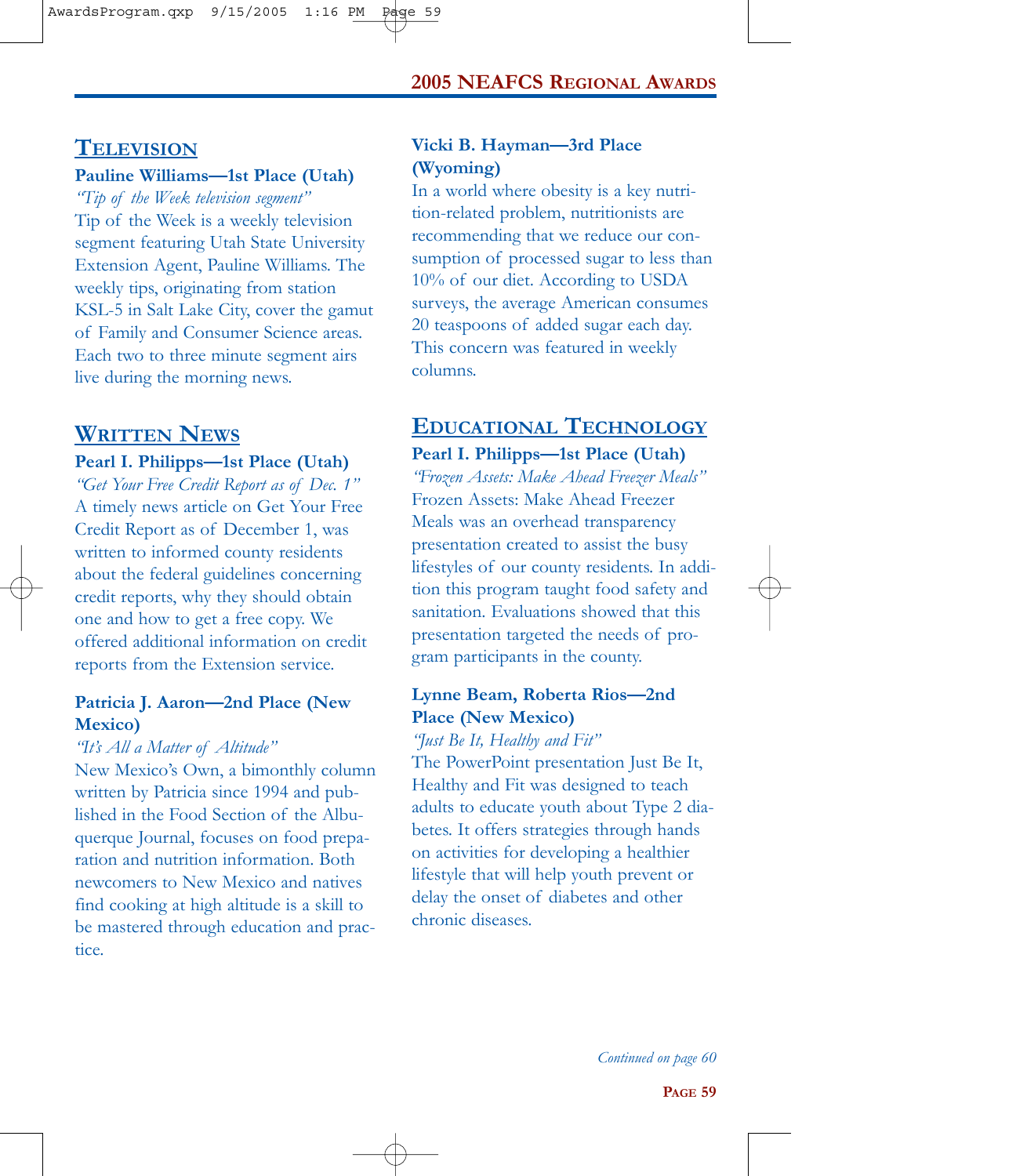### **EDUCATIONAL CURRICULUM PACKAGE**

#### **Debra Minar Driscoll, Andrea Dailey—1st Place (Oregon)**

*"Diabetes Bingo: A Bilingual, Low Literacy Tool"*

Latino families have a high risk of developing type 2 diabetes, and are at greater risk of experiencing complications. The Diabetes Bingo game curriculum incorporates 28 simple messages about diabetes types, symptoms, affects on the body, and prevention and management tips in an easy-to-play game that doesn't require reading skills.

**Denise E. Smith, Erin Smith, Gretchen Gasvoda-Kelso, Helen Gregario, Jamie Detterer, Linda Melcher, Lori Jones, Lyndi Preator, Lynn Collins, Marilou Vaughn, Patti Griffith, Rick Ewing, Ruth Peterson, Shirley Huizenga, Twila Ortiz, Virginia Romero-Caron—2nd Place (Wyoming)** 

*"Eating Your Way Through Wyoming History"* The curriculum follows five distinct groups of people (American Indians, mountain men, pioneers, cowboys and railroad workers) who made significant contributions to the history and settlement of Wyoming. Students will understand the connection between food choices, physical activity and health by comparing past cultures of Wyoming to today's practices.

#### **Martha A. Raidl, Audrey Liddil, Julia Welch, Laura Sant, Marnie Spencer, Marsha Lockard, Rhea Lanting, Shelly Johnson—3rd Place (Idaho)**  *"The Healthy Diabetes Plate"*

The Healthy Diabetes Plate is a four lesson peer-reviewed curriculum that has been shown to teach most (80-100%) participants with type 2 diabetes how to correctly plan meals and change eating habits. Evaluation tools measure changes in knowledge, behaviors, and diabetes self-care measures.

#### **EDUCATIONAL PUBLICATIONS**

#### **Jeanne D. Brandt, Lynn Steele—1st Place (Oregon)**

*"Household Mold"*

Mold in your home can be dangerous to your health. It is destructive to your home and belongings. This single-page, low literacy fact sheet, available in 4 languages, provides basic information about mold and simple directions for addressing the issue.

#### **SuzAnne Annette Jorgensen—2nd Place (Utah)**

#### *"Canning Forms"*

This is a collection of materials developed to use with pressure canner testing, teaching about altitude adjustments and fair canning entries. These forms and handouts have been useful in tracking canner gauge testing and in conveying to the home canner information about proper gauge and altitude adjustments.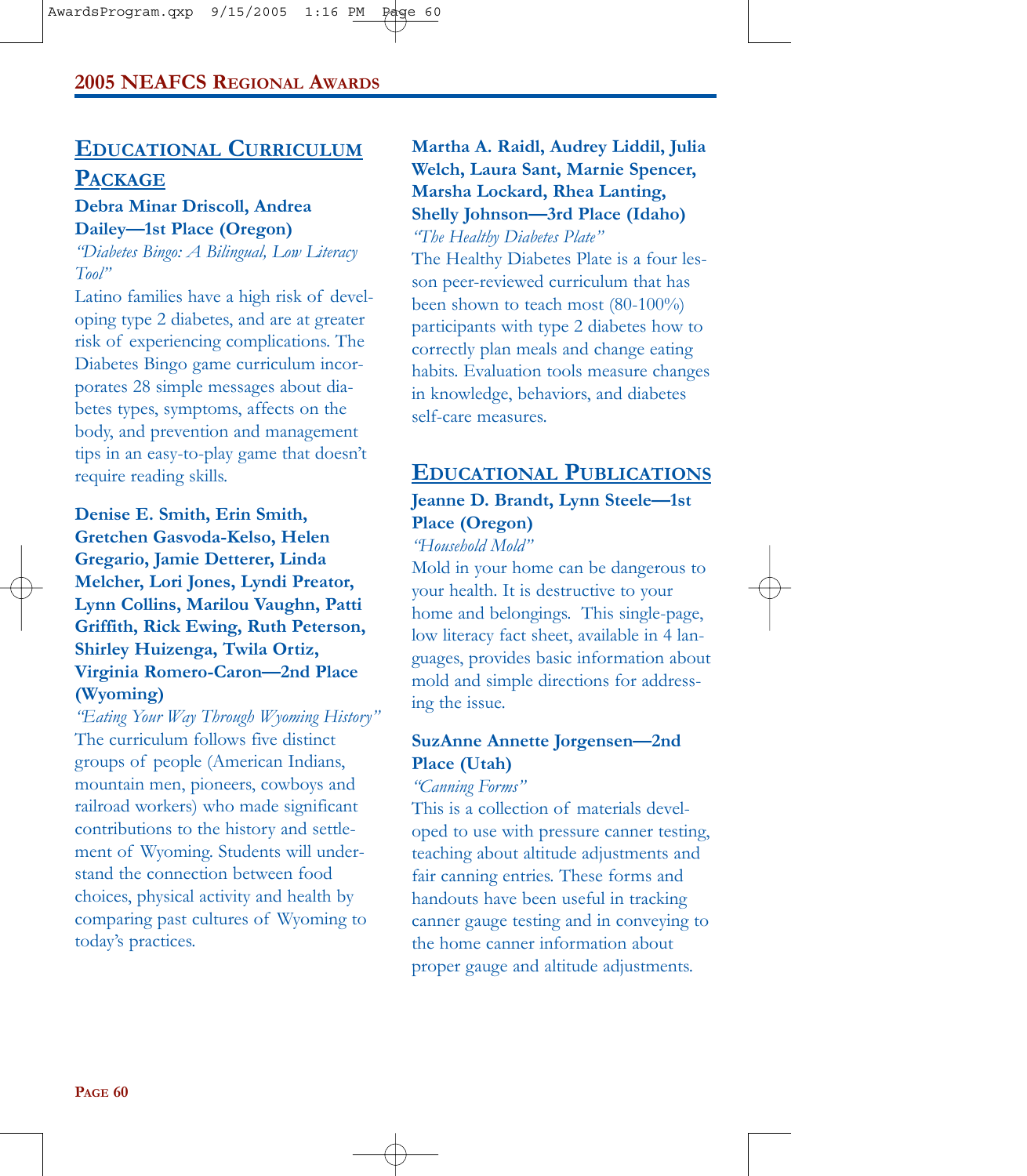# Public Relations Awards

### **MARKETING PACKAGE AWARD**

**Darcy L. Dixon, Becki Hester, Carol Willis, Evelyn Whitmer, Jolie Ogg Graybill, Lynne Durrant, Marta Elva Stuart, Patty Merk (Arizona)** 

*"Marketing the Mind Matters Training Program"*

Marketing for the Mind Matters Training for Child Care Professionals included development of a logo, brochures, notebooks, tote bags, brain stress ball, cup and pens. More than 4,000 brochures were mailed to child care facilities throughout the state. The Mind Matters logo is now synonymous with early brain development training in Arizona.

**Marsha A. Lockard, Audrey Liddil, Barbara Petty, Becky Dahl, Beverly Healy, Carol Hampton, Julia Welch, Kathee Tifft, Marilyn Bischoff, Sharlene Woffinden (Idaho)** 

*"Increasing the Financial Security of Idaho's Medicare Recipients"*

Ten University of Idaho Extension Educators developed a state-wide marketing campaign to increase awareness and publicize enrollment activities for the Medicare-approved Drug Discount cards available for Medicare and Medicaid recipients. The campaign used a variety of marketing techniques; including radio and televisions PSA's, newspaper ads and articles, and flyers.

### **COMMUNITY PARTNERSHIP AWARD**

#### **Gloria Espinosa-Hall (California)**

*"Addressing Childhood Obesity Through a Community Coalition"*

Since 1999, the Shasta Coalition for Activity and Nutrition (Shasta CAN) has had the mission of empowering the people of Shasta County (CA) to make positive food choices and be more physically active. Their diverse activities and programs keeps nutrition education and physical activity in the public eye.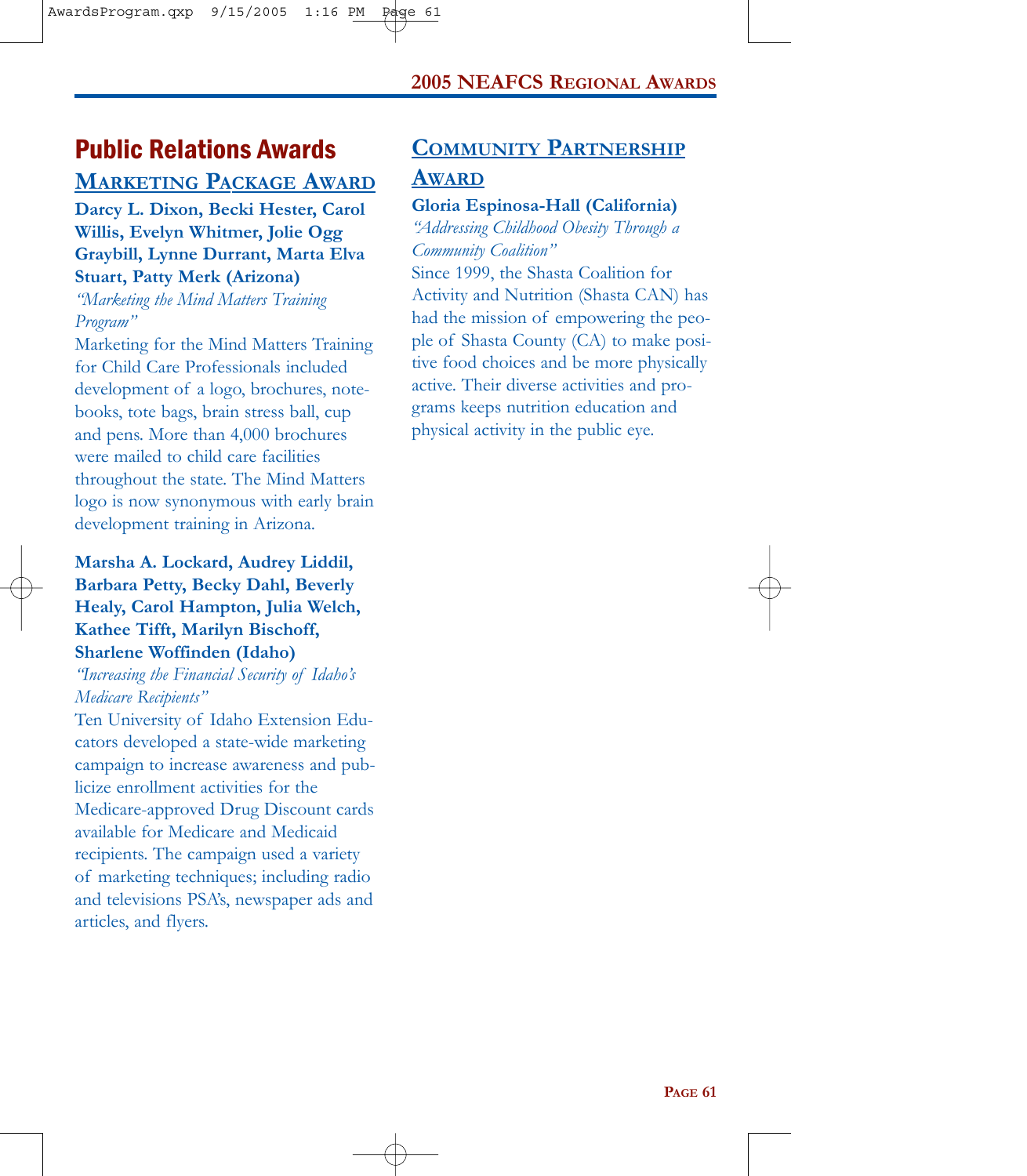# Award & Recognition Committee

**Amy Peterson, Vice President for Awards & Recognition**

### Assessment & Sponsorship Task Force

Miller, Carol (Chair) Chandler, Carol (Chair) Campbell, Christa Kelly, Edwina Pearson, Susan Bogle, Sara Clark, Lois Gibbons, Rosemary Gordon, Danielle Minch, Daryl Moore, Rebecca Cameron, Terri Davis, Sylvia West, Rachel

### Awards Exhibit Task Force

Graves, Priscilla (Chair) Philipps, Pearl

### Ceremony Task Force

Vidrine, Patricia (Chair) Lewis, Phyllis (Chair-Elect) Bledsoe, Peggy (Apprentice)

Anderson, Lana Sprenger, Cristin Morgan, Susan Rogers, Berteal

### Training Task Force

Baldwin, Kathy (Chair) Albertson, Marilyn Purvis, Debbie Hahn, Johanna Waybright, Linda Wiker, Nancy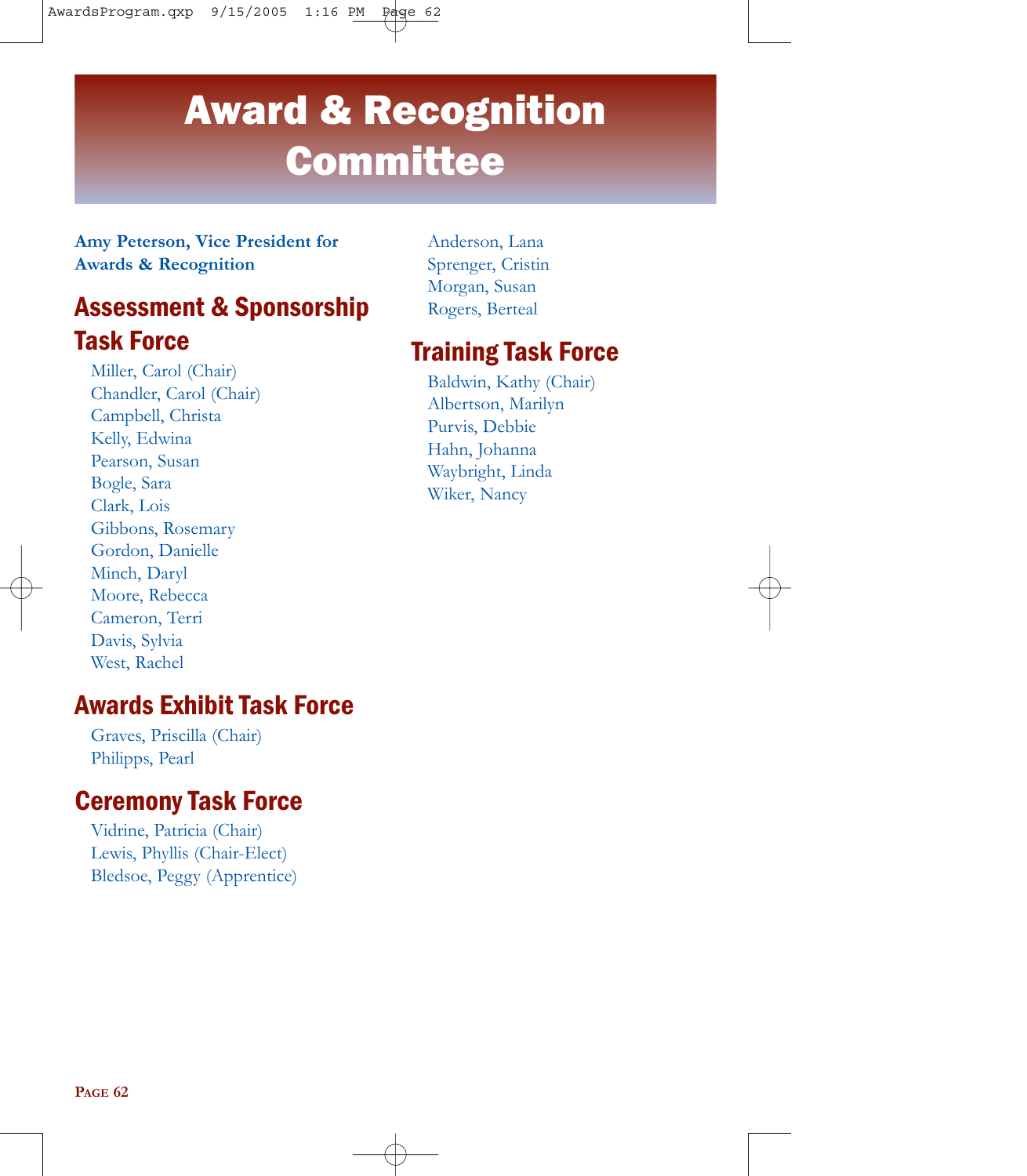$\oplus$ 

 $\oplus$